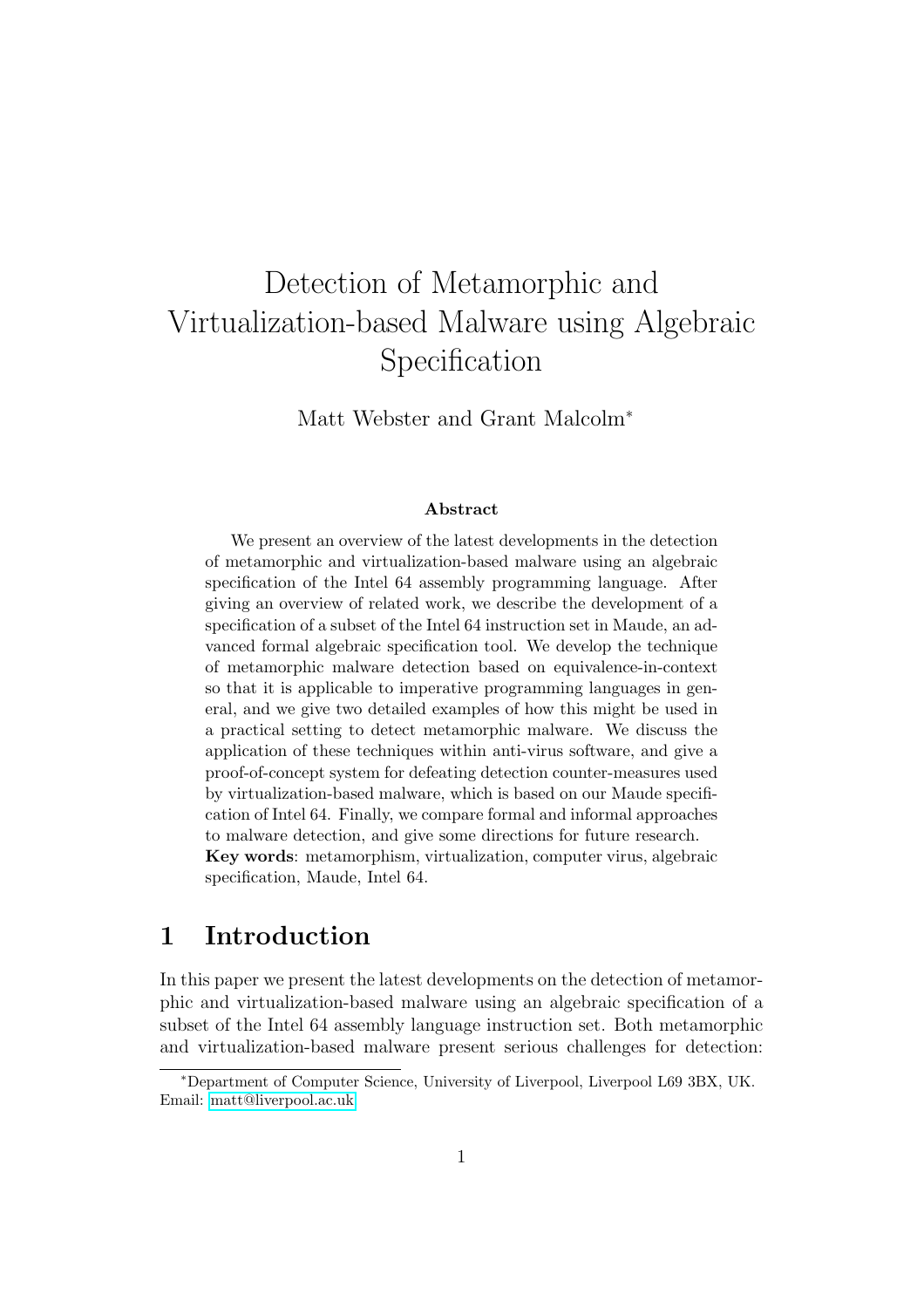undetectable metamorphic computer viruses are known to exist [\[4,](#page-31-0) [9\]](#page-32-0), and virtualization-based malware seem able to create a virtual computational platform which is indistinguishable to the user under normal circumstances, but which is completely under the control of the malware [\[21,](#page-33-0) [14\]](#page-32-1).

There are currently many avenues of research into the detection of metamorphic computer viruses, both academic and industrial. Lakhotia & Mohammed describe an algorithm for imposing order on high-level language programs based on control- and data-flow analysis [\[18,](#page-33-1) [15\]](#page-32-2). Bruschi et al [\[1\]](#page-31-1) describe a similar method for malware detection to the one described by Lakhotia & Mohammed, which uses code normalisation. Christodorescu et al describe a formal approach to metamorphic computer virus detection using a signature-matching approach, in which the signatures contain information regarding the semantics, as well as the syntax, of the metamorphic computer virus [\[6\]](#page-31-2). In a later paper Preda et al [\[19\]](#page-33-2) are able to prove the correctness of this approach with respect to instruction reordering, variable renaming and junk code insertion. Bruschi et al [\[2,](#page-31-3) [3\]](#page-31-4) and Walenstein et al [\[25\]](#page-33-3) describe approaches to code normalisation based on program rewriting. Chouchane & Lakhotia describe an approach to metamorphic computer virus detection based on the assumption that metamorphic computer often use the same metamorphism engine, and that by assigning an engine signature it ought to be possible to assign a probability that a suspect executable is an output of that engine [\[5\]](#page-31-5). Yoo & Ultes-Nitsche [\[29,](#page-34-0) [30\]](#page-34-1) present a unique approach to metamorphic computer virus detection, which involves training a type of artificial neural network known as a self-ordering map (SOM). Recent work by Ször  $[23, 24]$  $[23, 24]$  describes some of the industrial techniques for the detection of metamorphic computer virus detection.

As virtualization-based malware is a relatively recent phenomenon [\[21,](#page-33-0) [14\]](#page-32-1), there is less in the literature on the problem of its detection. King et al [\[14\]](#page-32-1) give a detailed overview of the state of the art in virtual machine-based rootkits (VMBRs) through the demonstration of proof-of-concept systems, and explore strategies for defending against VMBRs. Garkinkel et al [\[10\]](#page-32-3) describe a taxonomy of virtual machine detection methods, and describe a fundamental trade-off between performance and transparency when designing virtual machine monitors. Rutkowska [\[20\]](#page-33-6) describes a technique for detecting VMBRs called Red Pill, in which the Intel 64 instruction sidt is used to reveal the presence of a virtual machine monitor through an altered interrupt descriptor table.

Algebraic specification has been applied to the problem of metamorphic malware detection previously [\[26\]](#page-33-7). Using a formal specification in OBJ of a subset of the Intel 64 assembly language instruction set, it was shown that it was possible to prove the equivalence and semi-equivalence of programs using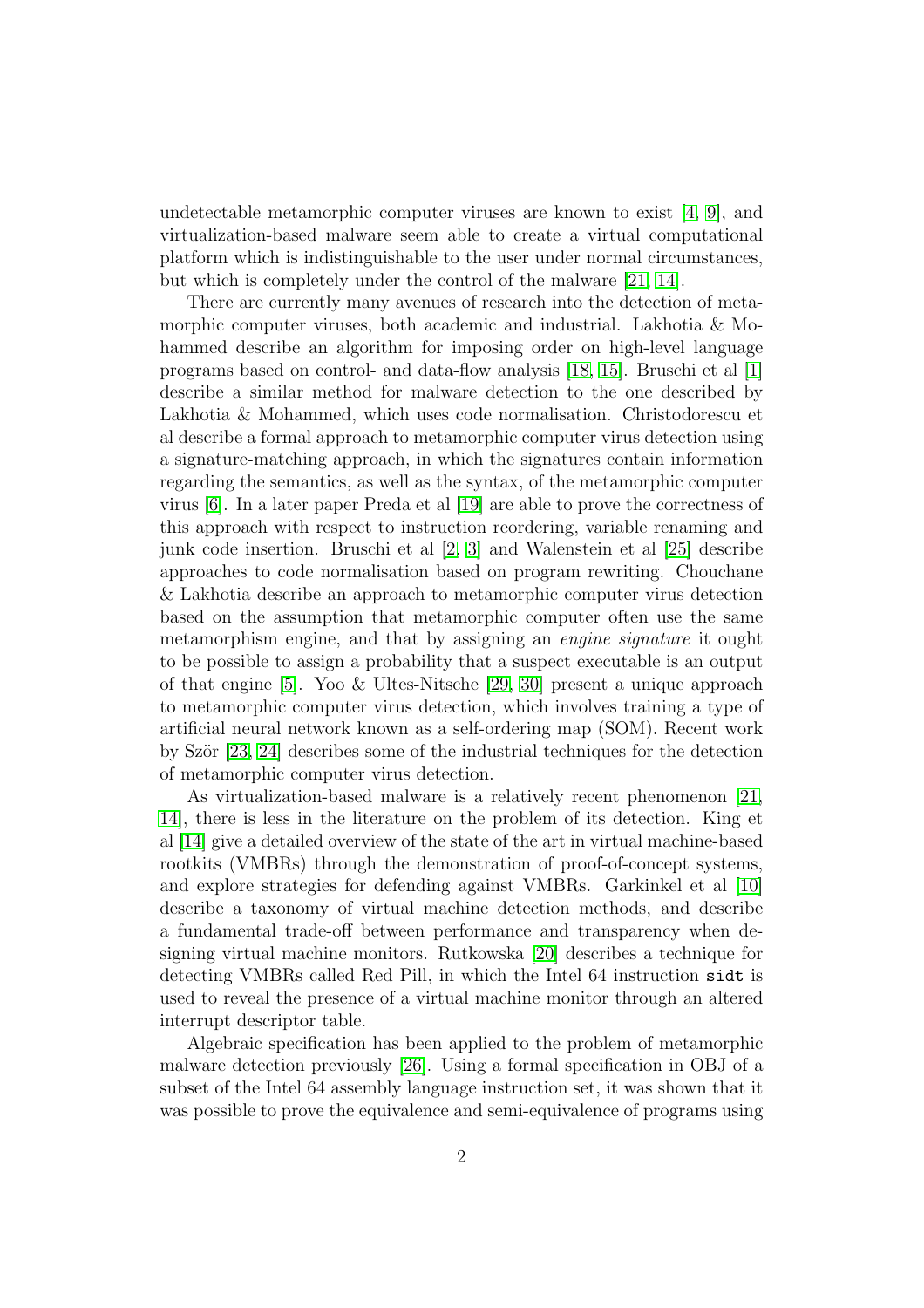equational term rewriting. When combined with the OBJ term rewriting engine, the algebraic specification becomes an interpreter for the programming language, and can be used to prove the equivalence of assembly language programs. Notions of equivalence and semi-equivalence were defined formally, and it was shown that it is possible to extend semi-equivalence to equivalence under certain conditions, known as 'equivalence-in-context'. The present paper builds upon this approach.

In Section [2](#page-2-0) we describe a translation of the Intel 64 specification from OBJ to Maude, a successor to OBJ which allows proofs based on rewriting logic. We also extend the earlier specification by giving a semantics for conditional and unconditional jumps. In the earlier work, the technique of proving equivalence-in-context was only applicable to certain assembly language instructions for which we could prove (using a reduction in OBJ) that keeping one set of variables constant would ensure that another set of variables would have the same values after executing the instruction within two different states [\[26\]](#page-33-7). In Section [3](#page-9-0) we improve this result by showing that equivalencein-context is applicable to all instructions in imperative programming languages; i.e., the earlier restriction is not necessary. We then give concrete examples of how equivalence-in-context can be used in practice to detect metamorphic malware, using allomorphs taken from the Win9x.Zmorph.A, Win95/Bistro and Win95/Zperm viruses. In Section [4](#page-21-0) we discuss the applicability of the algebraic approaches given in Section [3](#page-9-0) and [\[26\]](#page-33-7) to the practical problem of detection of metamorphic malware based on formal static and dynamic analysis, and in Section [5](#page-24-0) we give a proof-of-concept system for generating metamorphic variants of virtualization-detection programs (such as Red Pill [\[20\]](#page-33-6)), based on the additional proof tools available in Maude.

## <span id="page-2-0"></span>2 Specifying Intel 64 Assembly Language

The Intel 64 instruction set architecture [\[13\]](#page-32-4) (an extension of the Intel 32-bit architecture, IA-32) is used by the majority of personal computers worldwide., and it follows that many computer viruses will be manifest at some point in their reproductive cycle by a program in Intel 64. We have specified the syntax and semantics of a fragment of Intel 64 using Maude [\[7\]](#page-32-5), a formal specification and verification framework. Maude is a language in the OBJ family of languages, which have been used for software specification and verification for over thirty years [\[12\]](#page-32-6). The full Maude specification of our fragment of Intel 64, which is described below, can be found in the appendix.

In this section we describe our approach to specifying the syntax and semantics of the Intel 64 assembly language, and describe how algorithmic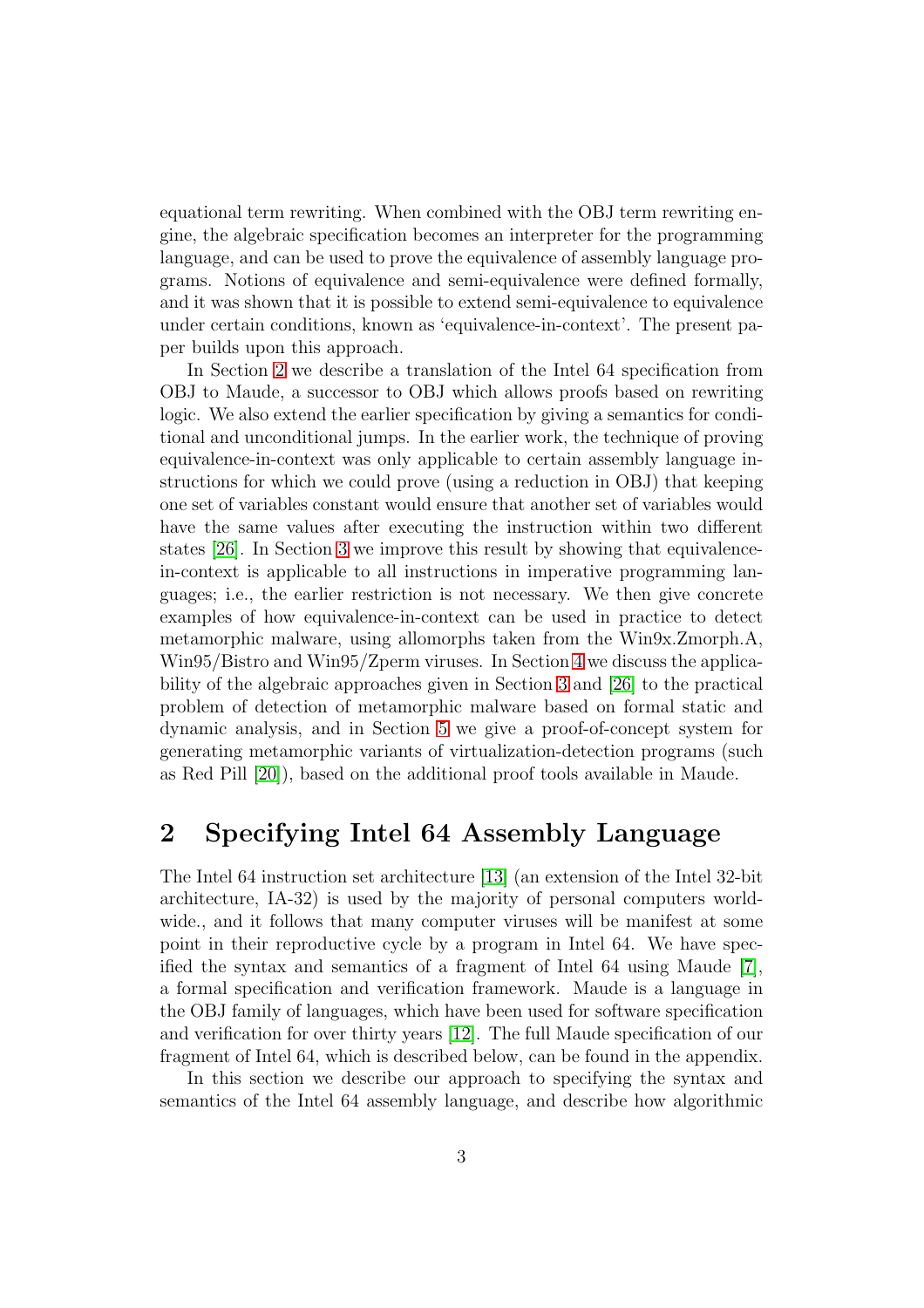techniques can use this specification to reason about programs written in the language. In Sections [2.1](#page-3-0) and [2.2](#page-4-0) we summarise the specification of the syntax and semantics of non-looping instructions (i.e., instructions that do not change the value of the instruction pointer), which has also been described in [\[26,](#page-33-7) [28\]](#page-33-8). In Section [2.3](#page-5-0) we describe how we have extended this approach to include looping instructions (i.e., jumps and conditional jumps). This extension of the specification describes a fragment of Intel 64 which is computationally more powerful, as we have conditional execution and iteration as well as variable assignment.

### <span id="page-3-0"></span>2.1 Specifying the Syntax of Intel 64

The Intel 64 assembly language itself can be specified in Maude (see [\[7\]](#page-32-5) for details of the Maude language; the present discussion does not, however, require any specific knowledge of Maude). The specification of the language declares sorts for the relevant syntactic categories, such as instructions, expressions, variables, etc., and declares the constructs of the language as operations. For example, the mov instruction is used in Intel 64 to assign the value of an expression (either a program variable name or a value) to another program variable, i.e., it 'moves' the value of the expression in its right-hand (source) operand to the program variable in its left-hand (destination) operand. We can specify the syntax of the mov instruction as follows:

mov\_,\_ : Variable Expression -> Instruction

The variables of the language are the registers eax, ebx, ecx, and edi, together with various 'flags', such as the instruction pointer ip, and the stack. All of these variable names can be declared as constants of sort Variable; for example

```
eax : -> Variable
```
An important feature of the language is that instructions can be composed and put together to form programs. It is convenient to declare this composition operation using a semi-colon notation rather than the standard juxtaposition. In Maude this notation is declared as an operation

\_;\_ : Instruction Instruction -> Instruction

(throughout this paper we shall blur the distinction between sequences of instructions and individual instructions).

The significance of specifying the syntax of the language in Maude is that programs can then be represented as terms such as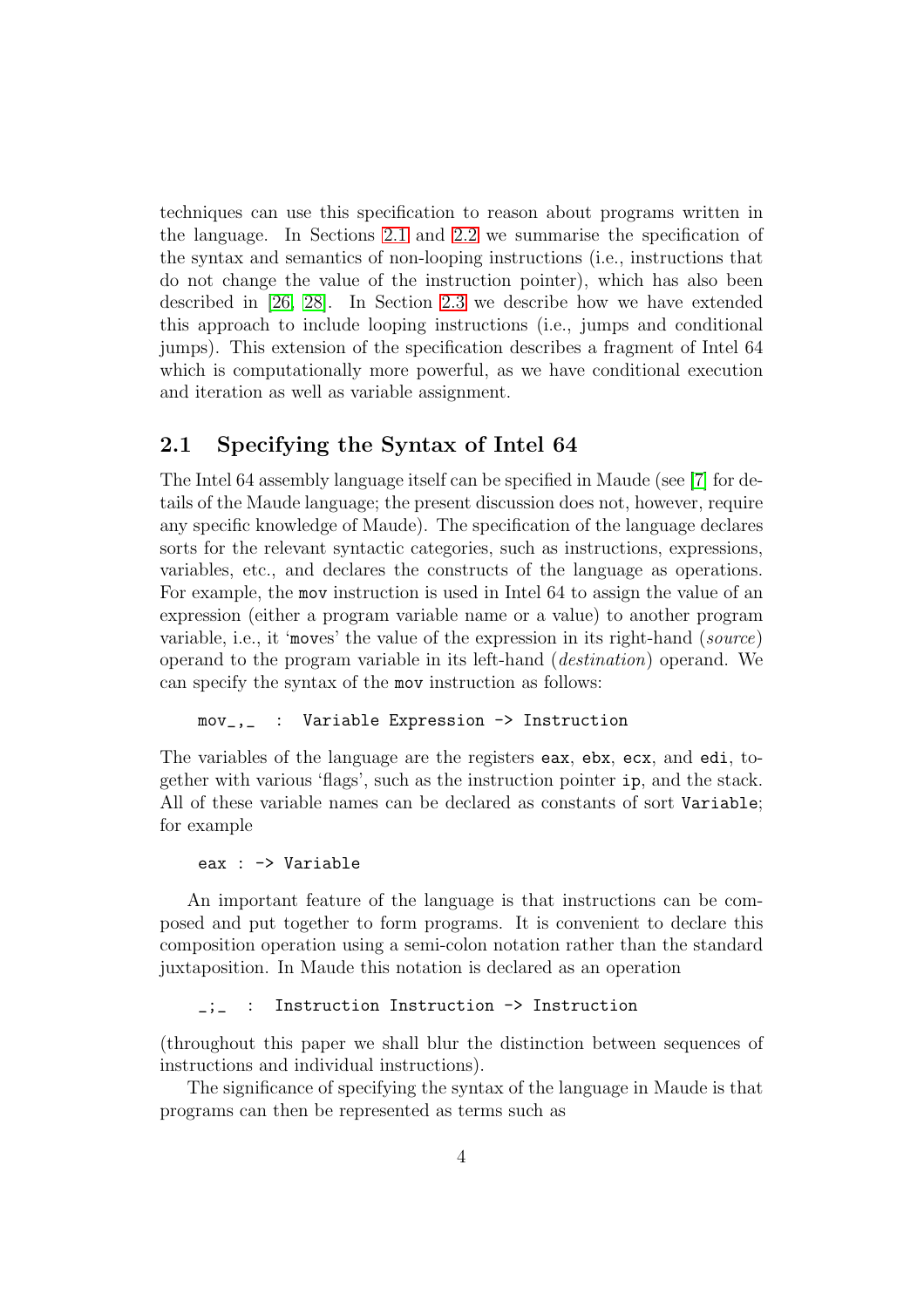mov ecx, eax ; mov eax, ebx ; mov ebx, ecx

This can then be used as a basis for a formal specification of the semantics of the language.

### <span id="page-4-0"></span>2.2 Specifying the Semantics of Intel 64

Following the approach of Goguen & Malcolm [\[11\]](#page-32-7), the semantics of a programming language can be specified by describing the effect of programs upon the state of the machine that executes those programs. This state is effectively captured by the values stored in the variables of the language: programs update this state by manipulating these values. Our specification declares a sort Store to represent these states, together with operations that capture how stores and programs interact.

For example, evaluation of an expression in a given state is done by declaring an operation

\_[[\_]] : Store Expression -> EInt

(where EInt represents integers together with 'error values' that might arise through, for example, stack overflows). Expressions may include variables, and for a store S and variable V, the term S[[V]] is intended to denote the value stored in V in the state S.

The action of a program upon a state is captured by an operation

\_;\_ : Store Instruction -> Store

so that for a store S and instruction P, the term S ; P denotes the store that results from executing P in the 'starting state' S. Putting all the above together, a term such as

s ; mov ecx, eax ; mov eax, ebx ; mov ebx, ecx [[ ebx ]]

is intended to denote the value in the ebx register after the program has executed in starting state s. Equations are used in the Maude specification to stipulate exactly what such values should be. For example, the three equations

```
S; mov V, E [[V]] = S[[E]]
S; mov V, E [[ip]] = S[[ip]] + 1
S; mov V1, E [[V2]] = S[[V2]]
  if V1 = / = V2 and V2 = / = ip
```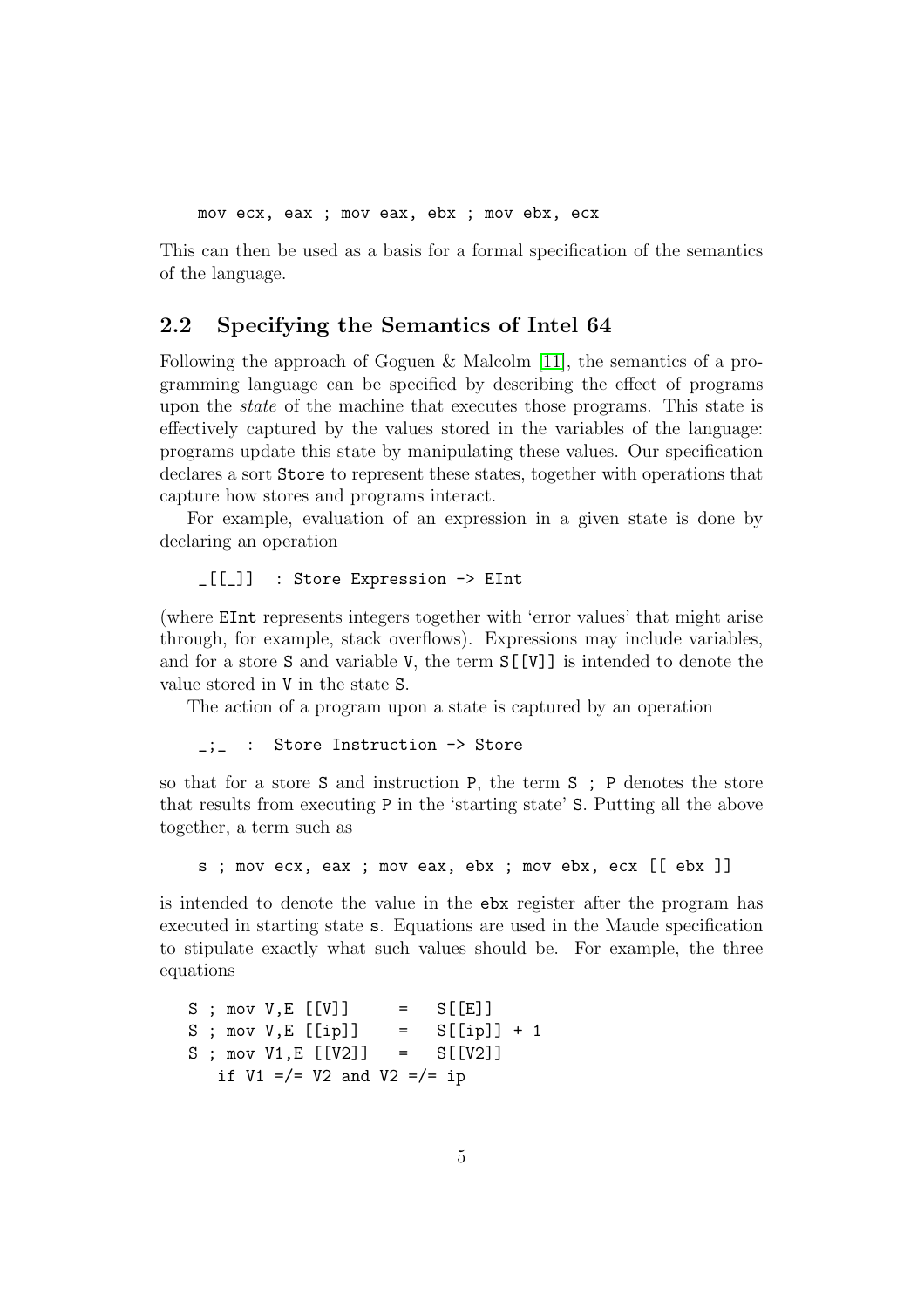state that a mov instruction assigns the given value to the given variable, increments the instruction pointer by 1, and does not affect the value of any other variables.

In practice, we can reduce a term like the one above to a simpler term denoting the value of ebx after executing the program. Maude applies the three equations above as rewrite rules, rewriting the term to a simpler term. In this case, applying the above equations to the term results in the following three-step simplification,

```
s ; mov ecx, eax ; mov eax, ebx ; mov ebx, ecx [[ ebx ]]
  ==s ; mov ecx, eax ; mov eax, ebx [[ ecx ]]
  ==s ; mov ecx, eax [[ ecx ]]
  ===>
s [[ eax ]]
```
indicating that the value of ebx in the final store is equal to the value of eax in the initial store.

The semantics of non-looping instructions, such as mov, or, xor, test, push, pop and nop can be captured in this way.

## <span id="page-5-0"></span>2.3 Specifying the Semantics of (Conditional) Loops

We described in the previous subsection how the semantics of non-looping instructions can be captured. To capture the semantics of looping instructions requires an extension of the specification which allows an arbitrary nesting and ordering of looping instructions. This extension uses an exec\_of\_in\_ operator, where exec  $p_1$  of  $p_2$  in s denotes that we are executing program  $p_1$  in the store s, and that  $p_2$  is the listing of the program from which we have derived  $p_1$  (i.e.,  $p_1$  is the fragment of  $p_2$  that follows the instruction pointer). We can make this clearer with an example. Suppose that we wish to execute the code

mov eax, 0 ; jmp label1 ; label1: mov ebx, 1

in an arbitrary store s. This would be captured by the following term:

```
exec mov eax, 0 ; jmp label1 ; label1: mov ebx, 1
of mov eax, 0 ; jmp label1 ; label1: mov ebx, 1
in s
```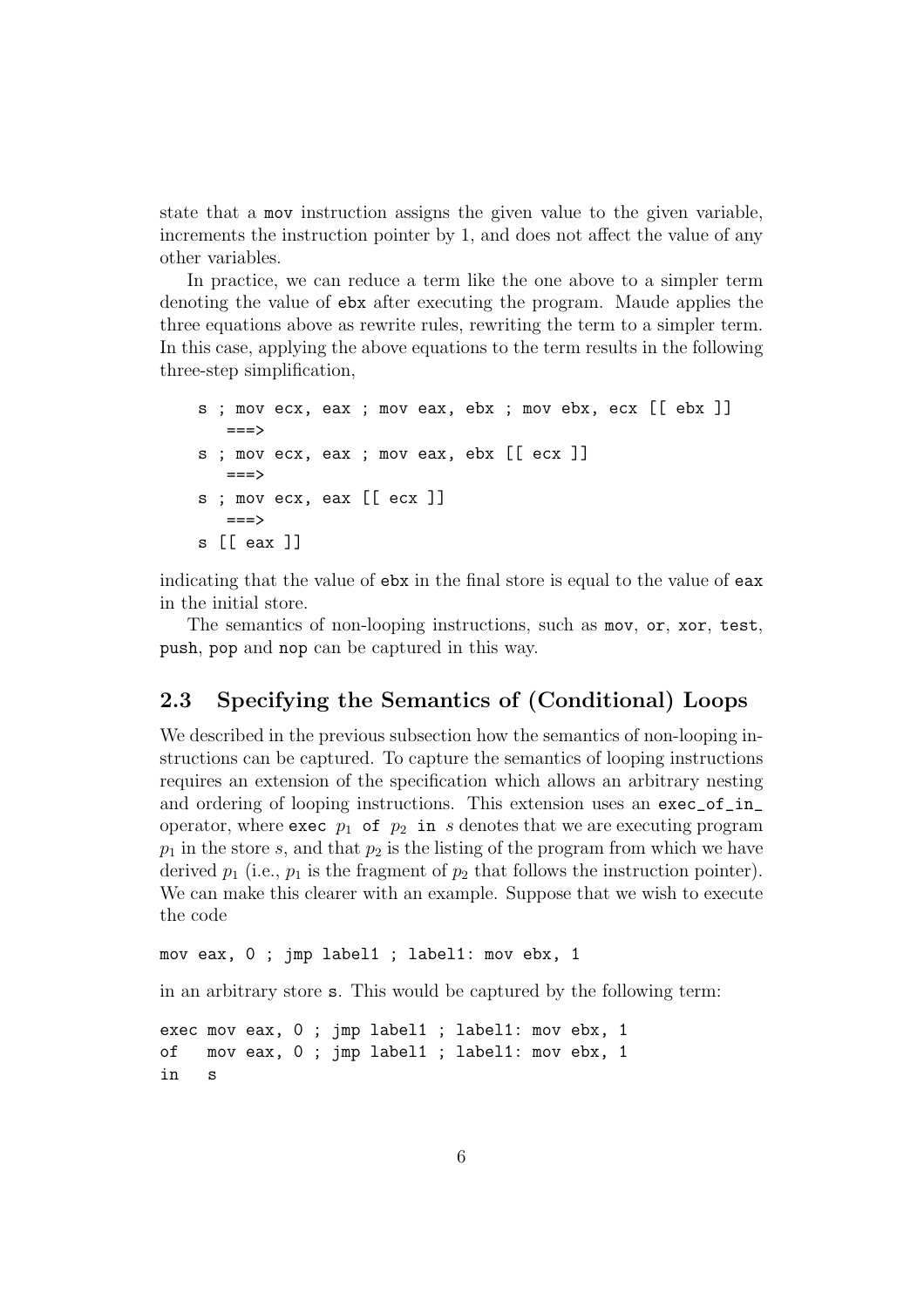Execution of the first instruction, mov eax, 0, results in an updated store s'. Then execution proceeds to the second instruction. Notionally, we have rewritten the term above to a second term:

```
exec jmp label1 ; label1: mov ebx, 1
of mov eax, 0 ; jmp label1 ; label1: mov ebx, 1
in s'
```
which says that the next instruction to be executed is the jump to labell. (Notice that the store has been updated to s', and that we have removed the first instruction from the list appearing after exec, but that the second list after of has stayed the same. The utility of this constant second list will soon become clear.) Next, execution proceeds to the third instruction, which is a jmp instruction, and can redirect the flow of control to anywhere else in the program. Our knowledge of the behaviour of jmp  $l$  is that it will execute the instruction that follows the label l. To capture the semantics of jmp l, we wish to update the first instruction list  $p_1$  so that it starts at the point following the label l. This is where the second, constant list  $p_2$  becomes useful. We specify a function that searches  $p_2$  for an occurrence of the label l and updates the value of  $p_1$  to the program that appears after the label l. In our running example, the term above rewrites as follows:

```
exec jmp label1 ; label1: mov ebx, 1
of mov eax, 0 ; jmp label1 ; label1: mov ebx, 1
in s'
  ===>
exec mov ebx, 1
of mov eax, 0 ; jmp label1 ; label1: mov ebx, 1
in s''
```
where  $s'$  is the state  $s'$  but with the instruction pointer updated to point to the instruction following label1.

Now suppose that we wish to capture the semantics of the je  $l$  instruction. Usually, je will appear after a calculation and will jump to label  $l$  if and only if the result of the last calculation is zero. In practice, the Intel 64 processor checks the results of all calculations and sets the zero flag  $(zf)$  to 1 if the calculation is equal to zero. The je  $l$  instruction is designed to jump if and only if the zero flag is equal to 1 (as a shorthand, we say that the zero flag is 'set'). Therefore the behaviour of je l is conditional on the value of the zero flag.

As described in the previous subsection, we associate variables with their values using the notion of a store, which is a function mapping variable names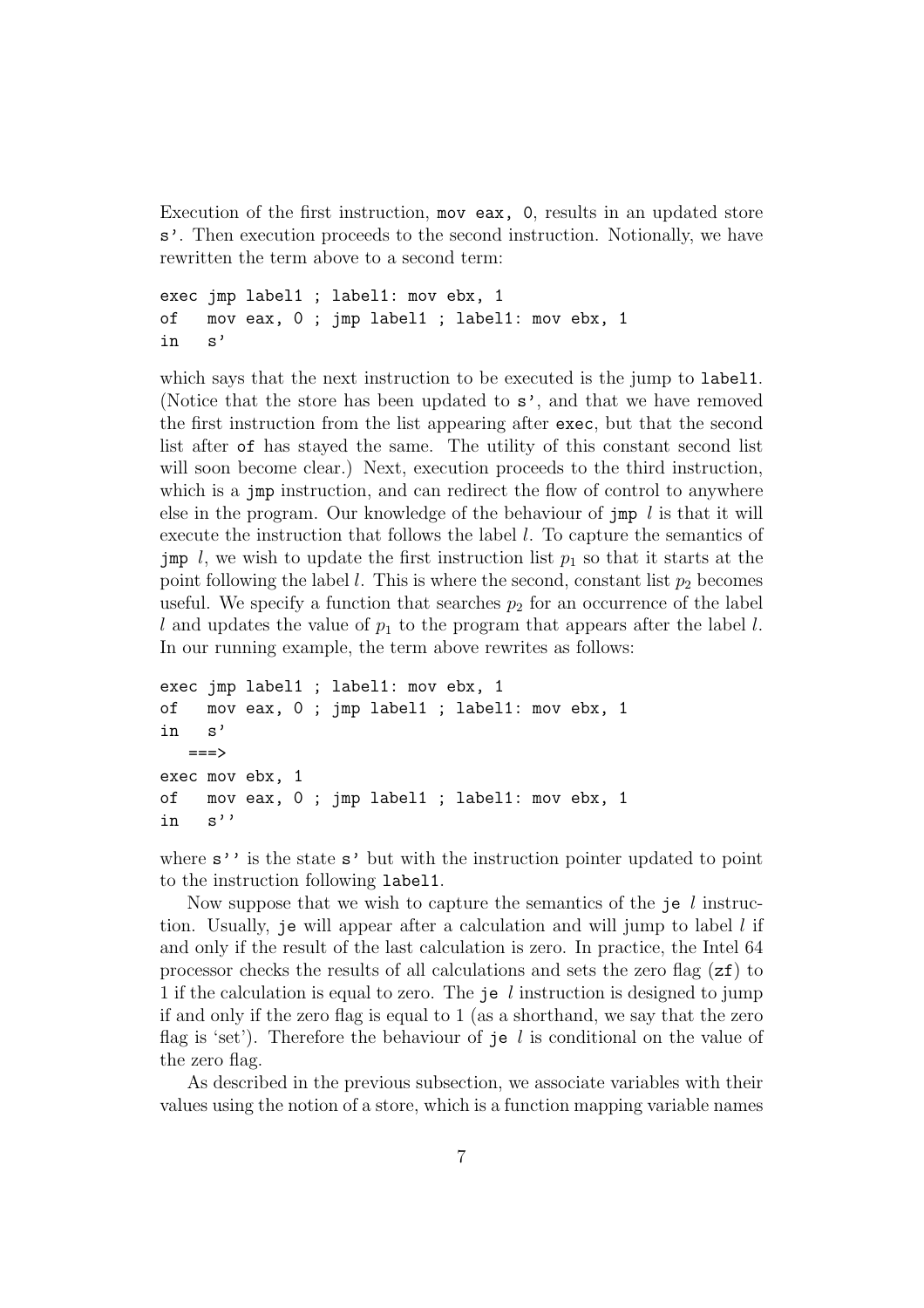to values. Therefore, to capture the semantics of je  $l$ , we must query the store to check the value of the zero flag, and if it is set, then je  $l$  behaves exactly as jmp  $l$ . If the zero flag is not set, then je  $l$  behaves exactly as the nop ('no operation') instruction.

Therefore, to execute je  $l$  we must know the value of the zero flag. Within our specification, we know the value of any variable if (i) we know the initial value of the store, and (ii) we have a list of every instruction that has been executed thus far. Therefore, each time we evaluate exec  $p_1$  of  $p_2$  in s we do one of three things:

- 1. If the first instruction in  $p_1$  is a non-looping instruction, then we remove it from the list  $p_1$  and append it to s;
- 2. If the first instruction in  $p_1$  is an unconditional jump (e.g., jmp), then we search for the place in the instruction following the target jump location, and update  $p_1$  so that it contains the everything after this point;
- 3. If the first instruction in  $p_1$  is a conditional jump (e.g., je), then we test the value of the variable(s) upon which the jump is conditional (e.g, the zero flag) relative to the current store s using the semantics of non-looping instructions given in the previous subsection.

Once again, we will make this clear with an example. Suppose we wish to execute the following:

sub eax, eax ; je label1 ; mov eax, 0 ; label1 ; mov ebx, 1

Now, we start to execute the program as before, but following the three rules above. The first instruction is non-looping, and therefore we invoke condition 1:

```
exec sub eax, eax ; je label1 ; mov eax, 0 ; label1 ; mov ebx, 1
of sub eax, eax ; je label1 ; mov eax, 0 ; label1 ; mov ebx, 1
in s
  ==->exec je label1 ; mov eax, 0 ; label1 ; mov ebx, 1
of sub eax, eax ; je label1 ; mov eax, 0 ; label1 ; mov ebx, 1
in s ; sub eax, eax
```
Now, we want to execute the conditional jump je label1. To test whether je label1 jumps to label1 or not, we evaluate the value of the zero flag relative to the current store. To do this, we evaluate the value of the zero flag relative to the current store: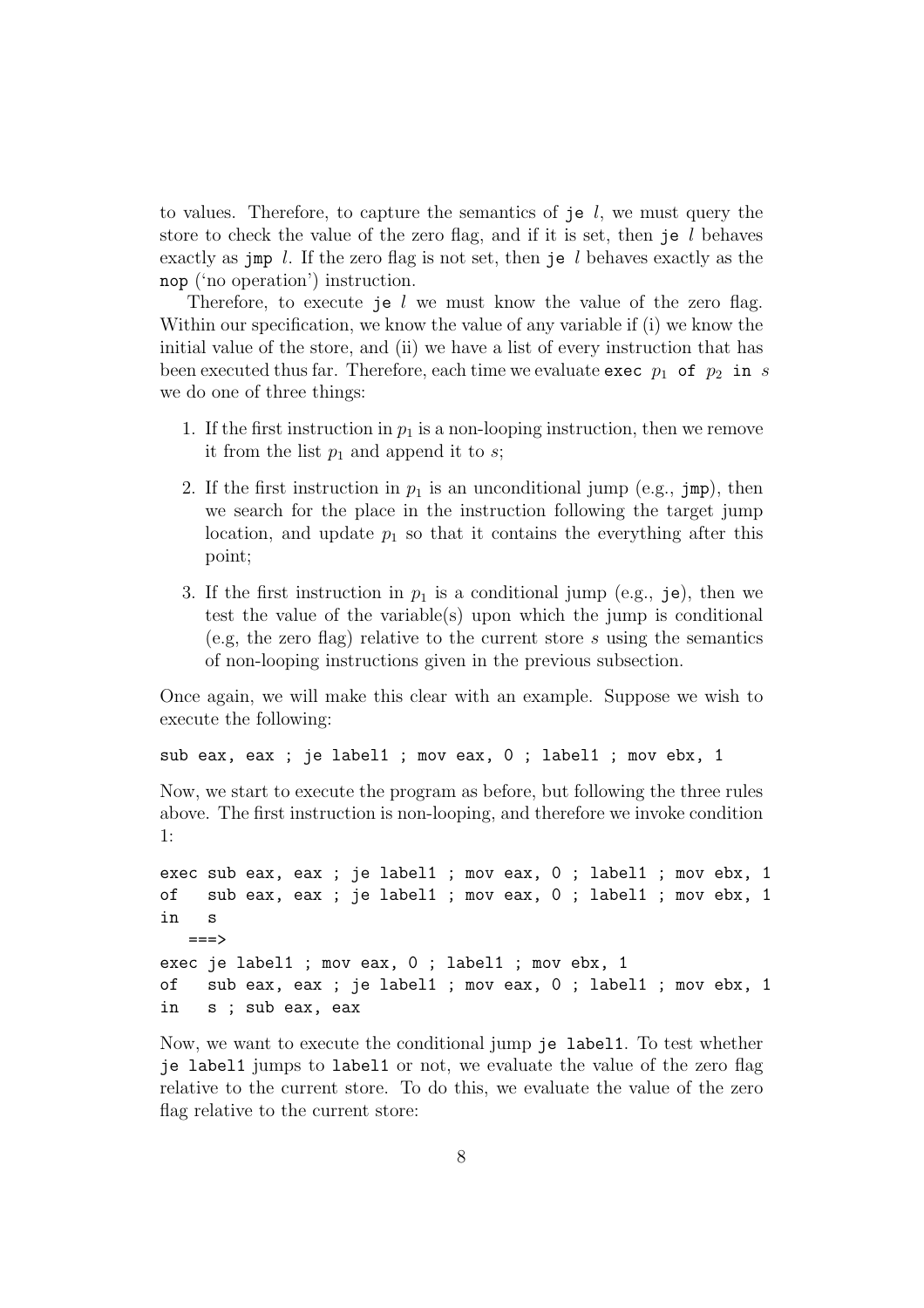s ; sub eax, eax [[ zf ]]

We do this using our semantics of non-looping instructions. In this case, sub eax, eax assigns zero to the eax register, and therefore the zero flag is set, so the jump is performed:

```
exec je label1 ; mov eax, 0 ; label1 ; mov ebx, 1
of sub eax, eax ; je label1 ; mov eax, 0 ; label1 ; mov ebx, 1
in s ; sub eax, eax
  ===>exec mov ebx, 1
of sub eax, eax ; je label1 ; mov eax, 0 ; label1 ; mov ebx, 1
in s ; sub eax, eax
```
Execution of the next mov instruction proceeds as above, and we are left with an empty list in  $p_1$ :

exec of sub eax, eax ; je label1 ; mov eax, 0 ; label1 ; mov ebx, 1 in s ; sub eax, eax ; mov ebx, 1

Therefore we have obtained a list of instructions which specifies the resulting state of the machine executing the instructions,

s ; sub eax, eax ; mov ebx, 1

where **s** is the initial state of the machine.

### 2.4 Specifications as Interpreters, and Virtualization

Meseguer and Roşu  $[16, 17]$  $[16, 17]$  give an overview of the many languages whose semantics have been specified in Maude, and reiterate the point made by Goguen and Malcolm [\[11\]](#page-32-7) that term rewriting provides interpreters for these languages: using equations to simplify terms effectively simulates the execution of programs. For example, the equations above give us

```
s ; mov ecx, eax ; mov eax, ebx ; mov ebx, ecx [[ ebx ]]
= s ; mov ecx, eax ; mov eax, ebx [[ ecx ]]
= s; mov ecx, eax [[ecx]]= s [[ eax ]]
```
which calculates that the program sets ebx to the value initially stored in eax; similarly, we could calculate that the program increments the instruction pointer by 3. Maude has a rewriting engine that automates this process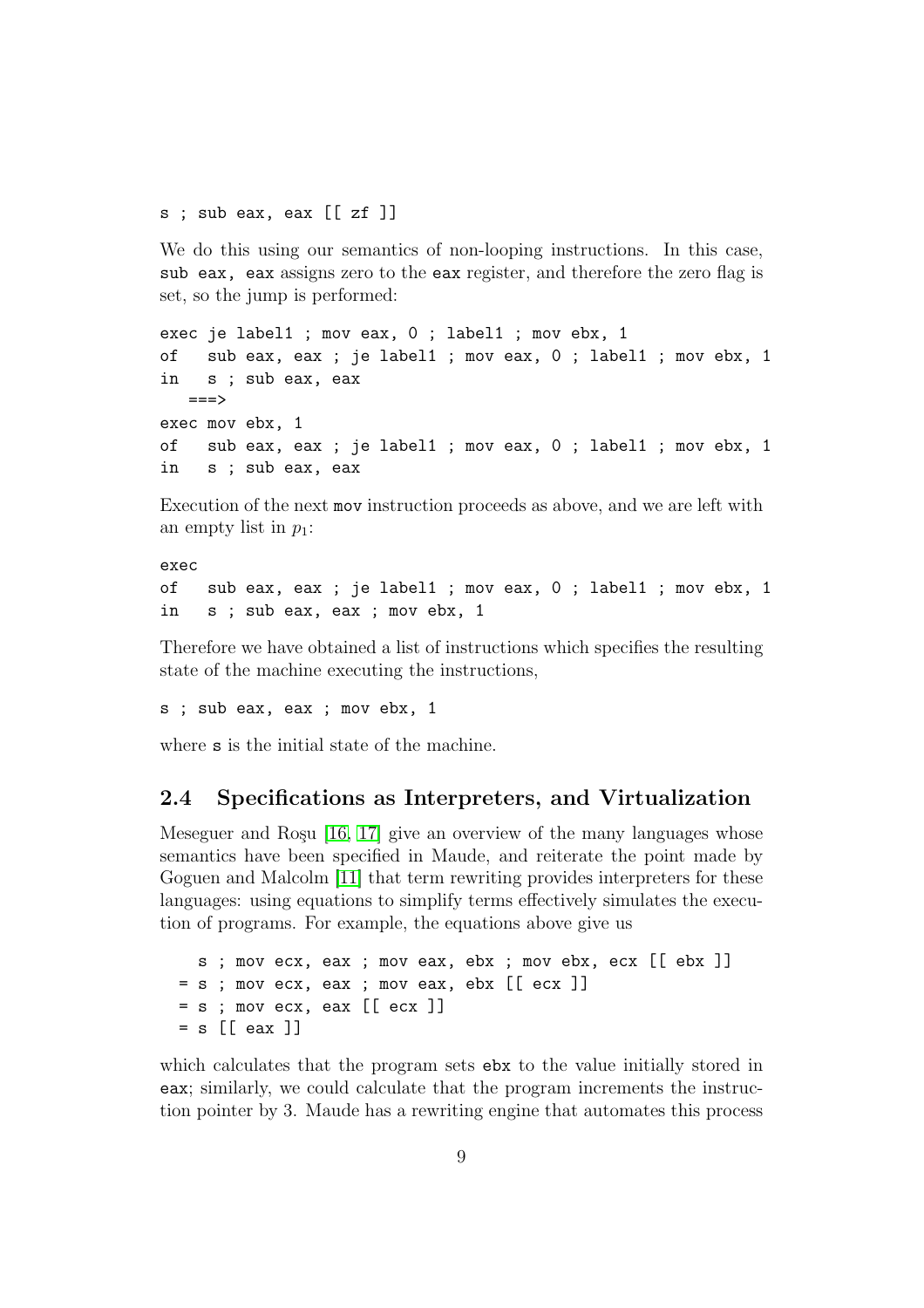of simplification using equations, and which can therefore be viewed as interpreting Intel 64 programs.

In a very precise sense, this specification virtualizes Intel 64 programs: it provides a virtual machine on which these programs can be run. In our earlier work [\[26\]](#page-33-7) we explored the ramifications of this for static and dynamic analysis of metamorphic viruses, and we further develop these ideas in the following sections. We will also argue that virtualization, to some extent, turns the tables in the battle between malware and anti-malware: on gaining control of a host machine, virtualizing malware becomes a defender of the resources that the virtualized anti-malware may use to detect its virtualized status, while the anti-malware may use stealth, obfuscation, or any of the techniques more usually associated with malware, to circumvent these countermeasures. The formal basis provided by a Maude specification of Intel 64 semantics allows us to reason rigorously about both malware and anti-malware.

# <span id="page-9-0"></span>3 Equivalence of Programs

Our earlier work [\[26\]](#page-33-7) showed that a Maude specification of the Intel 64 assembly programming language can be used for detection by dynamic analysis. In this section we demonstrate how equivalence of behaviour can be used for detection by static analysis. We present an improved form of a theorem from [\[26\]](#page-33-7) and show how this can be used to reason about allomorphs of metamorphic computer viruses, using the Win9x.Zmorph.A, Win95/Zperm and Win95/Bistro viruses as examples.

### 3.1 Equivalence of States and Programs

Our end goal is to be able to prove that two allomorphic sequences of viral code are equivalent, in that they behave in the same way. The notions of equivalence and behaviour are semantic notions, so our goal can be rephrased as being able to prove that two allomorphic sequences of viral code have the same semantics. In classical denotational semantics, programs denote functions from states to states, and a state is itself a function from variables to values. Our algebraic approach is less concrete in allowing states to be implemented in any way that satisfies the Maude specification of the semantics of the language, but the notion of equivalence is still the same: two programs are equivalent if they have the same effect on all variables. The technical machinery that we develop in this subsection applies to any imperative language with variables, though of course we are primarily interested in Intel 64, and this is the language used in the examples of Sections [3.2](#page-15-0) and [3.3.](#page-17-0) For the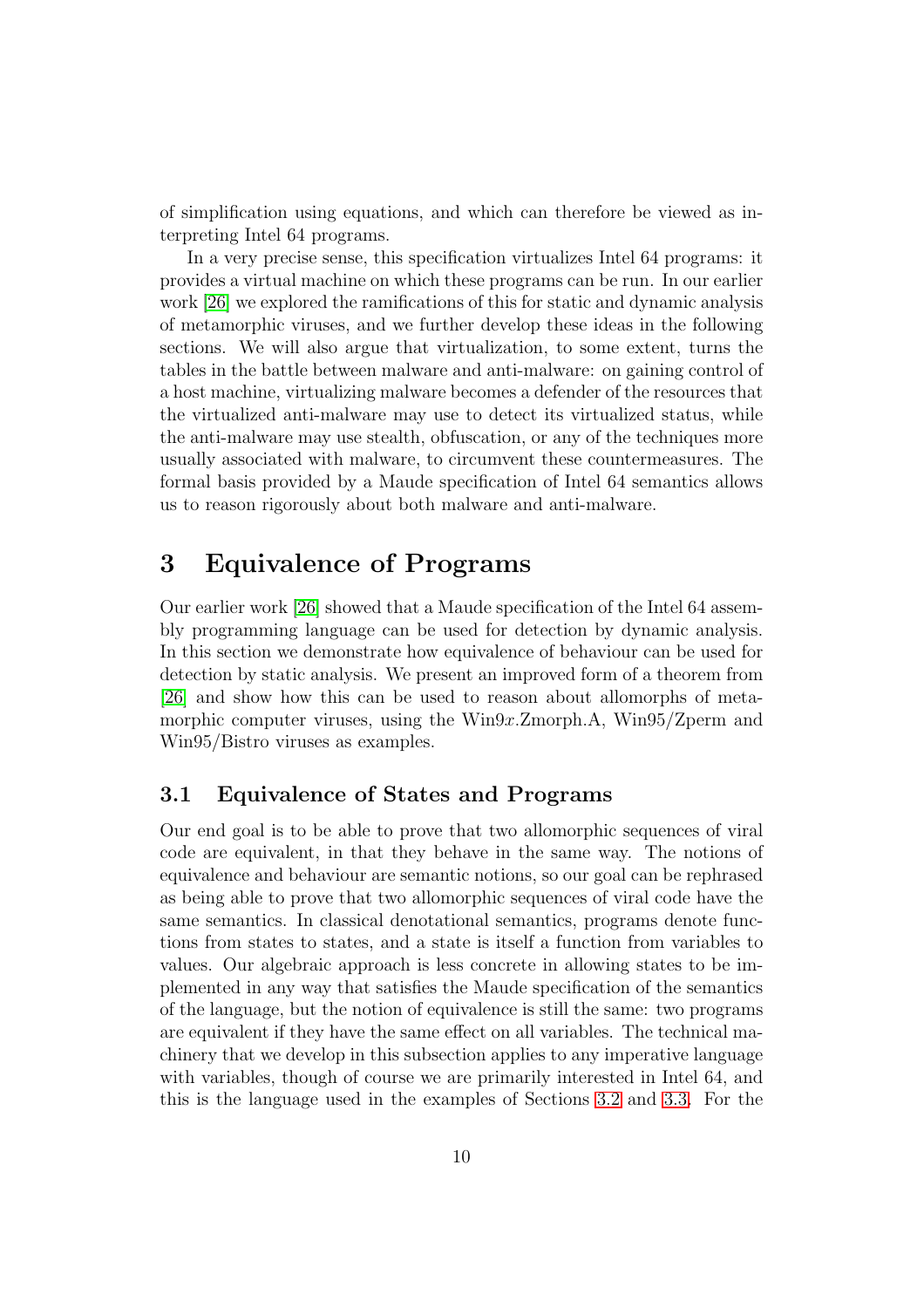remainder of this section we assume there is a countable set V of variables in the language (for Intel 64, this would include the registers, flags, stack and memory addresses). We also write  $S$  for the set of states, which we refer to throughout as 'stores', following the terminology of the previous section. We write  $s; p$  for the state that results from running program  $p$  in store  $s$ , and we write  $s[[v]]$  for the value that the store s assigns to the variable v. Thus, for example,  $s$ ;  $p||v||$  represents the value of the variable v after p has been run in starting state s. We also assume that the language has sequential composition, which we also denote with a semicolon, e.g.,  $p_1$ ;  $p_2$ .

Any program affects only a finite set of variables, and two programs may be 'partially equivalent' in that they have the same effect on some variables, but not necessarily all variables. We begin by defining partial equivalence of states.

**Definition 1.** For  $W \subseteq V$ , stores  $s_1$  and  $s_2$  are W-equivalent, written  $s_1 \equiv_W s_2$ , iff for all variables  $v \in W$ :

$$
s_1[\![v]\!]=s_2[\![v]\!].
$$

In the case that  $W = V$ , we say that  $s_1$  is equivalent to  $s_2$ , and write  $s_1 \equiv s_2$ . Similarly, programs  $p_1$  and  $p_2$  are W-equivalent, written  $p_1 \equiv_W p_2$ , iff for

all stores s, and all variables  $v \in W$ :

$$
s; p_1[\![v]\!]=s; p_2[\![v]\!].
$$

In the case that  $W = V$ , we say that  $p_1$  is equivalent to  $p_2$ , and write  $p_1 \equiv p_2$ .

For the purposes of static analysis, we identify the variables that are read or written to by programs. We identify  $V_{out}(p)$  as the set of variables that could be modified by the program p.

<span id="page-10-1"></span>**Definition 2.** For program p, define  $V_{out}(p)$  by  $v \in V_{out}(p)$  iff there is an  $s \in S$  such that  $s; p\llbracket v \rrbracket \neq s\llbracket v \rrbracket$ .

For example,  $V_{out}$ (nov eax, ebx) = {eax, ip} because the values in eax and ip are modified by this program.

<span id="page-10-2"></span>A straightforward consequence of this definition is

Proposition 3. Let  $p = p_1; \ldots; p_n$ . If  $v \notin \bigcup^n$  $i=1$  $V_{out}(p_i)$ , then  $v \notin V_{out}(p)$ , and so for all stores s we have  $s; p[\![v]\!] = s[\![v]\!]$ .

<span id="page-10-0"></span>Similarly, we want  $V_{in}(p)$  to be the set of variables that could affect the behaviour of some program  $p$  in some way. We find it more convenient to express this by saying when a variable has no effect on the behaviour of  $p$ :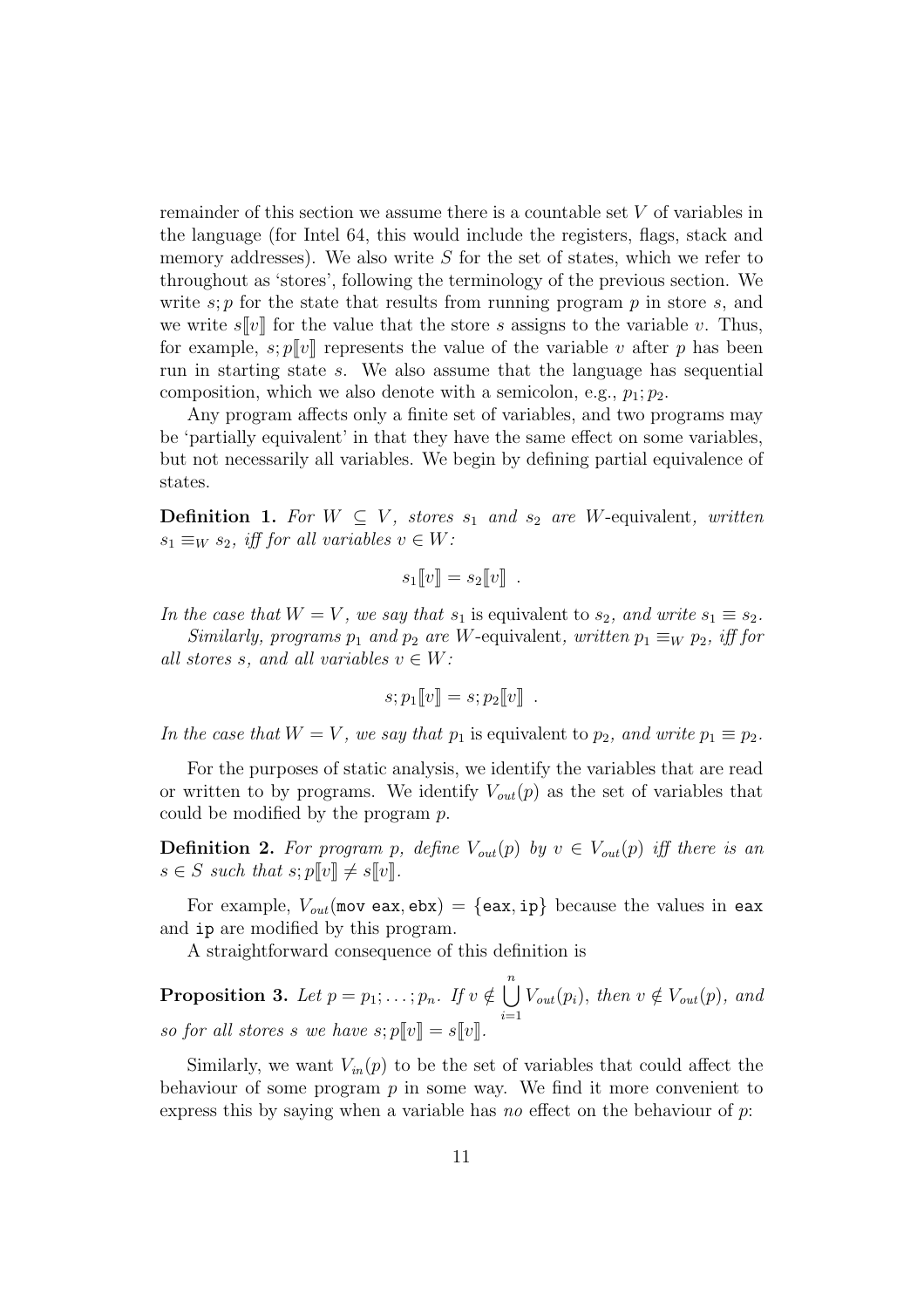**Definition 4.** For program p, define  $V_{in}(p)$  by  $v \notin V_{in}(p)$  iff for all  $s, s' \in S$ ,  $s \equiv_{V \setminus \{v\}} s'$  implies  $s; p \equiv_{V_{out}(p)} s'; p$ .

That is, v has no effect on  $p$  if running  $p$  in two states that differ only in the value of  $v$  has no effect on the variables that  $p$  affects (attention is restricted to  $V_{out}(p)$  because the stores  $s$ ; p and  $s'$ ; p may of course differ at  $v$  itself).

In our earlier work [\[26\]](#page-33-7) we presented some basic results that allow the notion of equivalence to be applied to metamorphic viruses, principally Corollary [9](#page-12-0) below. Their proof, however, uses a lemma that is proved by caseanalysis on Intel 64 programs, and therefore only holds for those specific programs: the proof we give below removes this dependency on a particular language, since it uses only the abstract properties of  $V_{in}$  and  $V_{out}$ . First, we introduce a slight generalisation of the notion of equivalence, that allows us to ignore certain variables (for example, in Intel 64, we may wish to prove the equivalence of two instruction sequences of different lengths, which means we need to disregard the value of the instruction pointer after execution of the programs). For a subset  $W \subseteq V$  we write  $\overline{W}$  for the complement  $V \setminus W$ .

**Definition 5.** Let p be a program and  $W \subseteq V$  a set of variables; we say that p has local effect at W iff for all stores  $s_1$  and  $s_2$ , if  $s_1 \equiv_{\overline{W}} s_2$  then  $s_1; p \equiv_{\overline{W}} s_2; p.$ 

Note that  $s_1 \equiv_{\overline{W}} s_2$  says that stores  $s_1$  and  $s_2$  differ only on the values of variables in  $W$ , so p has local effect at  $W$  means that any differences that can be observed after running  $p$  in the two stores are kept within  $W$ . For example, most Intel 64 programs have local effect on the instruction pointer: execution of each instruction will increase the instruction pointer, and two programs of different length will increase the instruction pointer by different amounts, but that might well be the only difference between the programs. The notion of local effect allows us to disregard such differences if we so desire. Note also that in the special case  $W = \emptyset$ , local effect simply states that a program produces the same results when run in equivalent stores.

<span id="page-11-0"></span>**Lemma 6.** For all programs p with local effect at  $W \subset V$  and for all states  $s_1, s_2:$ 

$$
s_1 \equiv_{V_{in}(p)\setminus W} s_2 \quad implies \quad s_1; p \equiv_{V_{out}(p)\setminus W} s_2; p .
$$

*Proof.* Let  $x_1, \ldots, x_n$  be an enumeration of  $(V \setminus V_{in}(p)) \setminus W$ , and let  $s_{1,1}$  be some state identical to  $s_1$ , except

$$
s_{1,1}\llbracket x_1 \rrbracket = s_2\llbracket x_1 \rrbracket.
$$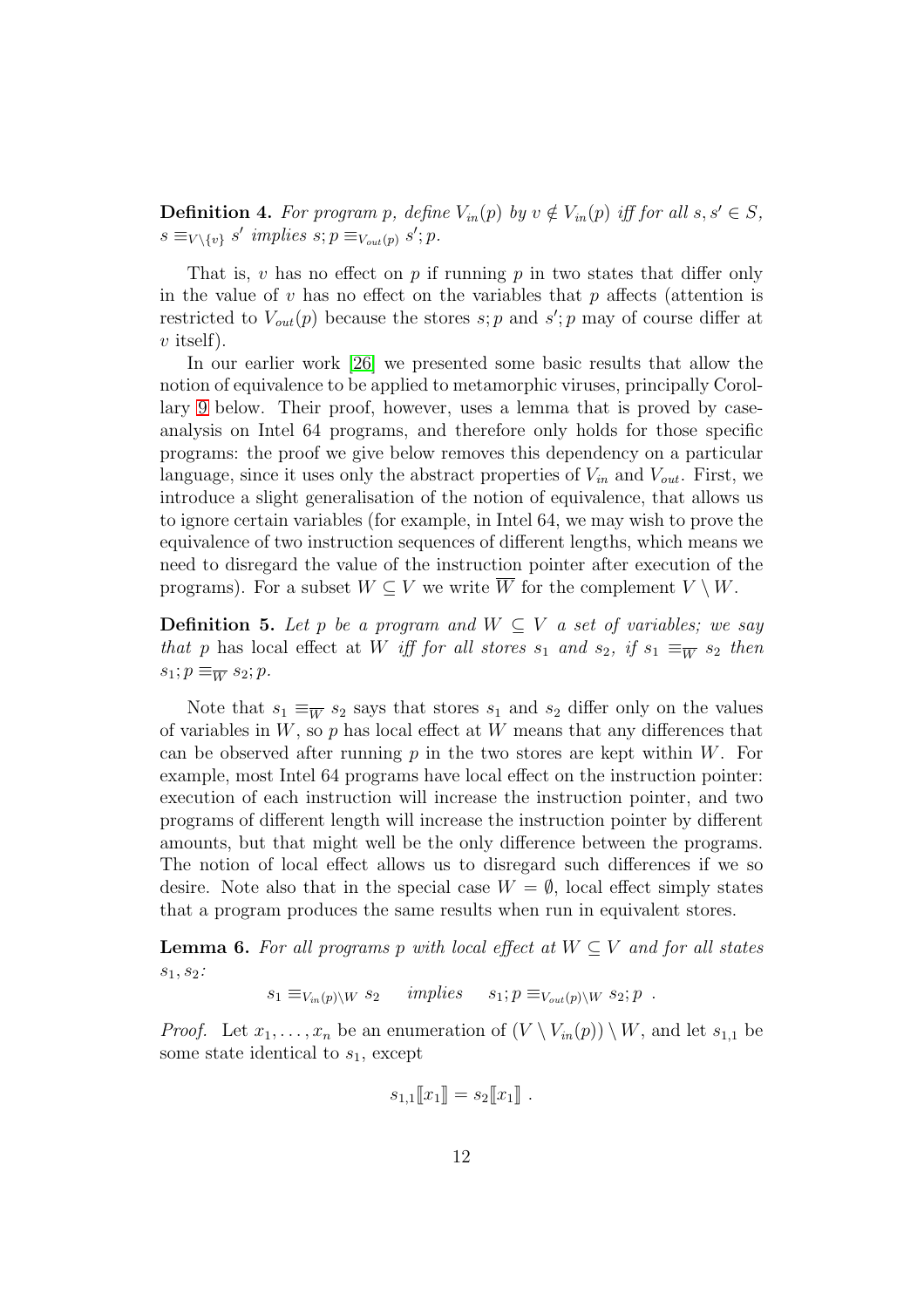Inductively, let  $s_{1,i+1}$  be some state identical to  $s_i$  except

$$
s_{1,i+1}[[x_{i+1}]] = s_2[[x_{i+1}]] .
$$

Then  $s_{1,n} \equiv_{\overline{W}} s_2$ , so by local effect at W we have  $s_{1,n}$ ;  $p \equiv_{\overline{W}} s_2$ ;  $p$ . Moreover, by Definition [4,](#page-10-0)  $s_1$ ;  $p \equiv_{V_{out}(p)} s_{1,1}$ ;  $p \equiv_{V_{out}(p)} s_{1,2}$ ;  $p \equiv_{V_{out}(p)} \cdots \equiv_{V_{out}(p)} s_{1,n}$ ;  $p$ . It follows that for any  $v \in V_{out}(p) \setminus W$ ,  $s_1; p[]v] = s_1, s; p[]v] = s_2; p[]v]$ , as desired.

As a technical remark, the above proof assumes that  $(V \setminus V_{in}(p)) \setminus W$  is finite. For classical denotational semantics, where a store is a function from variables to values, it is straightforward to allow the set to be countably infinite: the required store  $s_{1,n}$  is just the uniquely determined function that agrees with  $s_2$  on  $(V \setminus V_{in}(p)) \setminus W$ , and with  $s_1$  everywhere else. In our algebraic setting, we need to take more care that the required store exists. The simplest way of doing so is to have a default value, such as 0, for all variables, and impose a reachability constraint on stores, so that we consider only those stores that assign the default value to all but a finite number of variables. In the proof, we need then consider only the finite subset of  $(V \setminus V_{in}(p)) \setminus W$  on which  $s_1$ and  $s_2$  differ.

The use of local effect at W gives a greater generality than our earlier results  $[26]$ , and allows us to ignore differences at W. For the sake of clarity, however, it is worthwhile stating the special case where  $W = \emptyset$ :

**Corollary 7.** For all programs p and for all states  $s_1, s_2$ :

 $s_1 \equiv_{V_{in}(p)} s_2$  implies  $s_1; p \equiv_{V_{out}(p)} s_2; p$ .

This states that running  $p$  in stores that agree on all the variables that can affect the behaviour of  $p$  gives results that agree on all the variables that can be affected by p.

<span id="page-12-1"></span>As in [\[26\]](#page-33-7), the above lemma allows us to incrementally chain together sets of variables into equivalences for programs. The key result, in a general statement with local effects is

**Theorem 8.** Let q be a program with local effect at  $W$ , and let  $p_1$  and  $p_2$  be programs with  $p_1 \equiv_{U\setminus W} p_2$ . If  $V_{in}(q) \subseteq U$ , then  $p_1; q \equiv_{(U\cup V_{out}(q))\setminus W} p_2; q$ .

*Proof.* For any store s, we have  $s; p_1 \equiv_{U\setminus W} s; p_2$ , so  $s; p_1 \equiv_{V_{in}(q)\setminus W} s; p_2$ because  $V_{in}(q) \subseteq U$ . It follows from Lemma [6](#page-11-0) that  $s; p_1; q \equiv_{V_{out}(q)\setminus W} s; p_2; q$ . Now for  $v \in U \backslash W$  and  $v \notin V_{out}(q)$ , we have  $s; p_1; q[\![v]\!]=s; p_1[\![v]\!]=s; p_2[\![v]\!]=$ s;  $p_2$ ;  $q[[v]]$ , so we conclude that  $p_1$ ;  $q \equiv_{(U \cup V_{out}(q))\setminus W} p_2$ ; q as desired.

<span id="page-12-0"></span>Taking  $W = \emptyset$ , and allowing for general sequential compositions, we get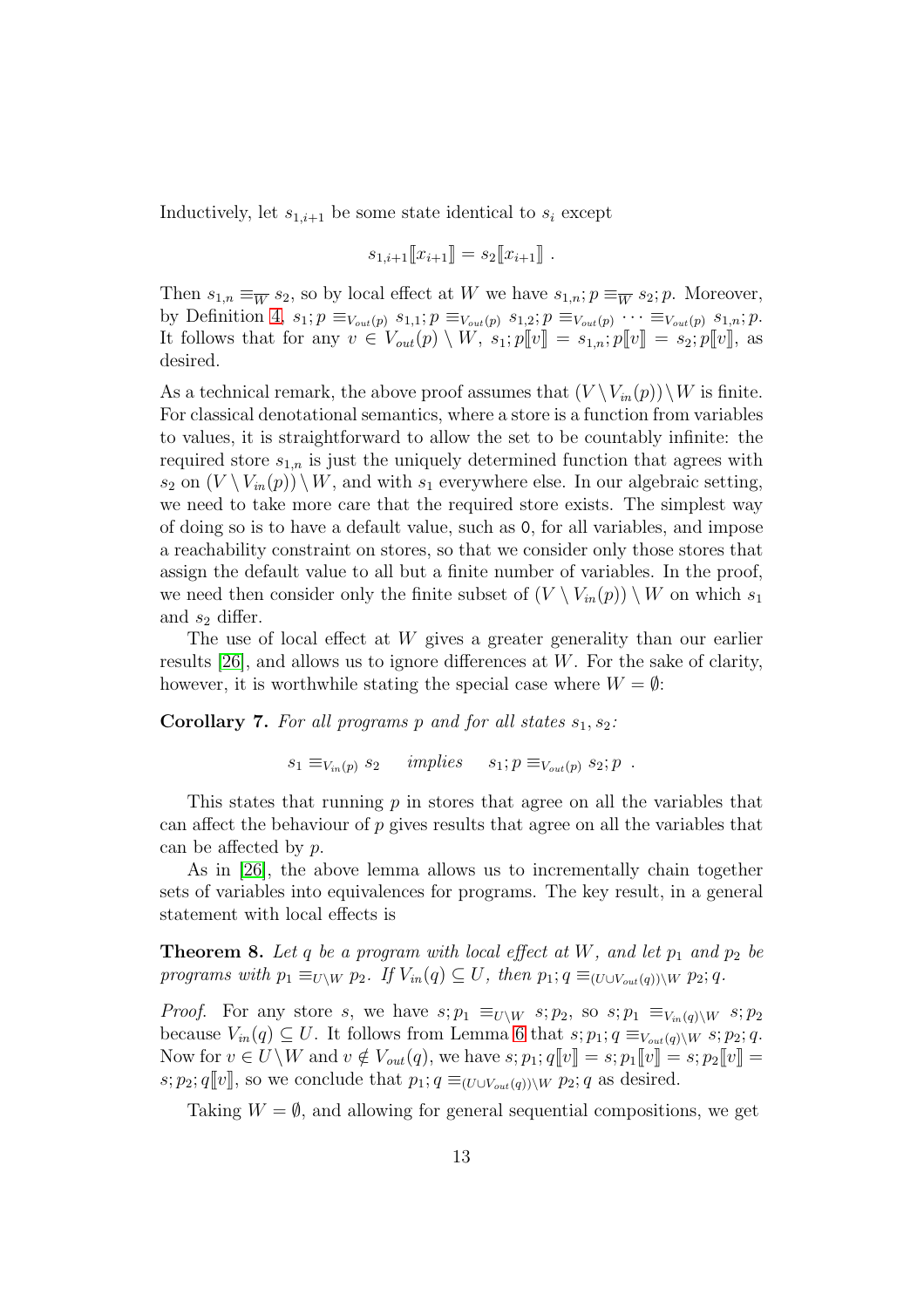**Corollary 9.** Let q be a program such that  $q = q_1; q_2; \ldots; q_m$ . If  $p_1 \equiv_U p_2$ and for all j with  $1 \leq j \leq m$ 

$$
V_{in}(q_j) \subseteq U \cup \bigcup_{i=1}^{j-1} V_{out}(q_i)
$$

then  $p_1$ ;  $q \equiv_{U\cup V_{out}(q)} p_2$ ;  $q$ .

It is possible to recover equivalence of programs from U-equivalence in some cases. If  $p_1 \equiv_U p_2$ , then  $p_1$  and  $p_2$  may have different effects on variables in  $\overline{U}$ ; but if all variables in  $\overline{U}$  are overwritten in the same way by some program q, then this theorem allows us to 'add' those variables until we cover all of V, in which case we say that  $p_1$  and  $p_2$  are *equivalent-in-context* of q.

<span id="page-13-0"></span>**Corollary 10** (Equivalence-in-Context). If  $p_1 \equiv_U p_2$  and  $V_{in}(q) \subseteq U$  and  $U \cup V_{out}(q) = V$ , then  $p_1; q \equiv p_2; q$ .

All of the above provides some technical support for static analysis of programs written in any imperative language. Of course, the determination of the sets  $V_{in}(p)$  and  $V_{out}(p)$  will depend upon the particular program p. We conclude this section by showing that our Maude specification of Intel 64 allows us to determine these sets for instructions of the assembly language.

<span id="page-13-1"></span>**Example 11.** Suppose we wish to know the value of  $V_{out}$  (mov v1, v2). By Definition [2,](#page-10-1) we must show that for every program variable  $v \in V_{out}(\text{mov v1, v2})$ that v is different after executing mov  $v1, v2$  in some store s. The semantics of mov is given by the following equations:

eq  $S$ ; mov  $V, E$  [[V]] =  $S[[E]]$ . ceq S ; mov V1, E  $[V2]$ ] =  $S[[V2]]$ if  $V1 = / = V2$  and  $V2 = / = ip$ .

From these, we may suspect that v1 is in  $V_{out}$ (mov v1, v2). We can prove this by assuming that the values of program variables v1 and v2 in some store s are different. We can express this in Maude notation as

eq  $s[[v1]] = v$ alue1. eq  $s[[v2]] = value2$ .

where value1 and value2 are the (numeric) values of  $v1$  and  $v2$  respectively. Then, by performing reductions in Maude we can calculate the value of v1 before and after executing mov v1, v2: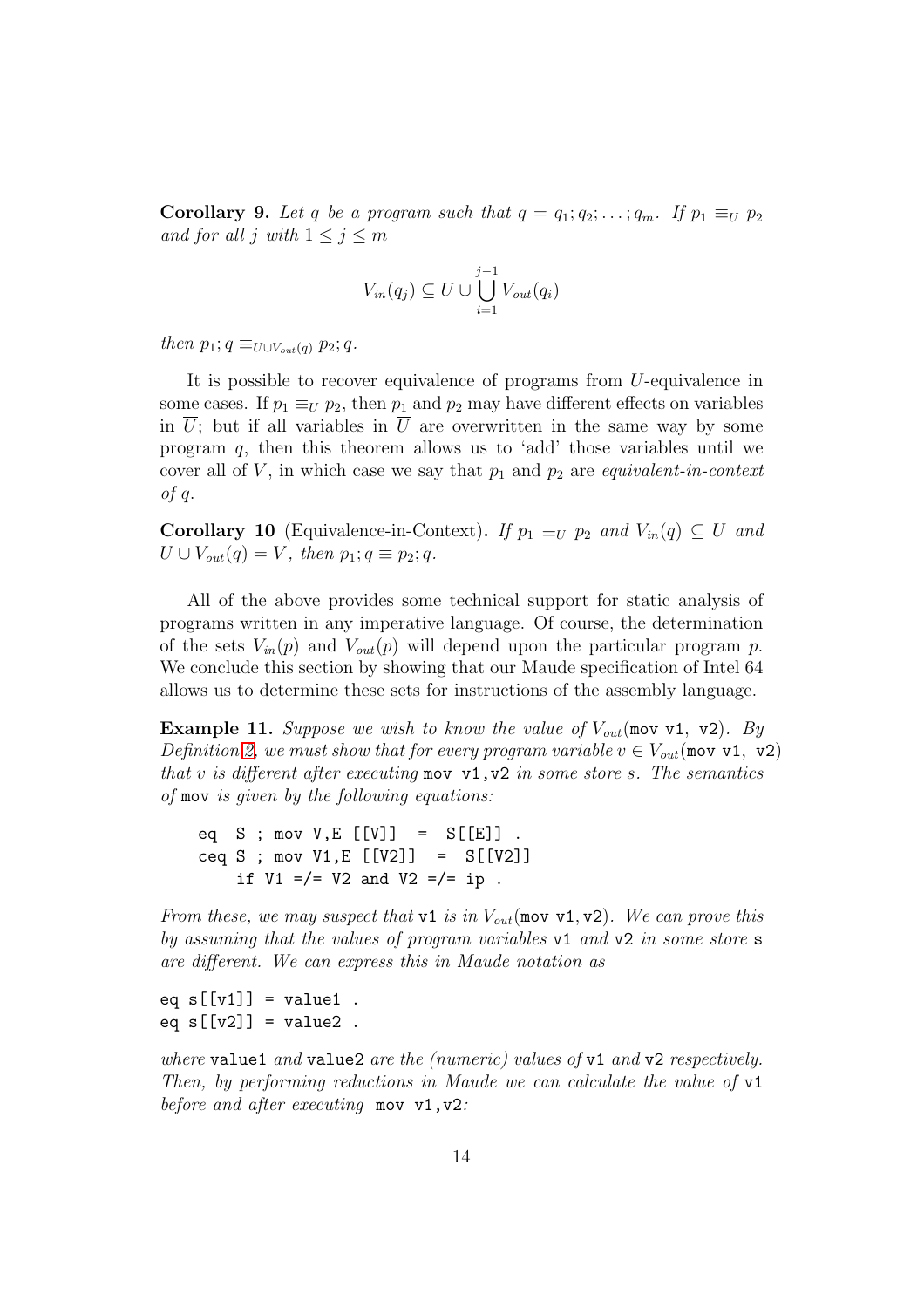```
reduce s[[v1]] .
result Int: value1
reduce s; mov v1, v2[[v1]].
result Int: value2
```
These reductions tell us that the value of v1 has changed from value1 to value2 by executing mov v1, v2. Therefore, we know that  $v1 \in V_{out}$  (mov v1, v2).

**Example 12.** We can determine  $V_{in}(\theta)$  for an instruction  $\theta$  based on the Maude specification of Intel 64. By the definition of  $V_{in}$ , we know that if there exist stores  $s, s' \in S$  such that  $s \equiv_{V \setminus \{v\}} s'$  and  $s; \theta \not\equiv_{V_{out}(\theta)} s'; \theta$  then  $v \in S$  $V_{out}(\theta)$ . Inspection of the Maude specification might result in the suspicion that  $v2 \in V_{in}$  (mov v1, v2). We can prove this by assuming that  $s \equiv_{V \setminus \{v2\}} s'$ , which we can specify in Maude as follows:

```
eq s[[v2]] = value1.
eq s'[[v2]] = value2.
ceq s[[V]] = s'[V]]if V = / = v2.
```
The first two equations say that  $v2$  is different in stores **s** and **s**', and the last equation says that every variable apart from v2 has the same value in stores s and s'. Now, we can test using reductions in Maude whether the variables in  $V_{out}$ (mov v1, v2) are equal after executing mov v1, v2. Since  $V_{out}$ (mov v1, v2) = {v1, ip}, we can test these values using reductions:

```
reduce s; mov v1, v2 [[v1]].
result: value1
reduce s'; mov v1, v2 [[v1]].
result: value2
reduce s ; mov v1, v2 [[ip]] .
result: 1 + s'[[ip]]
reduce s' ; mov v1, v2 [[ip]] .
result: 1 + s'[[ip]]
```
We can see that the value of  $ip$  after executing mov v1, v2 is the same in both stores, but the value of v1 is different. Therefore, we know that  $v2 \in V_{in}$ (mov v1, v2).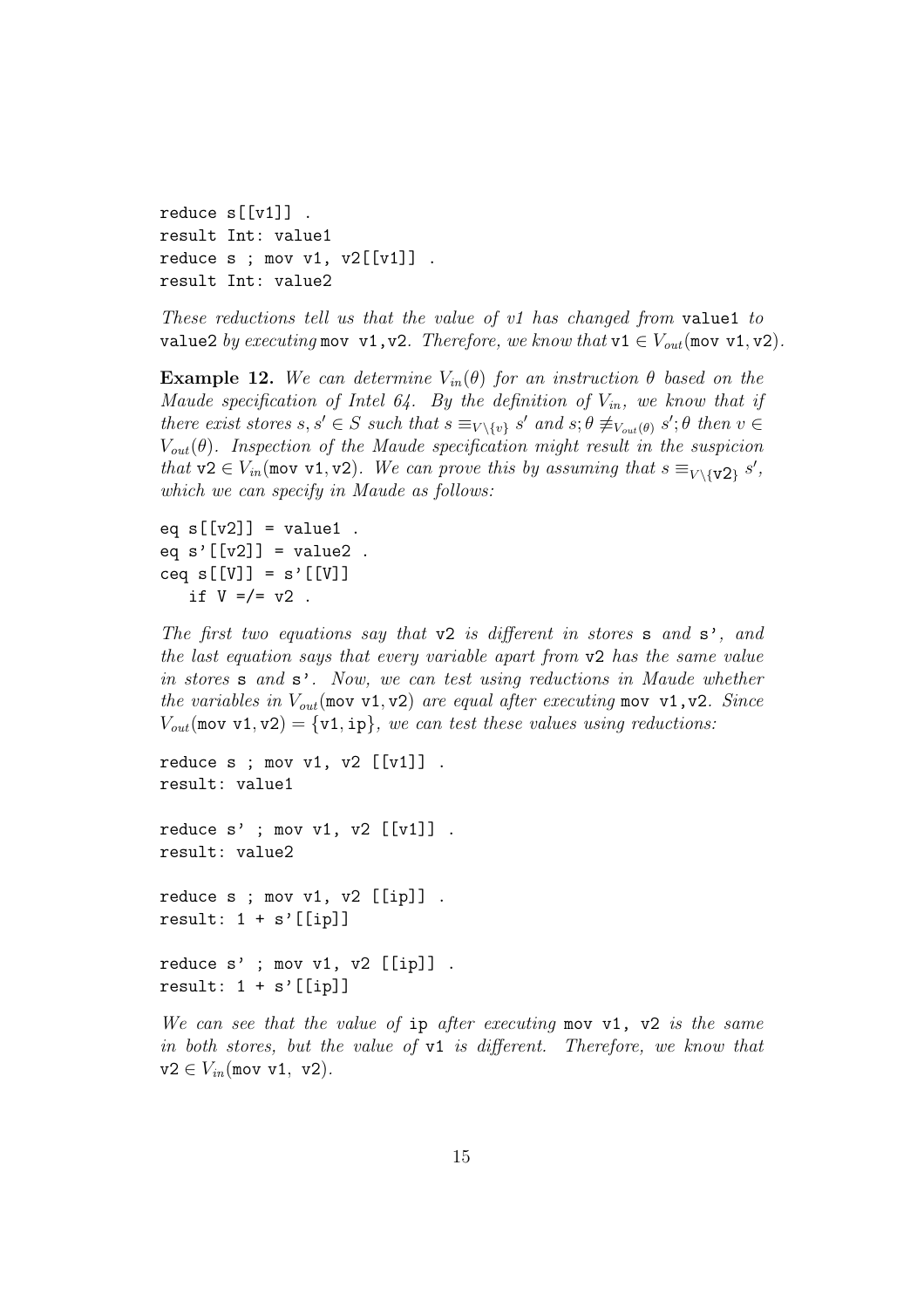$g \hspace{2.0cm} h$ mov edi, 2580774443 mov ebx, 535699961 mov ebx, 467750807 mov edx, 1490897411 sub ebx, 1745609157 xor ebx, 2402657826 sub edi, 150468176 mov ecx, 3802877865 xor ebx, 875205167 xor edx, 3743593982 push edi add ecx, 2386458904 xor edi, 3761393434 push ebx push ebx push edx push edi push ecx

<span id="page-15-1"></span>Figure 1: Allomorphic fragments of Win9x.Zmorph.A.

### <span id="page-15-0"></span>3.2 Examples Using Win9x.Zmorph.A

The following code excerpts were taken from the entry point of two different executables infected with Zmorph. This virus reconstructs its code instruction-by-instruction, pushing each one onto the stack [\[22\]](#page-33-10). Therefore the code samples  $g$  and  $h$  in Figure [1](#page-15-1) exhibit a part of Zmorph's decryption algorithm. In the following examples we will show that q and h are equivalent-in-context of two different instruction sequences,  $p$  and  $p'$ , by applying the result from Corollary [10.](#page-13-0)

<span id="page-15-2"></span>Example 13. By inspection of the Maude specification of Intel 64, we know that

 $V_{out}(q) \cup V_{out}(h) = \{ \text{stack}, \text{ip}, \text{edi}, \text{ebx}, \text{ecx}, \text{edx} \}$ 

By Proposition [3,](#page-10-2) we know that  $s; g[[v]] = s[[v]]$  for all  $v \notin V_{out}(g)$ , and  $s; h[\![v']\!] = s[\![v']\!]$  for all  $v' \notin V_{out}(h)$ . Therefore,  $s; g[\![v]\!] = s; h[\![v]\!]$  for all  $v \notin V_{out}(g) \cup V_{out}(h)$ . Using the dynamic analysis approach of our earlier work[\[26\]](#page-33-7) (i.e., using reductions in Maude), we can show that  $s$ ;  $q$ [stack]] = s; h[stack] and s; g[ip] = s; h[ip]. Therefore we know that s;  $g \equiv_W s; h$ where  $\overline{W} = \{edi, ebx, ecx, edx\}$ . (Note that for the sake of brevity, we have omitted the EFLAGS register in this example.)

We will show how an instruction sequence p executed immediately after q and h results in an equivalent store, which allows the metamorphic computer virus to freely swap g and h as long as p executes next.

Let  $p = \text{mov}$  edi, 0; mov ebx, 0; mov ecx, 0; mov edx, 0. In order to apply Corollary [9,](#page-12-0) we must first check the values of  $V_{in}(p_i)$  and  $V_{out}(p_i)$  for all instructions  $p_i$  in p (these can be inferred easily by inspection of the Maude specification of Intel 64):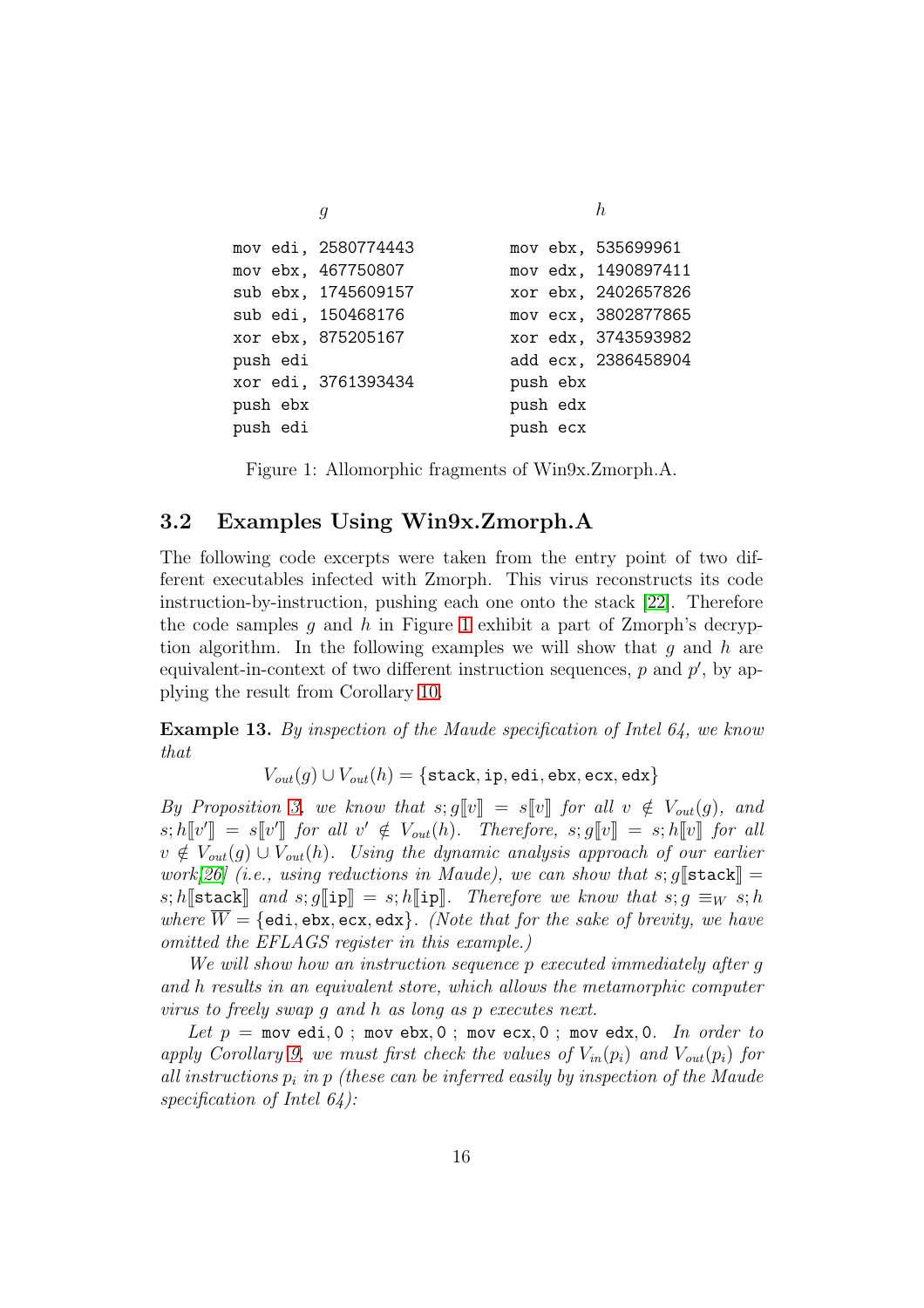| $V_{in}$ (mov edi, 0) = {ip}                          |  |  | $V_{out}(\text{mov edi}, 0) = \{\text{edi}, \text{ip}\}\$         |
|-------------------------------------------------------|--|--|-------------------------------------------------------------------|
| $V_{in}$ (mov ebx, 0) = {ip}                          |  |  | $V_{out}(\text{mov } \text{ebx}, 0) = \{\text{ebx}, \text{ip}\}\$ |
| $V_{in}$ (mov ecx, 0) = {ip}                          |  |  | $V_{out}(\text{mov} \text{ exc}, 0) = \{\text{ecx}, \text{ip}\}\$ |
| $V_{in}(\text{mov} \text{ edx}, 0) = \{\texttt{ip}\}$ |  |  | $V_{out}(\text{mov} \text{ edx}, 0) = \{\text{edx}, \text{ip}\}\$ |

The following therefore hold:

 $V_{in}$ (mov edi, 0)  $\subseteq$   $W$  $V_{in}$ (mov ebx, 0)  $\subseteq W \cup V_{out}$ (mov edi, 0)  $V_{in}(\text{mov ex}, 0) \subseteq W \cup V_{out}(\text{mov edi}, 0) \cup V_{out}(\text{mov ebx}, 0)$  $V_{in}(\text{mov edx}, 0) \subseteq W \cup V_{out}(\text{mov edi}, 0) \cup V_{out}(\text{mov ebx}, 0)$  $\bigcup V_{out}(\text{mov}~\text{ecx}, 0)$ 

Therefore by Corollary [9,](#page-12-0)  $g; p \equiv_{W\cup V_{out}(p)} h; p$ , and since  $\overline{W} \subseteq V_{out}(p)$ , we know by Corollary [10](#page-13-0) that  $q; p \equiv h; p$ .

Alternatively, we can check directly using the Maude specification of Intel 64 that this is the case, using the above definitions of  $g$ ,  $h$  and  $p$ . We can use Maude's term rewriting to simplify terms such as the following:

```
s; g; p[[stack]] == s; h; p[[stack]]s; g; p[[ip]] == s; h; p[[ip]]s; g; p[[edi]] == s; h; p[[edi]]
```
Each of these terms tests the equality of the two programs on the variables stack, ip, edi, etc. By testing for all the variables in Intel 64, we can take these Maude reductions as a second proof that  $q; p \equiv h; p$  [\[27\]](#page-33-11).

In the example above we showed that by overwriting the non-equivalent variables from the semi-equivalent programs q and h in the instruction sequence p, that we can show that g and h are equivalent-in-context of p. In the following example we will show that equivalence can also be demonstrated where an instruction sequence  $p'$  contains instructions which overwrite the non-equivalent variables, as long as the instructions in  $p'$  are not dependent on the non-equivalent variables.

<span id="page-16-0"></span>**Example 14.** Let  $p' =$  pop edi ; pop ebx ; pop ecx ; mov ecx,edx. Once again we must check the values of  $V_{in}(p'_i)$  and  $V_{out}(p'_i)$  for all instructions  $p'_i$ in p ′ before we can apply Corollary [10:](#page-13-0)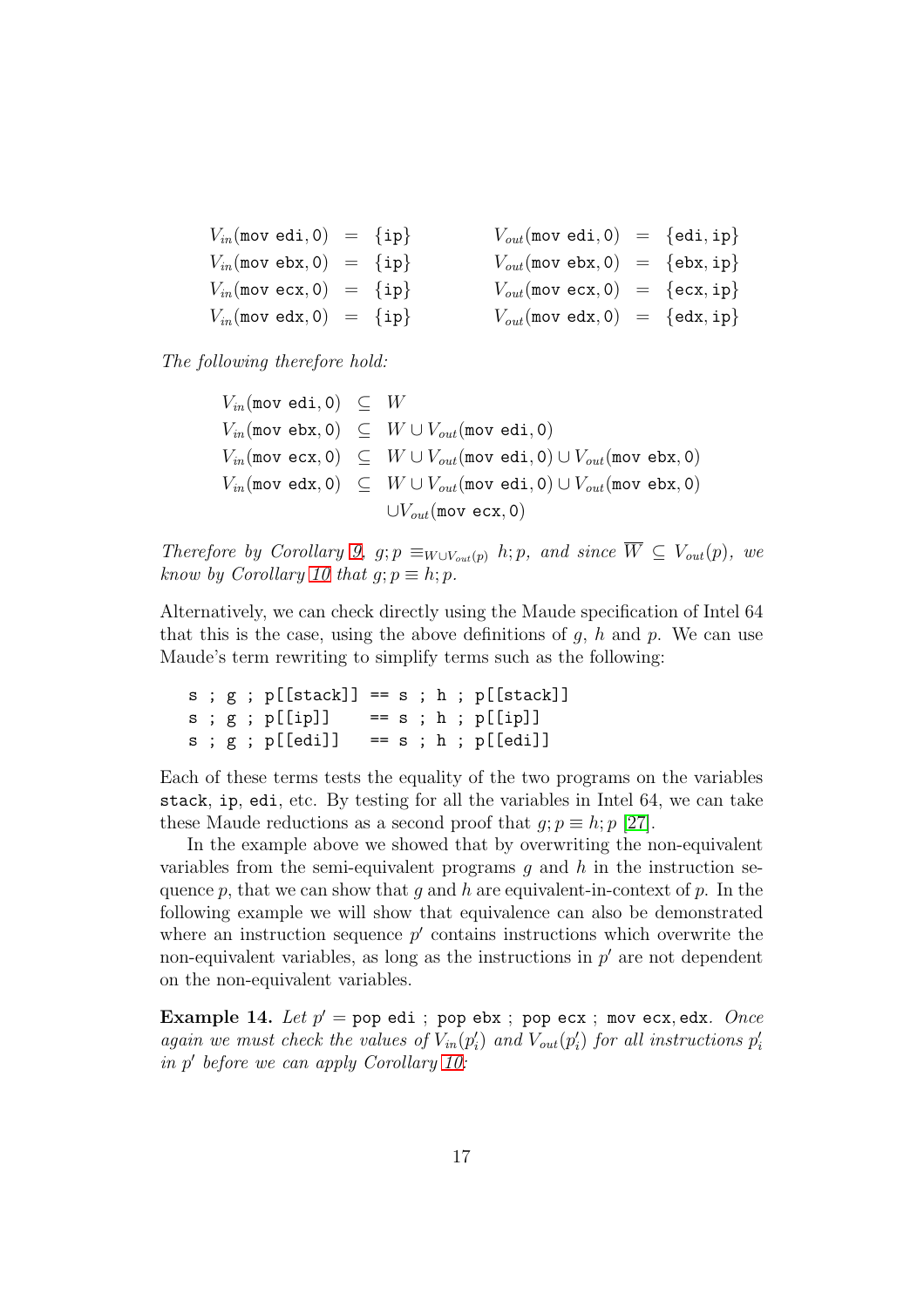```
push ebp push ebp
mov ebp, esp bush esp
mov esi, dword ptr [ebp + 08] pop ebp
test esi, esi mov esi, dword ptr [ebp + 08]
je 401045 or esi, esi
                     je 401045
```
<span id="page-17-1"></span>

|  |  | Figure 2: Allomorphic fragments of $Win95/Bistro. [24]$ |  |  |  |  |
|--|--|---------------------------------------------------------|--|--|--|--|
|--|--|---------------------------------------------------------|--|--|--|--|

|  | $V_{in}(p'_1) = \{ip, stack\}$ |  | $V_{out}(p'_1) = \{edi, ip\}$                    |
|--|--------------------------------|--|--------------------------------------------------|
|  | $V_{in}(p'_2) = \{ip, stack\}$ |  | $V_{out}(p'_2) = \{\text{ebx}, \text{ip}\}\$     |
|  | $V_{in}(p'_3) = \{ip, stack\}$ |  | $V_{out}(p'_3) = \{\texttt{ecx}, \texttt{ip}\}\$ |
|  | $V_{in}(p'_4) = \{ip, ecx\}$   |  | $V_{out}(p'_4) = \{edx, ip\}$                    |

The following therefore hold:

$$
V_{in}(p'_1) \subseteq W
$$
  
\n
$$
V_{in}(p'_2) \subseteq W \cup V_{out}(p'_1)
$$
  
\n
$$
V_{in}(p'_3) \subseteq W \cup V_{out}(p'_1) \cup V_{out}(p'_2)
$$
  
\n
$$
V_{in}(p'_4) \subseteq W \cup V_{out}(p'_1) \cup V_{out}(p'_2) \cup V_{out}(p'_3)
$$

Therefore by Corollary [9,](#page-12-0) g;  $p' \equiv_{W \cup V_{out}(p')} h; p'$ , and since  $\overline{W} \subseteq V_{out}(p')$ , we know by Corollary [10](#page-13-0) that  $g; p' \equiv h; p'$ .

As with the previous example, it is also possible to verify this directly using a reduction in Maude [\[27\]](#page-33-11).

### <span id="page-17-0"></span>3.3 Example Using Win95/Bistro

Win95/Bistro applies equivalent sequence replacement to generate syntactic variants. Figure [2](#page-17-1) shows two allomorphic fragments from Win95/Bistro. Previously we proved equivalence of the two Bistro fragments by dividing them into sub-fragments [\[26\]](#page-33-7). However, using our semantics of looping instructions (see Section [2.3\)](#page-5-0) we can now prove equivalence in a simpler, more natural way.

In both fragments, the instruction je 401045 will jump if and only if the value of esi (which itself depends on the value of ebp) is equal to zero. Since there is no way to determine the value of ebp, we replace the source operand dword ptr [ebp + 08] with a constant, dword1. Then, if dword1 is equal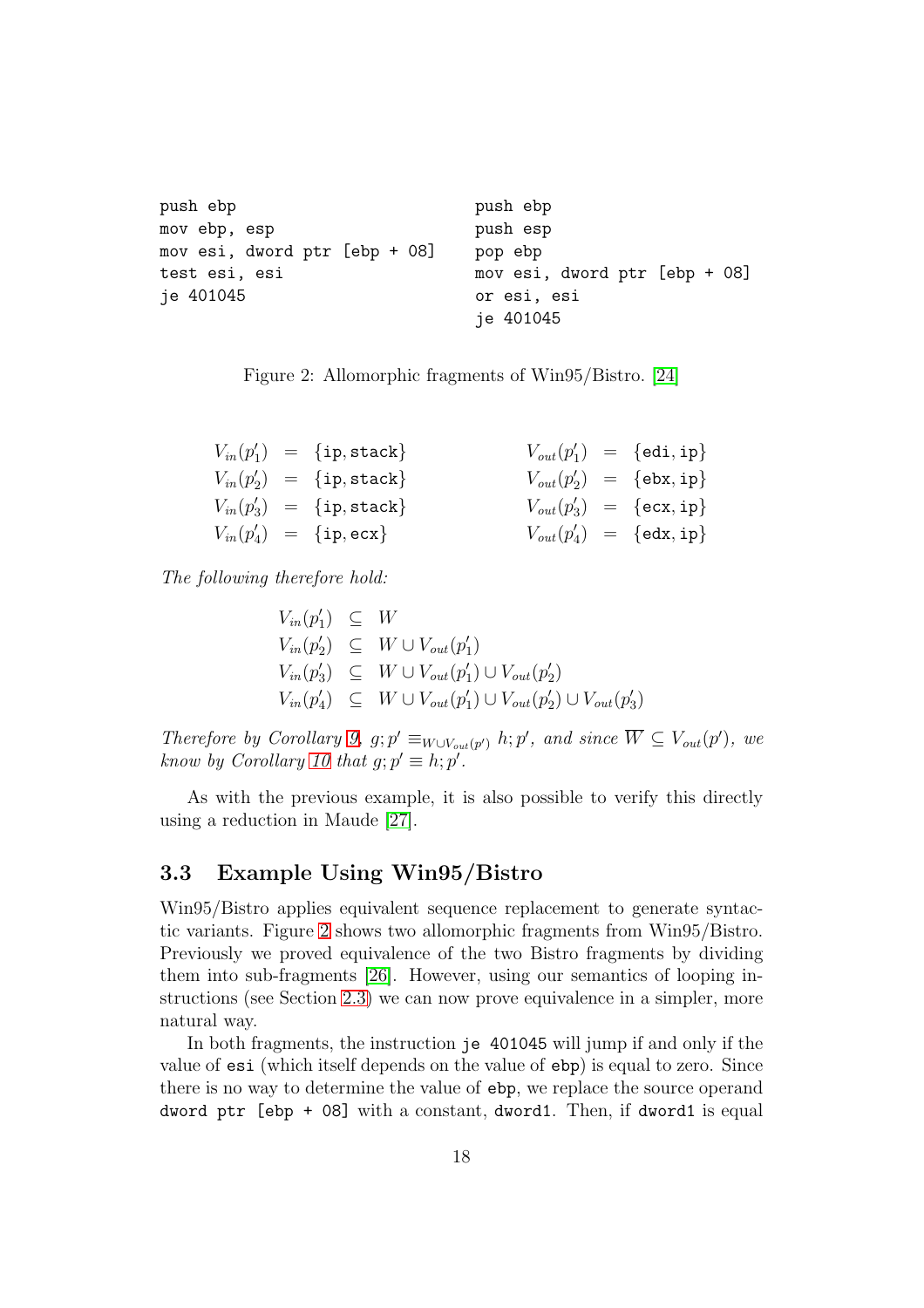to zero, the instruction je 401045 will cause a jump; if not, no jump will occur.

In order to prove equivalence of the two fragments, we assign the two fragments of Bistro to two different constants as follows:

```
eq prog1 = push ebp ; mov ebp, esp ; mov esi, dword1 ;
            test esi, esi ; je 401045 ;
            jmp l1 ; label 401045: mov flag, 1 ; label l1: end .
eq prog2 = push ebp ; push esp ; pop ebp ; mov esi, dword1 ;
            or esi, esi ; je 401045 ;
            jmp l1 ; label 401045: mov flag, 1 ; label l1: end .
```
(In each case we append a sequence of instructions that will test whether the jump has occurred. If the jump is successful, then the variable flag is set.)

To determine equivalence of the two fragments, we need only test that the values of the variables in  $V_{out}(\text{prog1})$  and  $V_{out}(\text{prog2})$  are the same. Using a similar method to Example [11,](#page-13-1) we know that

 $V_{out}(\text{prog1}) = V_{out}(\text{prog2}) = \{\text{ebp}, \text{esp}, \text{esi}, \text{stack}, \text{zf}, \text{sf}, \text{pf}, \text{cf}, \text{of}\}\$ 

(neglecting the instruction pointer). In the first case, we assume that dword1 is equal to zero.

eq  $dword1 = 0$ .

Then, we perform reductions to test whether the variables in  $V_{out}(\text{prog1})$  are equal. In addition, we test that the value of flag is the same after executing both fragments, showing that the je 401045 instruction had the same behaviour in both fragments:

```
reduce exec prog1 of prog1 in s[[ebp]] is
        exec prog2 of prog2 in s[[ebp]] .
result: true
reduce exec prog1 of prog1 in s[[esp]] is
        exec prog2 of prog2 in s[[esp]] .
result: true
reduce exec prog1 of prog1 in s[[flag]] is
        exec prog2 of prog2 in s[[flag]] .
result: true
```
...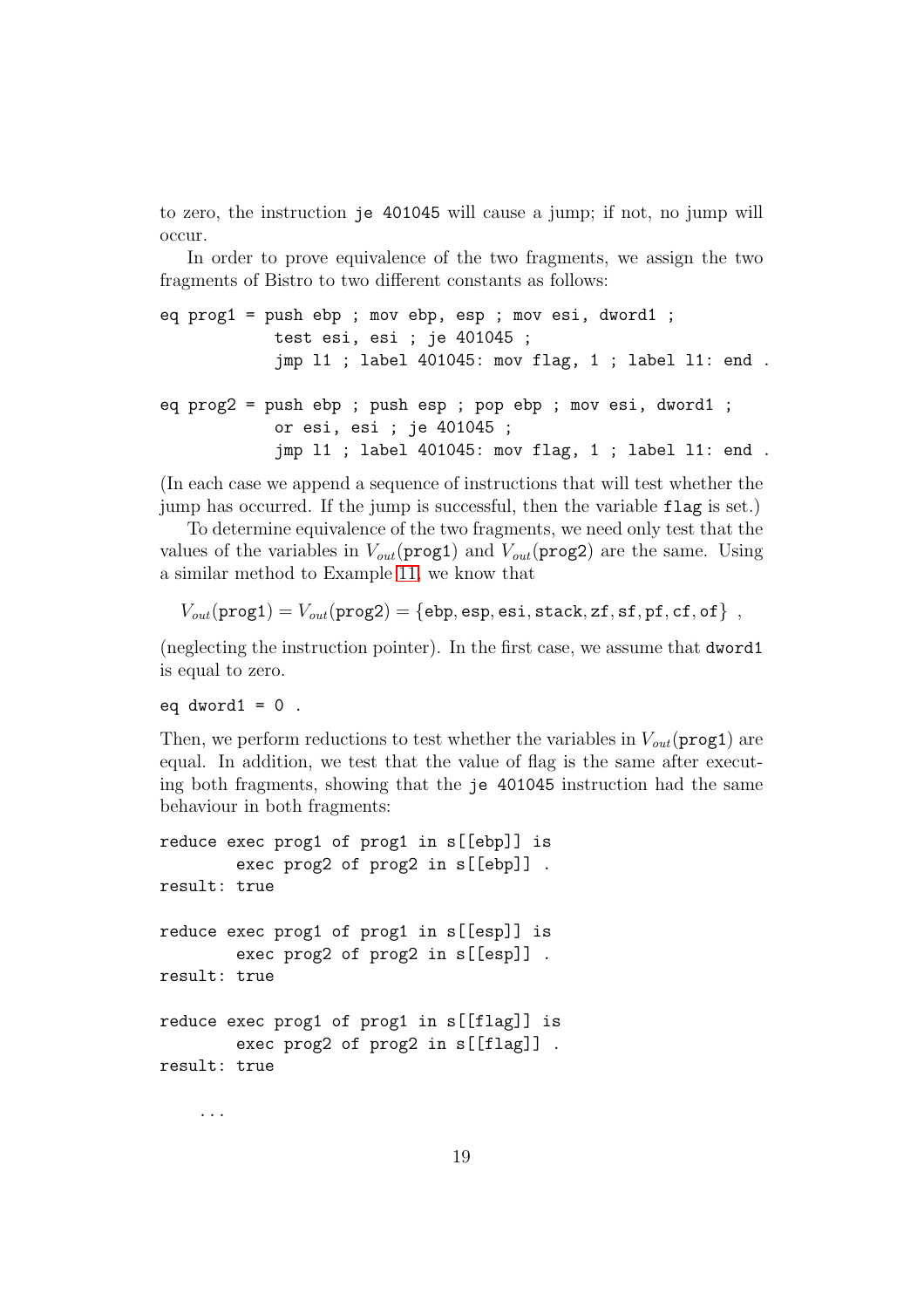We therefore know that all variables are treated in the same way by the two fragments, and therefore the two fragments are equivalent when dword1 is equal to zero. Similarly, when we assume that dword1 is not equal to zero, we find that the values of the variables are the same after executing both fragments. Therefore, the two fragments of Bistro are equivalent. (The complete proof script can be found in the appendix.) It is also possible to use Theorem [8](#page-12-1) to show that the two program fragments of Figure [2](#page-17-1) are  $\{ip\}$ equivalent; i.e., they have the same effect except on the instruction pointer, since the two fragments are of different length.

### <span id="page-19-0"></span>3.4 Example using Win95/Zperm

The Win95/Zperm metamorphic computer virus generates syntactic variants by separating its code into fragments, which are joined using unconditional jump statements. In addition, junk code is inserted within the fragments. Szor  $\&$  Ferrie [\[24\]](#page-33-5) describe this process, and give three different examples of the Zperm obfuscation process. In their example, a five-instruction program is obfuscated by jumps. The original code is not given, so we simulate Zperm's obfuscation using a five-instruction program called zperm1. We then generate three different zperm1 variants (see Figure [3\)](#page-20-0) using the schemas set out graphically by Szor & Ferrie. Wherever the authors indicate garbage code, we have inserted a nop instruction.

We can demonstrate the equivalence of these programs in a similar way to Win95/Bistro. First, we calculate

 $V_{out}(\texttt{zperm1}) = V_{out}(\texttt{zperm2}) = V_{out}(\texttt{zperm3}) = V_{out}(\texttt{zperm4}) = \{\texttt{eax}, \texttt{ebx}, \texttt{ecx}\}$ 

(neglecting the instruction pointer). Then, we prove equivalence of the four programs using reductions in Maude.

Each of the programs has a different start (entry) point, which we are able to specify using the exec  $p_1$  of  $p_2$  in s described in Section [2.3.](#page-5-0) We assign the code appearing after start: to  $p_1$ , whilst  $p_2$  and s contain the usual full program and store (respectively). For example, we can simulate execution of zperm2 with the following:

```
exec mov eax, 0 ; mov ebx, 1 ; jmp l2 ; nop ; label l2:
    mov ecx, ebx ; jmp l1 ; nop ; label out ; end
of label l1: mov ebx, eax ; mov eax, ecx ; jmp out ;
    nop ; mov eax, 0 ; mov ebx, 1 ; jmp l2 ; nop ;
     label l2: mov ecx, ebx ; jmp l1 ; nop ; label out: end
in s
```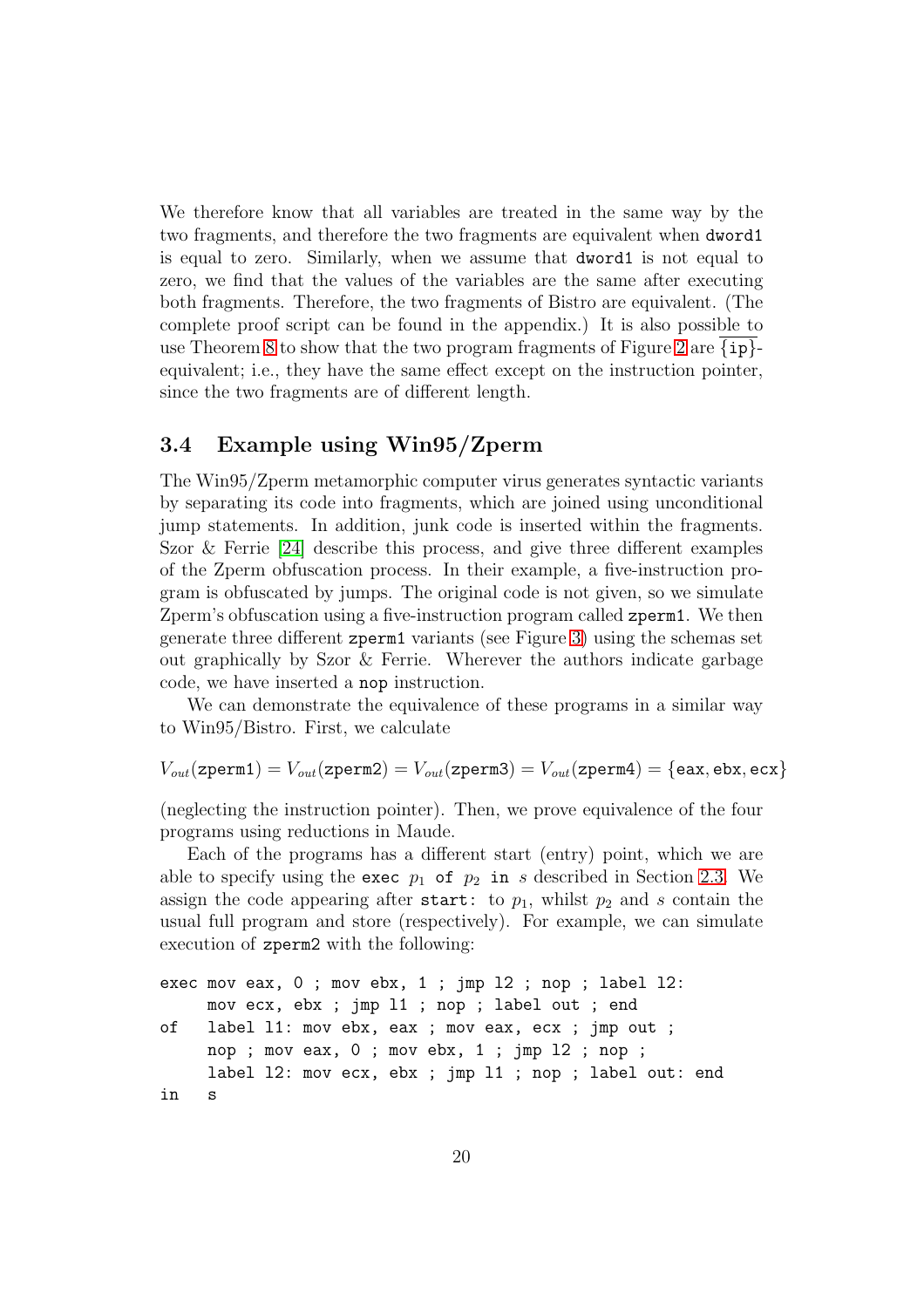| < <zperm1>&gt;</zperm1> | < <zperm2>&gt;</zperm2> | < <zperm3>&gt;</zperm3> | < <zperm4>&gt;</zperm4> |
|-------------------------|-------------------------|-------------------------|-------------------------|
| start:                  | label 11:               | label 11:               | label 11:               |
| mov eax, 0              | mov ebx, eax            | mov ebx, 1              | mov ecx, ebx            |
| mov ebx, 1              | mov eax, ecx            | jmp 12                  | mov ebx, eax            |
| mov ecx, ebx            | jmp out                 | nop                     | jmp 12                  |
| mov ebx, eax            | nop                     | label 12:               | nop                     |
| mov eax, ecx            | start:                  | mov ecx, ebx            | label 12:               |
|                         | mov eax, 0              | jmp 13                  | mov eax, ecx            |
|                         | mov ebx, 1              | nop                     | jmp out                 |
|                         | jmp 12                  | label 14:               | start:                  |
|                         | nop                     | mov eax, ecx            | mov eax, 0              |
|                         | label 12:               | jmp out                 | jmp 13                  |
|                         | mov ecx, ebx            | start:                  | nop                     |
|                         | jmp 11                  | mov eax, 0              | label 13:               |
|                         | nop                     | jmp 11                  | mov ebx, 1              |
|                         | label out:              | label 13:               | jmp 11                  |
|                         |                         | mov ebx, eax            | nop                     |
|                         |                         | jmp 14                  | label out:              |
|                         |                         | label out:              |                         |

<span id="page-20-0"></span>Figure 3: Allomorphic fragments of Win95/Zperm.

In general, we can describe the above as exec startn of progn in s, where n corresponds to the number of the fragment from Figure [3.](#page-20-0) To prove equivalence of these fragments we perform reductions with respect to the different variables in  $V_{out}$ (zperm1). We start with variable eax:

```
reduce exec start1 of prog1 in s[[eax]] .
result: 1
reduce exec start2 of prog2 in s[[eax]] .
result: 1
reduce exec start3 of prog3 in s[[eax]] .
result: 1
reduce exec start4 of prog4 in s[[eax]] .
result: 1
```
Therefore, the four different variants of Zperm are equivalent with respect to eax. We can prove equivalence with respect to ebx and ecx in a similar way, thus proving that all four variants are equivalent. The full Maude proof script is available in the appendix.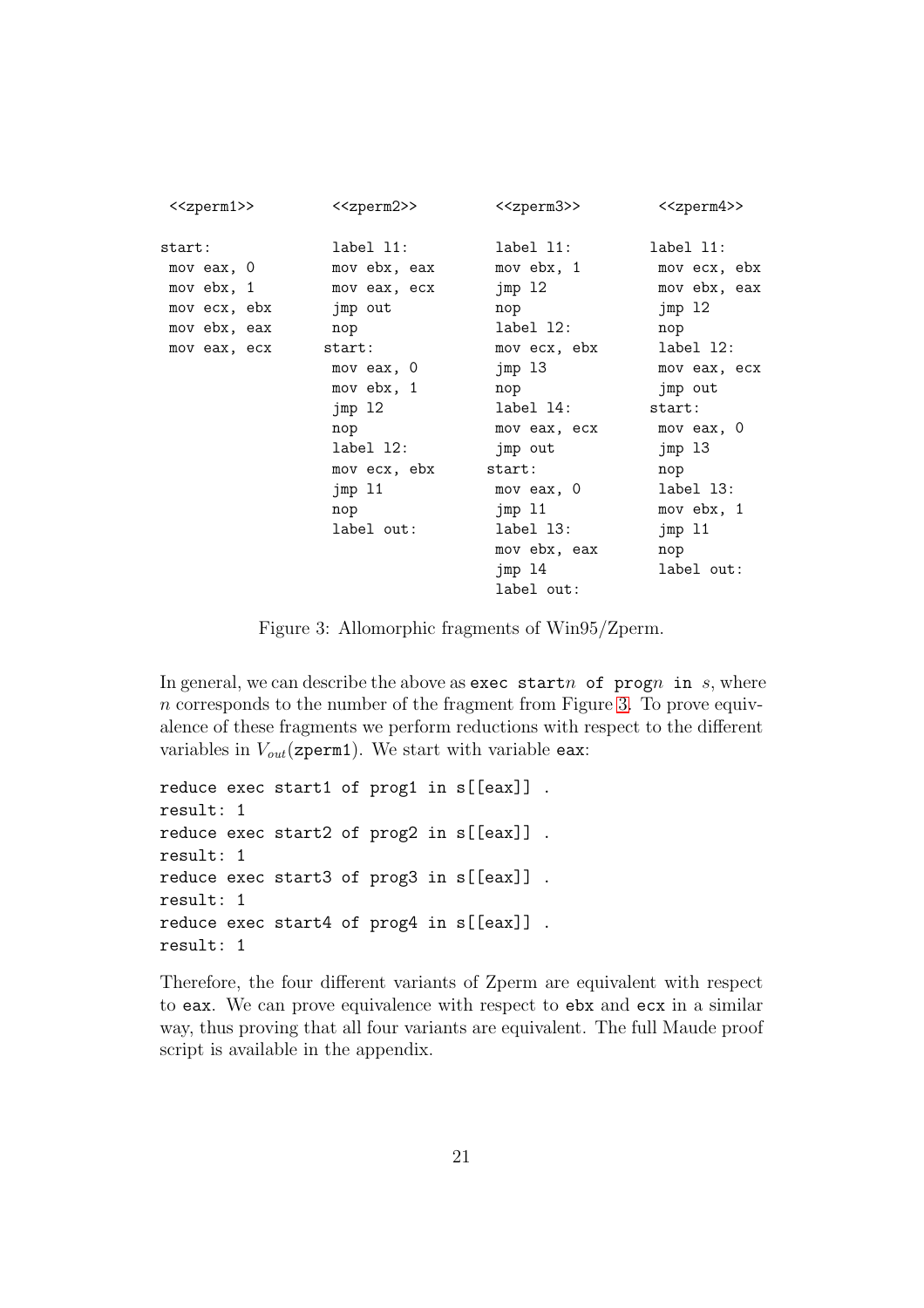## <span id="page-21-0"></span>4 Detecting Metamorphism

In the previous sections we have shown how the formal specification in Maude of the Intel 64 assembly programming language enables static and dynamic analysis to prove equivalence and semi-equivalence of code. We have shown how metamorphic computer viruses use equivalent and semi-equivalent code in order to avoid detection by signature scanning. Therefore, given the techniques for code analysis described above, it seems reasonable that static and dynamic analysis based on the formal specification of Intel 64 should give ways to detect metamorphic computer viruses by proving the equivalence of different generations of the same virus to some virus signature, thus enabling detection of metamorphic computer viruses by a signature-based approach.

Implementation of a industrial tool for metamorphic computer virus detection is beyond the scope of this work, but a discussion of the application of the technique presented earlier to the problem of detecting metamorphic and virtualized malware is given below.

## 4.1 Dynamic Analysis for Detection of Metamorphic Code

### 4.1.1 Signature Equivalence

The most obvious application for detection is based on the techniques described in our earlier work [\[26\]](#page-33-7), and in Section [3,](#page-9-0) to prove by dynamic analysis the equivalence of code fragments. Suppose that a signature  $\sigma$  is stored in a disassembled form, and that there is a fragment of suspect code  $c$  within a disassembled executable file. Then, the effects of c and  $\sigma$  on a generalised store could be discovered by performing Maude reductions. The resulting stores could be compared, and if equal, would prove that  $c \equiv \sigma$ . Computer virus signatures must be sufficiently discriminating and non-incriminating, meaning that they must identify a particular virus reliably without falsely incriminating code from a different virus or non-virus [\[8\]](#page-32-9). If a suspect code block was proven to have equivalent behaviour to a signature, this would result in identification to the same degree of accuracy as the original signature. (Since a signature uses a syntactic representation of the semantics of a code fragment to identify a viral behavioural trait, any equivalent signature must therefore identify the same trait.) If the code block is only semi-equivalent, then the accuracy of detection could be reduced. However if equivalence-incontext could be proven then accuracy would again be to the same degree as the original signature.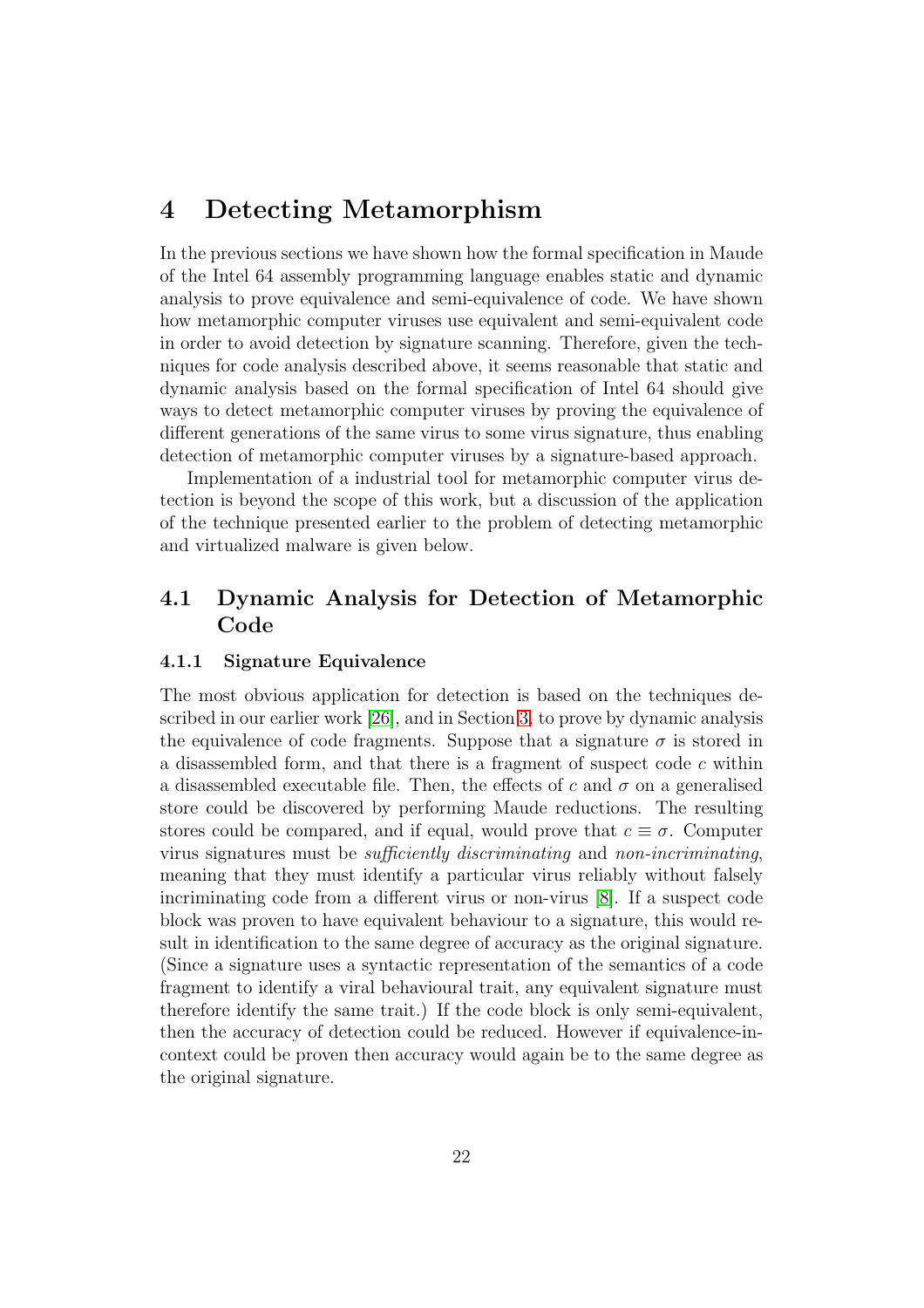#### 4.1.2 Signature Semi-Equivalence

It might be the case that a given metamorphic computer virus is known to write certain values onto the stack, and therefore the state of the stack at a certain point in the execution of the metamorphic virus could be a possible means of detection. In our previous work [\[26\]](#page-33-7), two variants of the Win9x.Zmorph.A metamorphic computer virus were shown to be equivalent with respect to the stack, meaning that the state of the stack was affected in the same way by both generations of the virus. Therefore, the same technique could be used for detection. In this case, equivalence need not be proven, as the detection method relies on equivalence with respect to a subset of variables, i.e., semi-equivalence.

### <span id="page-22-2"></span>4.2 Static Analysis for Detection of Metamorphic Code

### 4.2.1 Formally-Verified Equivalent Code Libraries

One important result in the field of algebraic specification is the Theorem of Constants (p.38, [\[11\]](#page-32-7)). Informally, the theorem states that any nullary operator (i.e., constant) used in a reduction within an algebraic specification system such as Maude, can be used as a variable in that reduction. This holds because the definition of variables within Maude is that they are actually constants within a supersignature, i.e., a variable in a Maude module is a constant within another module that encompasses it. This lets us use constants in place of variables, e.g., for the reductions used in Examples [13](#page-15-2) and [14](#page-16-0) we use a constant s to denote any store s.

This means that the proofs of equivalence and semi-equivalence of the code fragments in Sections [3.2–](#page-15-0)[3.4](#page-19-0) still hold if we swap the program variable names for other program variable names of the same sort (e.g., we don't interchange stack variables and "ordinary" variables such as the eax register). For example, if

<span id="page-22-0"></span>push ebp ; mov ebp, esp  $\equiv_W$  push ebp ; push esp ; pop ebp (1)

where  $W = V - \{ip\}$ , then by the Theorem of Constants we can replace ebp with eax, and esp with edx, for example, and the statement of semiequivalence still holds. Therefore, we might rephrase the above with a more standard mathematical notation, e.g.,

<span id="page-22-1"></span>
$$
\text{push } x \text{; mov } x \text{, } y \equiv_W \text{push } x \text{; push } y \text{; pop } x \tag{2}
$$

with the additional requirement that  $x \neq y$  (which was implicit in Equation [1\)](#page-22-0).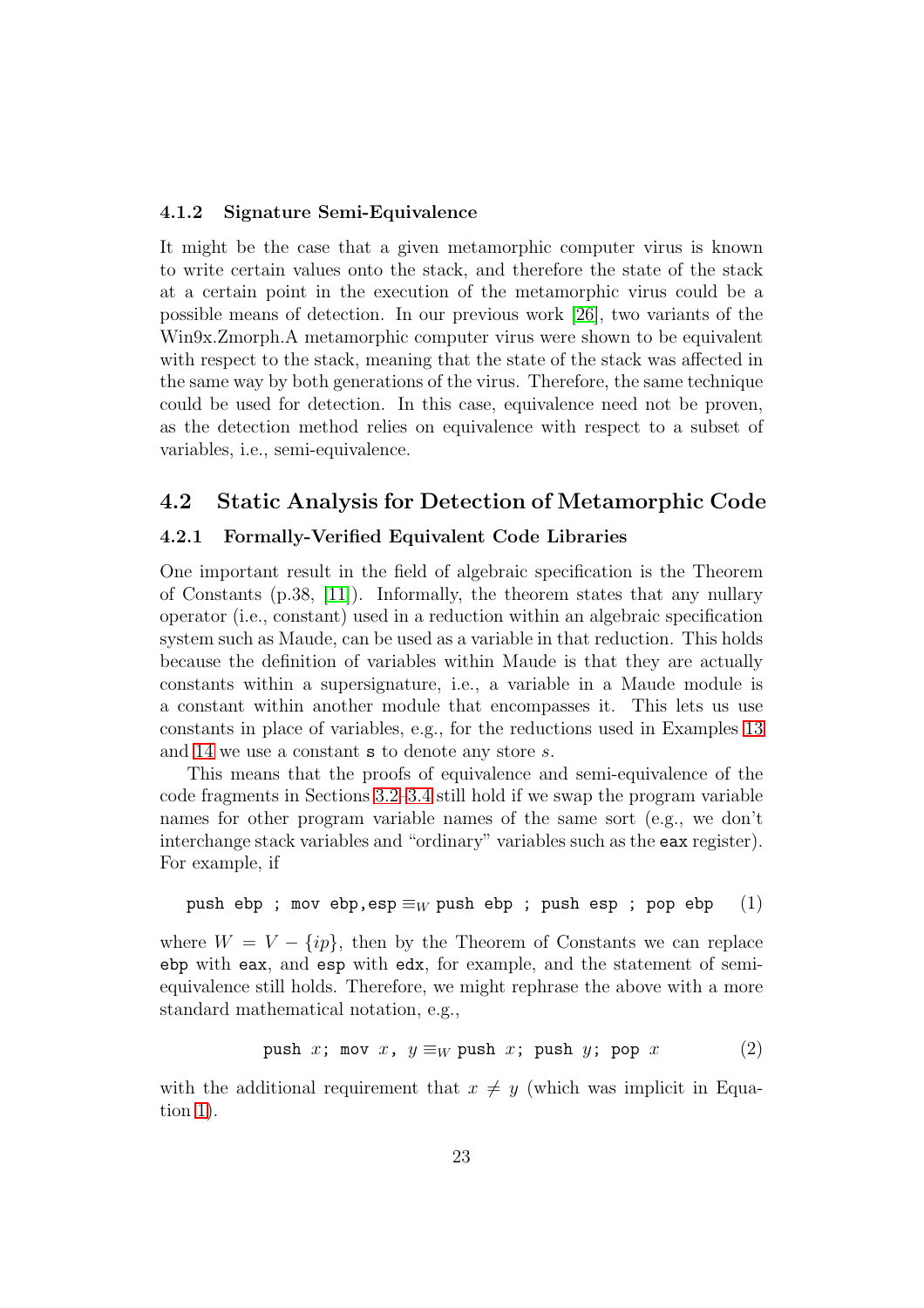Therefore, if we know that metamorphic computer viruses might use a set of equations similar to Equation [2,](#page-22-1) then we may wish to build up a library of equivalent instruction lists based on those equations. In doing so we could decide, for instance, that all instances of the left-hand side of Equation [2](#page-22-1) should be "replaced by" the right-hand side. If there was a metamorphic computer virus that exhibited only this kind of metamorphism, then we would have effectively created a normal form of the virus that would enable detection by straightforward signature scanning. Of course, this example is kept simple intentionally, and many metamorphic computer viruses will employ code mutation techniques which are far more complex, but the general idea of code libraries which are formally verified using a formal specification language, such as Maude, may be useful.

### 4.2.2 Equivalence in Context

As shown in Section [3](#page-9-0) and in earlier work by ourselves [\[26\]](#page-33-7), metamorphic computer viruses can use semi-equivalent code replacement in order to produce syntactic variants in order to evade signature-based detection. The obvious advantage of this stratagem is that restricting metamorphism to code sequences that are equivalent limits the number of syntactic variants. An obvious example is that metamorphic computer viruses may wish to use code that treats all variables equivalently except the instruction pointer, i.e., equivalent code of differing length that is semi-equivalent with respect to every variable except the instruction pointer. Clearly, this will not pose a problem for the metamorphic computer virus as long as there is no part of its program that is dependent on the value of the instruction pointer at a given point after the mutated code.

It is likely, therefore, that a code segment  $c$  of a suspect executable will be semi-equivalent to some signature  $\sigma$  of a metamorphic computer virus. If it were possible to prove equivalence-in-context, i.e., that  $c, \psi \equiv \sigma, \psi$ , where  $\psi$ is some code appearing immediately after  $c$  in the suspect executable, then it would be known that  $\sigma$  was a successful match to c and detection of the virus would be achieved. (See Figure [4](#page-24-1) for an illustrated example.) Another possible application of equivalence-in-context would be in the scenario where dynamic analysis was computationally-expensive. Equivalence-in-context can be proven using only static analysis, and therefore could limit the use of dynamic analysis.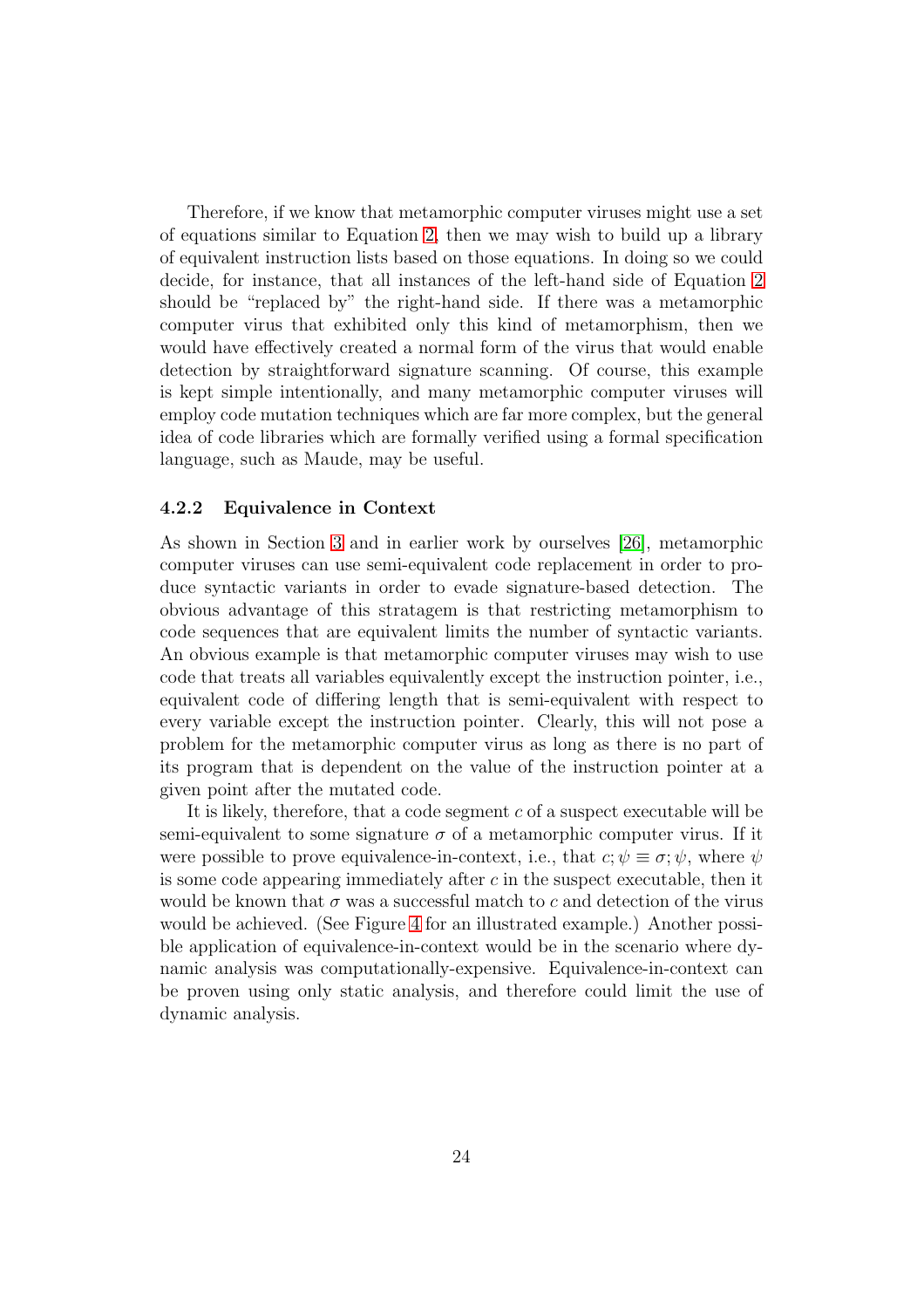

<span id="page-24-1"></span>Figure 4: Signature-based detection of a metamorphic computer virus, by application of equivalence-in-context. Instruction sequences c and  $\sigma$  are semi-equivalent with respect to W. Applying the result in Corollary [10](#page-13-0) to  $c, \sigma$ and  $\psi$  reveals that in fact  $c; \psi \equiv \sigma; \psi$  and therefore c has been identified as equivalent to signature  $\sigma$ , resulting in detection of the virus. This method could result in a false positive as there may be a non-malware instruction sequence which is equivalent-in-context of some signature.

# <span id="page-24-0"></span>5 Detection of Virtualization by Metamorphic Code Generation

In the previous sections we used our formal algebraic specification of the Intel 64 assembly programming language to prove that different generations of a metamorphic code were equivalent, i.e., we used reductions in Maude to simplify an Intel 64 instruction sequence to a term denoting the state of the computer after executing that instruction sequence. Here, we will show how we can essentially do the opposite: we can specify some end-condition for the state after executing some sequence of instructions, and using Maude's built-in search function, find sequences of instructions which satisfy that end-condition.

This is applicable to virtualization-based detection as follows. Suppose we have some Intel 64 instruction sequence which, when executed, can highlight the presence of virtualization-based malware. Naturally, virtualization-based malware will try to detect this instruction by signature matching, as part of a detection counter-measure. Therefore, it would be useful to be able to generate automatically sequences of instructions which we know are equivalent, and therefore would be difficult for the malware detect. In other words, we can use metamorphism to improve the performance of the detection method.

We can specify an end-condition in which the detection instruction sequence is stored in memory. Then, by applying the Maude search functionality, we can find sequences of instructions which generate this instruction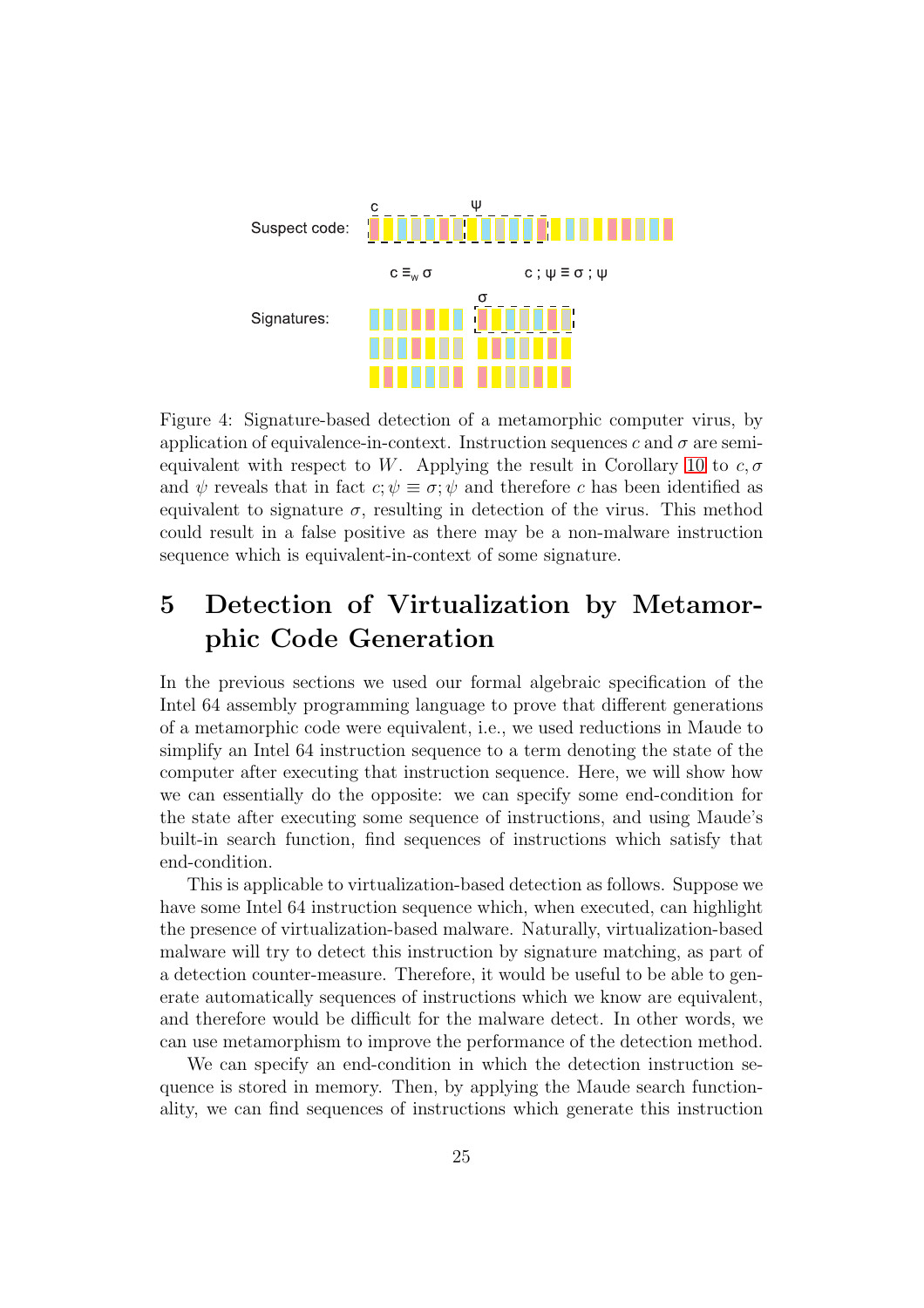sequence. The advantage of using the Intel 64 specification in Maude is that it is formal, and so any instruction sequence generated is automatically proven to work.

We will now describe the more technical details of this application of the Intel 64 specification.

### 5.1 Virtual Machine Rootkits

Virtual machine rootkits can be used to force the user to use an operating system that executes within a virtual machine [\[20,](#page-33-6) [14,](#page-32-1) [21,](#page-33-0) [10\]](#page-32-3). The advantages to the potential attacker are obvious; the user would be oblivious to any malicious programs executing outside the virtual machine. Rutkowska describes an approach to detection of virtualized malware from within the virtualized operating system, based on the execution of an Intel 64 assembly language instruction called sidt  $x$  [\[20\]](#page-33-6). When executed, this instruction stores the contents of the interrupt descriptor table register into the destination operand x. The value of x varies depending on whether the side instruction has been executed inside or outside a virtual machine, and therefore detection is possible. This method is called Red Pill.

However, this detection method is not always guaranteed to work, as the user's interaction with the operating system can be controlled and manipulated in order to avoid detection using methods akin to Red Pill. King et al describe a counter-measure to Red Pill based on emulation [\[14\]](#page-32-1). The virtual machine monitor (VMM), which controls execution of the virtual machine, detects when the Red Pill executable is being loaded into memory, and sets a breakpoint to trap the execution of sidt. When the breakpoint is reached, the VMM will emulate the instruction, setting the value of the destination operand of sidt to a value not indicating detection. The authors note that this detection counter-measure could be defeated by a program  $R$  that generates the sidt instruction dynamically.

At this point the writers of the malware have two options: they can rewrite the virtualization-based malware so that it can detect  $R$ , as well as Red Pill, by static analysis. Alternatively, they can trace the execution of programs in order to detect by dynamic analysis any occurrence of Red Pill. King et al note that the latter could be computationally expensive, adding overhead which might result in detection by timing methods (see, e.g., [\[10\]](#page-32-3)).

Suppose that the former option were chosen. Then, all the malware writers need do in order to avoid detection of their malware is to adjust their program to detect  $R'$  as well as  $R$  and Red Pill. Therefore, from the perspective of the writers of the Red Pill program, a means of automatic generation of programs that have the same behaviour as Red Pill would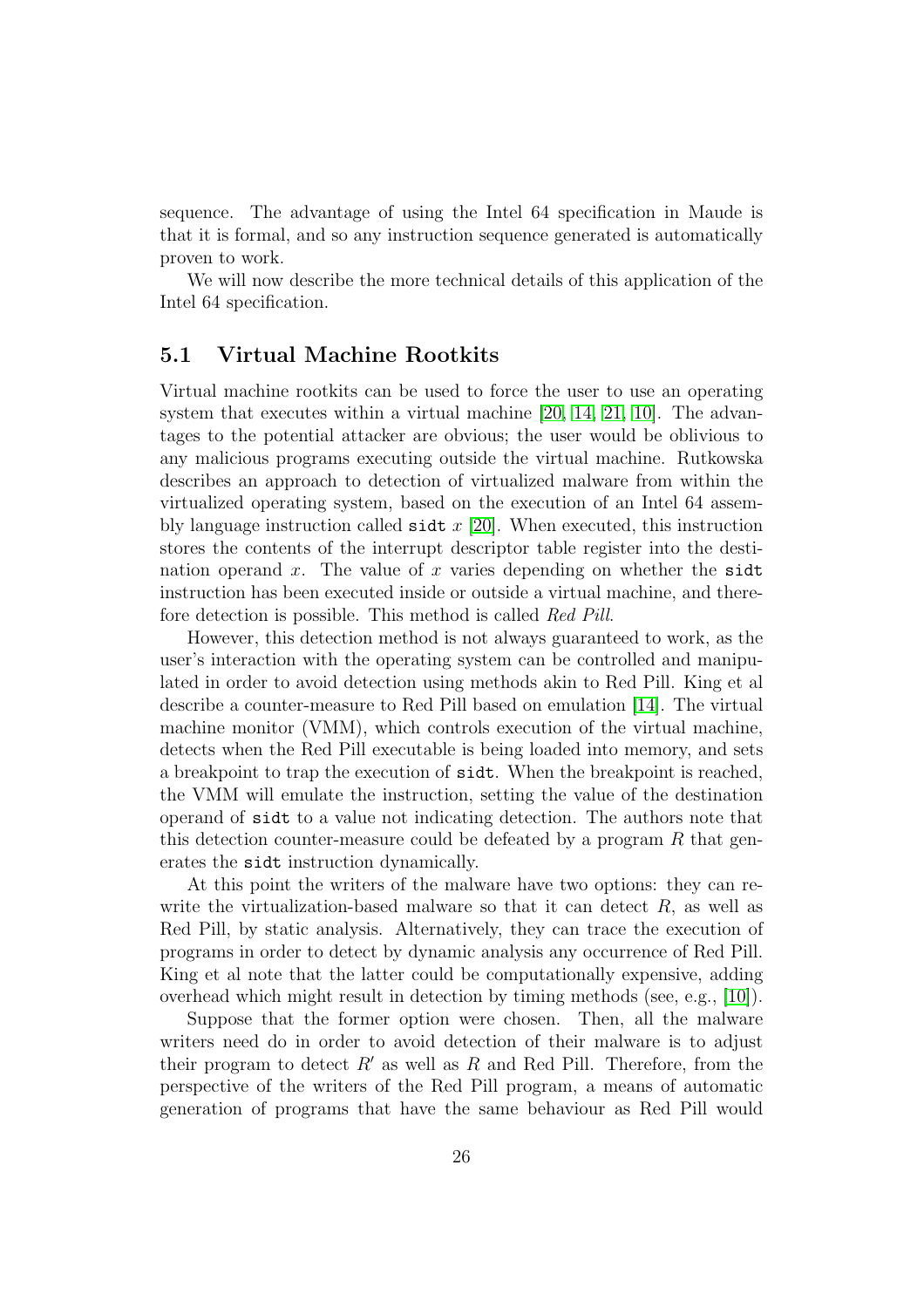be desirable. In other words, we would like to use a metamorphic version of Red Pill, that changes its syntax at run-time in order to evade detection. Clearly, metamorphic engines as seen in metamorphic computer viruses could be used, but they are not reliable, in that the syntactic variants generated are not guaranteed to preserve the semantics of the original program. Therefore, we propose a solution to this problem based on our formal description of Intel 64 assembly language, which could be employed as a means of generating Red Pill variants before or during run-time.

## 5.2 Detecting Virtualization using the Intel 64 Specification

As was discussed in Section [2,](#page-2-0) the Maude specification of Intel 64 denotes a term rewriting system. The usual application of such a system is to apply equations and rewrite rules in order to reduce terms to some terminal form, i.e., to rewrite terms until they can no longer be rewritten. However, it is also possible to perform a search of the rewriting space of a term rewriting system in order to determine whether it is possible to reduce one term to another, and if there are non-deterministic aspects to the term rewriting system, whether there are multiple ways of performing such a reduction. It is also possible to test for some conditional value, and find all rewriting routes that lead to a term satisfying that condition.

Using the Maude specification of Intel 64, it is possible to rewrite a term such as S[[eax]], which denotes the value of eax in some store S, using a variety of rewrite rules, and check using a breadth-first search of the term rewriting system whether a condition such as S[[eax]] = "sidt" is true, which says that the value of eax in some store S is equal to "sidt". In other words, it is possible to create a term rewriting system in Maude that constructs programs based on rewrite rules, and search the rewriting space for constructed programs that are satisfy the requirement that "sidt" is stored in some variable. Figure [5](#page-27-0) shows such a term rewriting system that generates different ways of constructing a program that satisfies the condition that  $S[[eax]] = "sidt".$  Therefore, it is possible to create a metamorphic code engine based on our formal specification of Intel 64 in Maude.

The previous example also shows how we can automatically generate programs that assign the number corresponding to the opcode of  $s$ idt x to some variable, e.g., register eax. Therefore this technique could be used to generate automatically syntactically-mutated forms of a Red Pill program in order to evade detection of the Red Pill program by the VMM. This approach is advantageous to applying a metamorphic engine from a computer virus,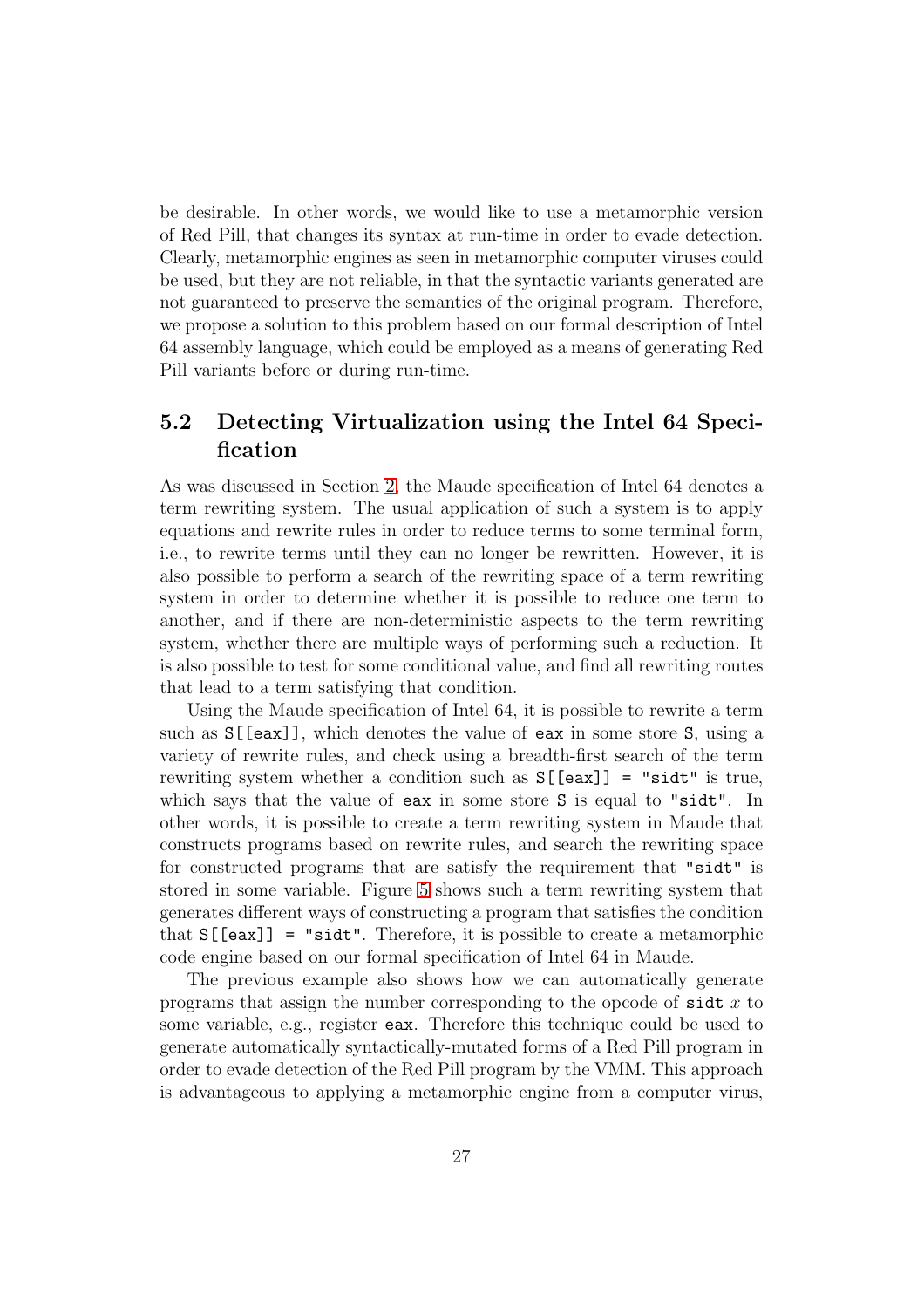$r1$  [1] : S[[eax]] => S ; mov ebx, "sidt" [[eax]].  $r1$  [2] :  $S[[eax]] \Rightarrow S$ ; mov eax, ebx  $[[eax]]$ .  $r1 [3] : S[[eax]] \Rightarrow S$ ; mov ecx, ebx  $[[eax]]$ .  $r1$  [4] :  $S[[eax]] \Rightarrow S$ ; mov eax, ecx  $[[eax]]$ . Let the end condition be  $s[[eax]] = "sidt".$ Then, apply any of the following to reach the end condition from s[[eax]]:

 $(1, 2), (1, 2, 3), (1, 2, 3, 4), (1, 3, 4), (1, 3, 3, 4), (1, 3, \ldots, 3, 4).$ 

<span id="page-27-0"></span>Figure 5: A metamorphic engine based on the Maude specification of Intel 64. The four lines beginning with  $r1$  are rewrite rules that construct programs by appending an instruction to an instruction sequence. The search of the rewriting space then reveals sequences of rewrite rule applications that result in programs that assign "sidt" to eax. The Maude specification for this proof-of-concept engine can be found in the appendix.

which tend to be buggy, because the formality of the Intel 64 specification assures that any metamorphic code generated satisfies a given condition. If that condition is equivalence with respect to some variables, then we can generate syntactic variants of code which preserve semantics with respect to those variables.

## 5.3 A Note on Tractability

We described above how term rewriting systems can be specified in Maude, and used to generate metamorphic code. It is interesting to note that certain term rewriting systems, such as the one in Figure [5,](#page-27-0) there are an infinite number of terms satisfying the condition we have specified. Since each of these is generate by applying the rewriting rules in different sequences, we know that the set of terms satisfying the condition is infinite and recursively enumerable. Therefore, if we directed the Maude term rewriting engine to enumerate all the different terms satisfying a condition, the engine would never halt.

Therefore, it may appear that tractability is an issue in this regard. However, our aim is not to enumerate all of the different metamorphic programs that have the desired property, but to generate as many as we require in order to evade the detection counter-measures of the virtualization-based malware. For example, in Maude we can specify that we want only the first n programs that have the desired property. For example, we specified the rewriting system in Figure [5](#page-27-0) in Maude version 2.3, and produced 1,000 programs satisfying the condition of assigning "sidt" to variable eax in approximately 0.36 seconds [\[27\]](#page-33-11). (The computer used was a Linux PC with a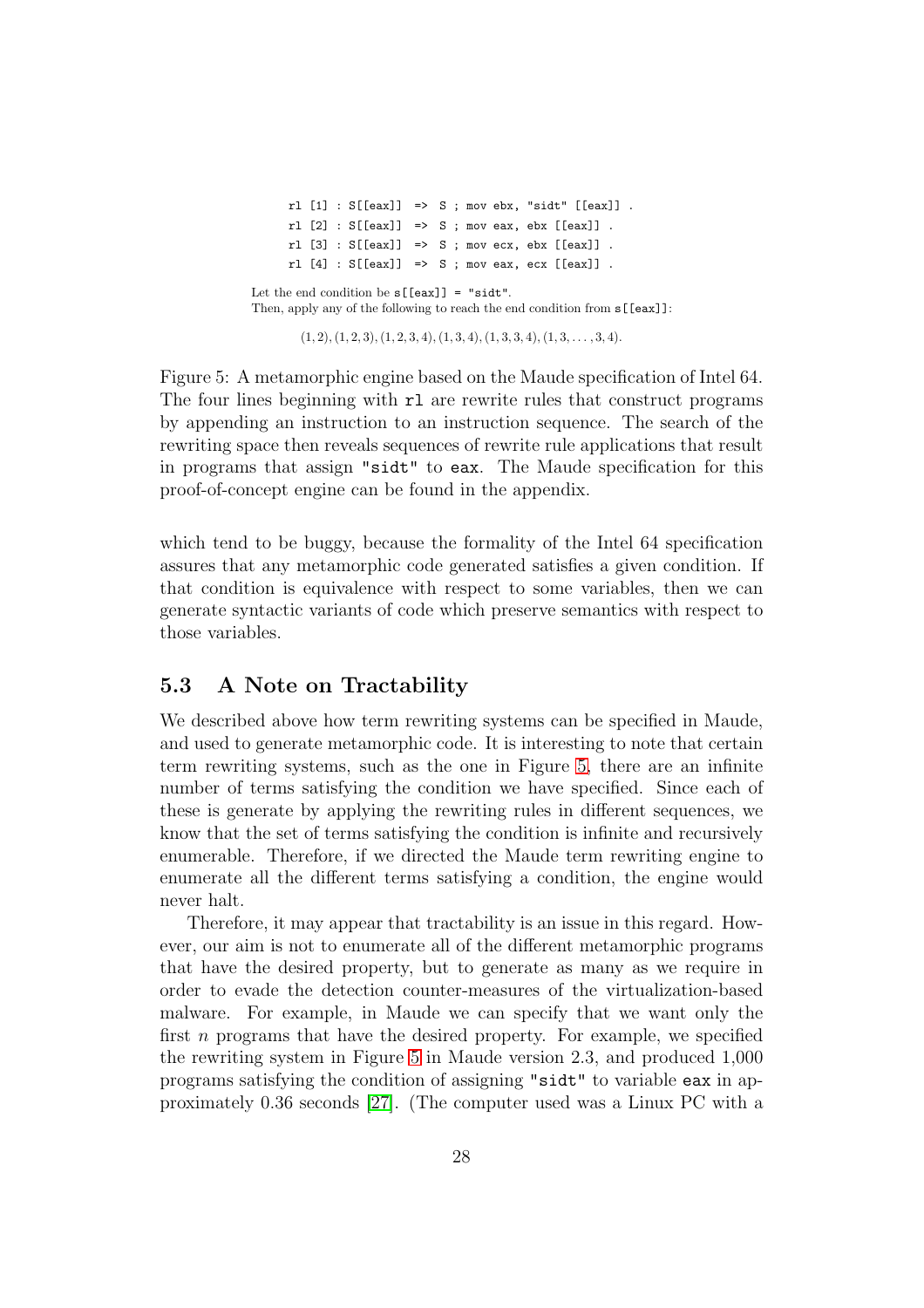3.2 GHz Intel Pentium 4 CPU and 1 GB of RAM.)

Therefore, it is practical to use Maude to generate programs with different syntax in order to evade the detection counter-measures employed by virtualization-based malware. In addition, this method is based on a formal specification of Intel 64, and therefore each of the generated programs is formally verified by Maude as it is generated.

# 6 Conclusion

In this paper we have demonstrated the applicability of formal algebraic specification to detection of metamorphic and virtualization-based malware. In order to improve the detection of metamorphic code, we have extended the applicability of equivalence-in-context to all programs in imperative programming languages through a redefinition of  $V_{out}$  and a new proof of Corollary [6.](#page-11-0) To show the applicability to metamorphic computer virus detection, we gave worked examples of equivalence of allomorphs of the Win9x.Zmorph.A, Win95/Bistro and Win95/Zperm viruses, and discussed the role of a formal model of the Intel 64 assembly language within the practical setting of anti-virus software. Finally, we gave a proof-of-concept system for generating metamorphic code in order to assist detection of virtualization-based malware by disabling detection counter-measures such as those used in the SubVirt system described by King et al [\[14\]](#page-32-1).

## 6.1 Formal and Informal Approaches

Most of the approaches to metamorphic computer virus detection described above are based on some description of the syntax and semantics of a programming language. (The only exception is the approach of Yoo & Ultes-Nitsche [\[29,](#page-34-0) [30\]](#page-34-1) to the detection of metamorphic computer viruses using neural networks, in which the semantics of the program being analysed are completed ignored, as the program code is treated only as data.) Perhaps then, the most distinctive feature of our approach to metamorphic computer virus detection is that the description of the programming language is both explicit and formal, i.e., it is based on a formal specification of the syntax and semantics of an assembly programming language written in a formal specification language. In contrast, many of the other approaches to detection, perhaps with the exception of the work by Christodorescu et al [\[6\]](#page-31-2), are informal. For example, in control-flow analysis (e.g., [\[18,](#page-33-1) [15\]](#page-32-2)), the flow of control is extracted from a program based on an implicit assumption about the way that looping instructions work, i.e., they update the value of the instruction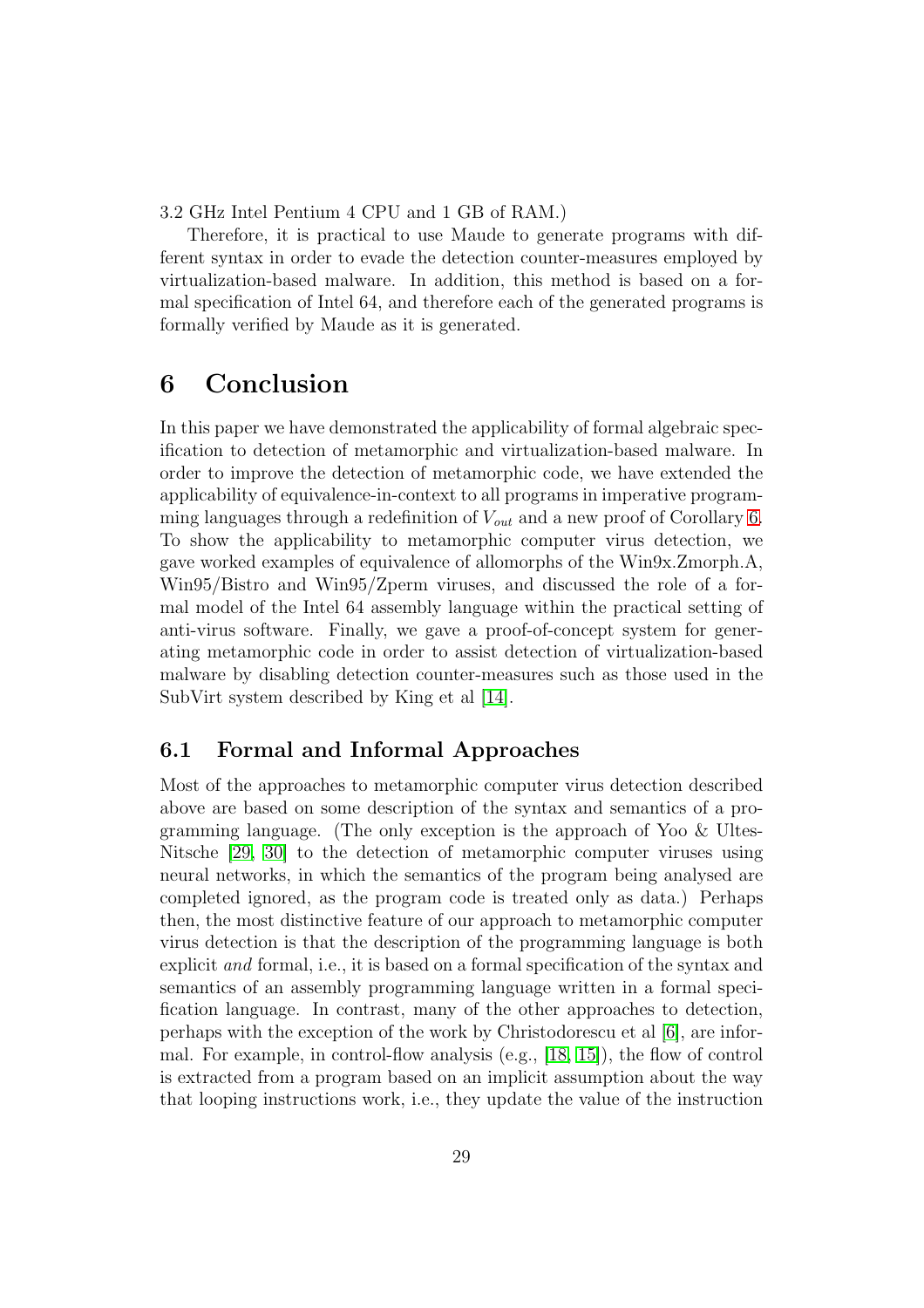pointer. Based on this assumption, the control-flow graph is constructed. Another example is Bruschi et al's approach to program rewriting and normalisation, in which a program is translated into a meta-representation based on an implicit knowledge of the behaviour of the program's instructions [\[1\]](#page-31-1).

The advantage of a formal specification of the virus's programming language is that it is possible to prove properties of a section of code, which in turn allows for the development of methods of analysis which themselves are formally verifiable. A good example is the proofs of the equivalence of viral code in Section [3.](#page-9-0) Assuming that we know that the implicit formal specification in Maude is accurate, then given the existence of reduction as proof, then by performing reductions within Maude we can prove a property of a program (in this example, its equivalence to another program) using a number of reduction in Maude. Checking the accuracy of the formal specification is equivalent to checking the accuracy of the axioms within a logical system, that is, we formulate the formal specification of the Intel 64 assembly language with truths (i.e., axioms) that we hold to be self-evident. For example, in the specification of the MOV  $a, b$  instruction which assigns the value of variable  $b$  to variable  $a$ , then we specify that this the value of variable a after executing MOV  $a, b$  as equal to the value of b before we executed the instruction using the following equational rewrite rule, which expresses this truth formally:

## eq S ; mov  $V, E$  [[V]] =  $S[[E]]$

The danger in using an implicit and/or informal description of the programming language is that our assumptions are not made clear, and therefore any detection method or program analysis based on the description may not do the job it is designed to do.

However, there is an obvious disadvantage to using a formal approach to program specification, verification and analysis. In order to reap the rewards of a formal specification of a programming language, first we must create it, which itself can be a time-consuming, but nevertheless straightforward, process. For example, in order to define the syntax and semantics of a 10 instruction subset of the Intel 64 assembly language instruction set for the proofs in Section [3,](#page-9-0) a Maude specification of around 180 lines had to be produced [\[27\]](#page-33-11). The main difficulty was not in the writing or debugging of the Maude specification, but rather in the translation from the informal and implicit definitions of the instructions given in the official Intel literature  $(see [13]).$  $(see [13]).$  $(see [13]).$ 

Once created, though, a formal specification of an assembly programming language could be applied to a number of different problems in the field of computer virology. For example, the approach of Lakhotia and Mohammed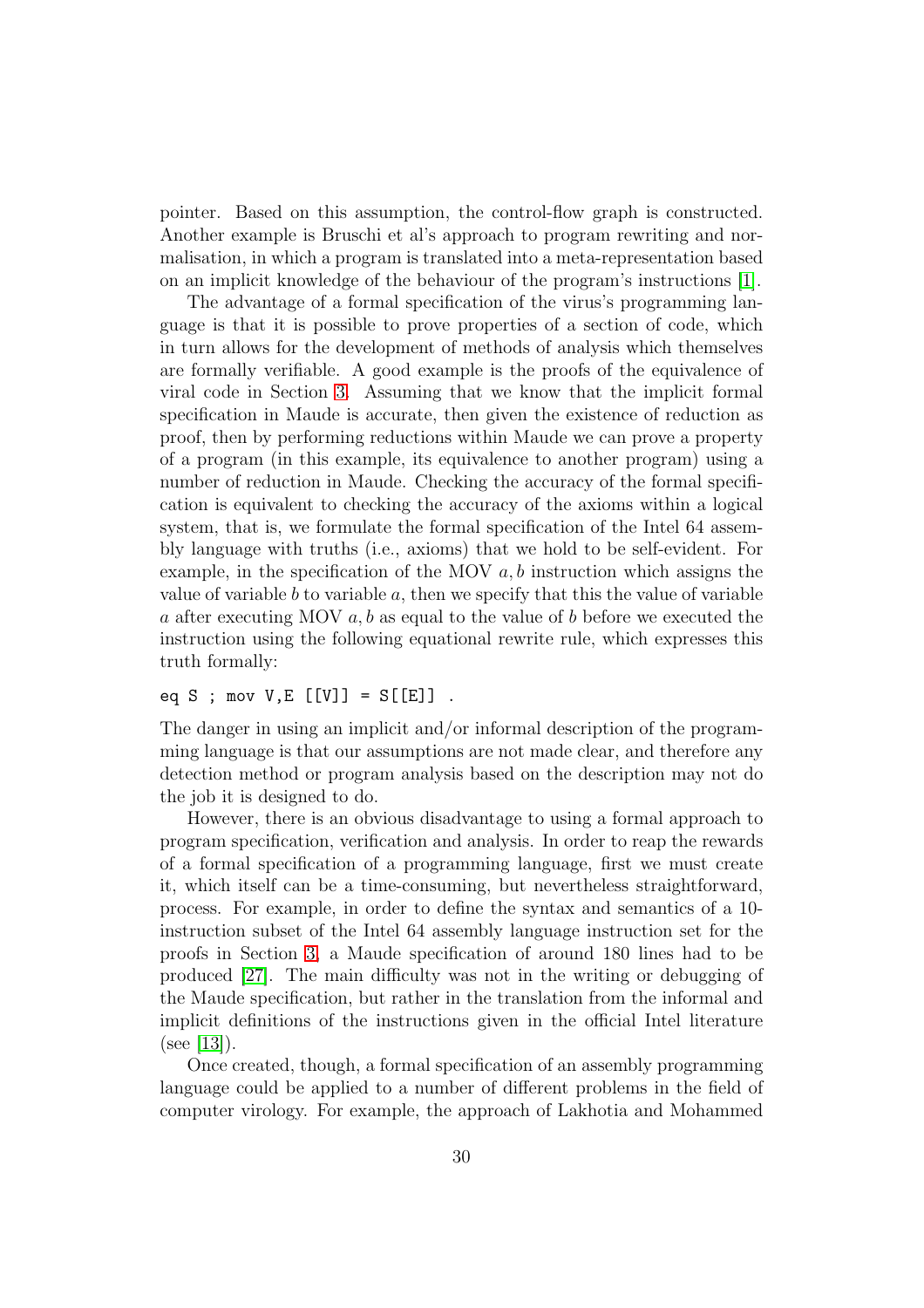to control- and data-flow analysis resulted in a rewritten version of a program called a zero form [\[18,](#page-33-1) [15\]](#page-32-2). The specification of Intel 64 could be used to prove the equivalence of the original program and its zero form through dynamic analysis in manner of Section [3.](#page-9-0) Another example would be in the code normalisation procedure described by Bruschi et al, in which the code is transformed into a meta-representation [\[1\]](#page-31-1). A formal specification of the syntax and semantics of the meta-representation could be written in Maude in a similar manner to the Maude specification of Intel 64, and the translation of the Intel 64 into the meta-representation could be then formally verified through proofs that an instruction and the translated form have the same effect on a generalised store.

### 6.2 Future Work

### 6.2.1 Combination With Other Approaches

An obvious further application of the methods for computer virus detection described in Sections [3–](#page-9-0)[5,](#page-24-0) and in [\[26\]](#page-33-7), is to combine them with other means of metamorphic computer virus detection. For instance, the formally-verified equivalent code library described in Section [4.2.1](#page-22-2) may not always result in reduction of every generation of a metamorphic computer virus to a normal form. However, the overall syntactic variance of the set of all generations may be significantly reduced, so that another technique may be used to enable detection. For instance, the neural network-based approach of Yoo & Ultes Nitsche [\[29,](#page-34-0) [30\]](#page-34-1) relies on the identification of similar code structures, and therefore may be assisted by an equivalent code library.

### 6.2.2 Analysis of Virtualization-based Malware

As described in Section [2,](#page-2-0) a subset of the Intel 64 instruction set has been specified using algebraic specification in Maude. Expanding the current specification of 10 instructions to the full instruction set would provide a way of formally proving properties of programs written in the Intel 64 assembly language. In addition to this, the formal specification is executable, and therefore once we have fully described the syntax and semantics of the language, we obtain an interpreter "for free" [\[17\]](#page-33-9). The development of such a specification is well within the reach of specification languages like Maude [\[17,](#page-33-9) [11\]](#page-32-7), and therefore we propose the use of Maude for the formal proofs on assembly language programs, e.g., [\[26\]](#page-33-7).

In addition, a specification in Maude of the full Intel 64 instruction set would be a virtual machine (in a very precise sense), because it would simu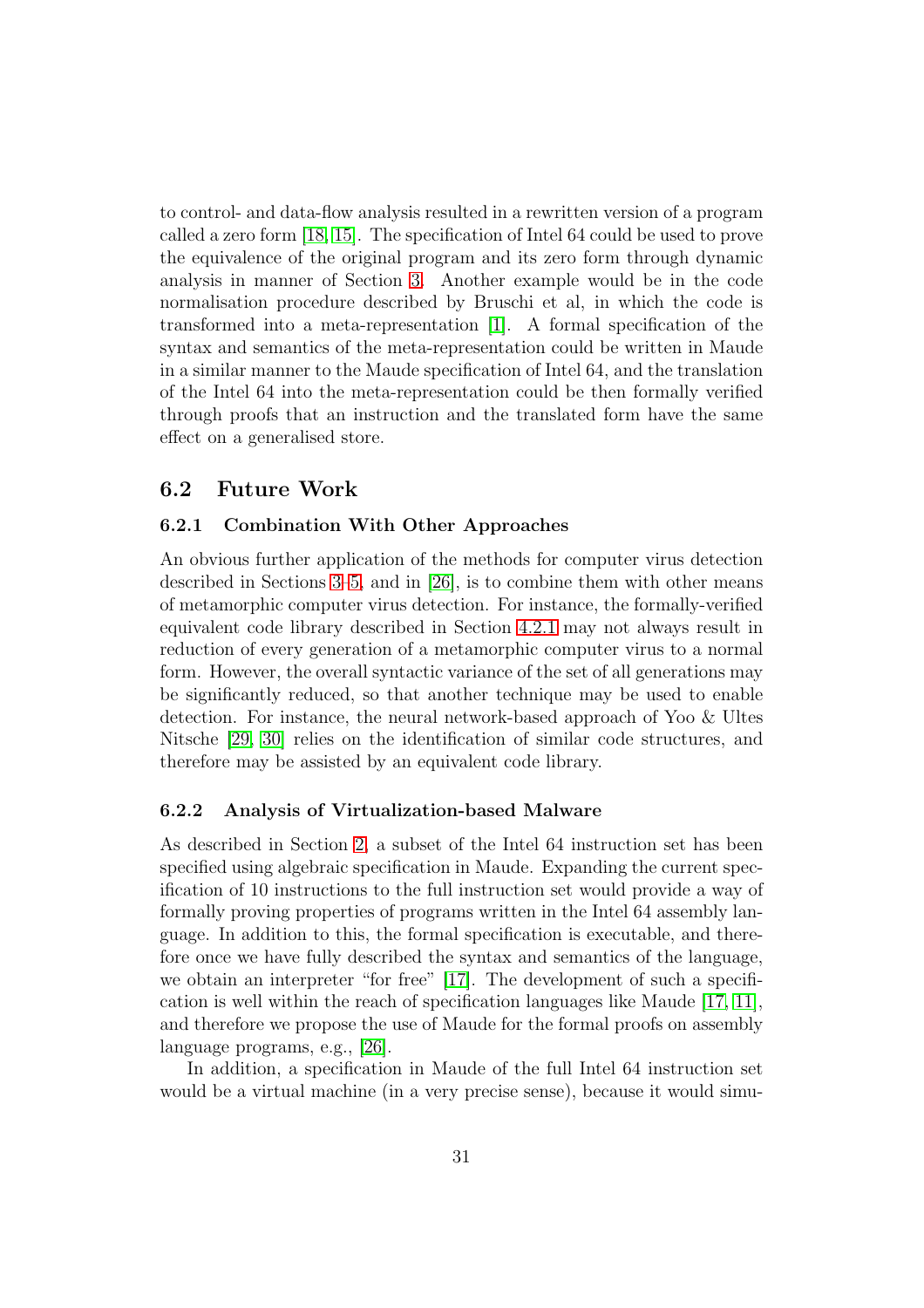late an Intel 64 processor. Whilst the advanced features of virtual machine software (e.g., full operating system simulation), such as would be more difficult to specify, the Maude specification of the whole instruction set would enable the simulation of virtualization-based malware at a low-level of abstraction without major modification. For example, we could simulate the modification of the boot sector, a critical phase of the infection process of some virtualization-based malware (e.g., SubVirt [\[14\]](#page-32-1)).

# Acknowledgements

We would like to thank the reviewers and participants of the 17th Annual European Institute for Computer Antivirus Research Conference (EICAR 2008) for their comments, which we have found indispensable in improving our paper.

# <span id="page-31-1"></span>References

- [1] Danilo Bruschi, Lorenzo Martignoni, and Mattia Monga. Detecting selfmutating malware using control-flow graph matching. In R. Büschkes and P. Laskov, editors, Conference on Detection of Intrusions and Malware  $\mathcal C$  Vulnerability Assessment (DIMVA), volume 4064 of Lecture Notes in Computer Science, pages 129–143. Springer, 2006.
- <span id="page-31-3"></span>[2] Danilo Bruschi, Lorenzo Martignoni, and Mattia Monga. Using code normalization for fighting self-mutating malware. In Proceedings of the International Symposium on Secure Software Engineering, 2006.
- <span id="page-31-4"></span>[3] Danilo Bruschi, Lorenzo Martignoni, and Mattia Monga. Code normalization for self-mutating malware. IEEE Security & Privacy,  $5(2)$ :46-54, 2007.
- <span id="page-31-5"></span><span id="page-31-0"></span>[4] David M. Chess and Steve R. White. An undetectable computer virus. In Virus Bulletin Conference, September 2000.
- [5] Mohamed R. Chouchane and Arun Lakhotia. Using engine signature to detect metamorphic malware. In Proceedings of the Fourth ACM Workshop on Recurring Malcode (WORM), pages 73–78, 2006.
- <span id="page-31-2"></span>[6] Mihai Christodorescu, Somesh Jha, Sanjit A. Seshia, Dawn Song, and Randal E. Bryant. Semantics-aware malware detection. In Proceedings of the 2005 IEEE Symposium on Security and Privacy, pages 32–46. ACM Press, 2005.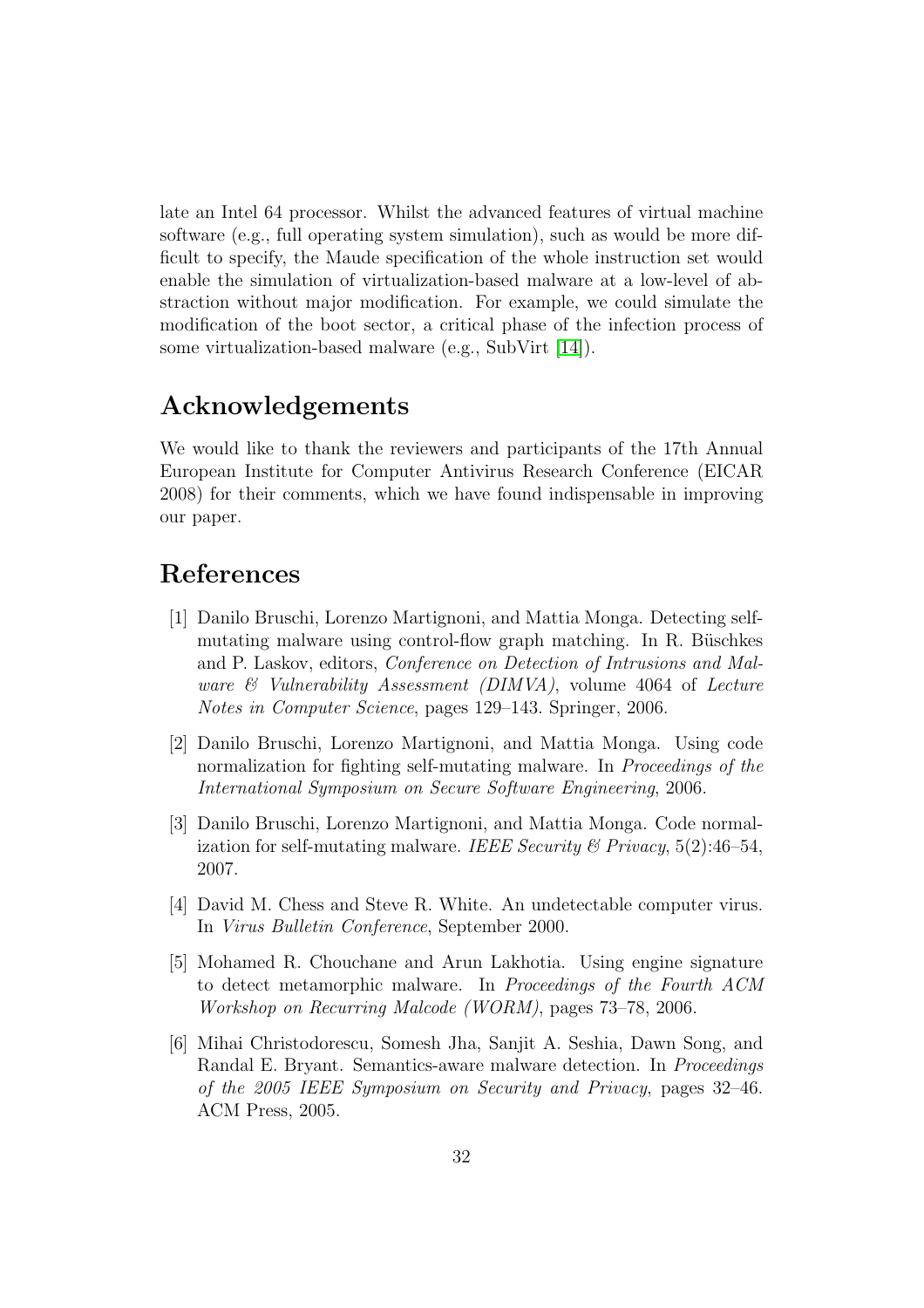- <span id="page-32-5"></span>[7] Manuel Clavel, Francisco Durán, Steven Eker, Patrick Lincoln, Narciso Martí-Oliet, José Meseguer, and Carolyn Talcott. The Maude 2.0 system. In Robert Nieuwenhuis, editor, Rewriting Techniques and Applications (RTA 2003), number 2706 in Lecture Notes in Computer Science, pages 76–87. Springer-Verlag, June 2003.
- <span id="page-32-9"></span><span id="page-32-0"></span>[8] Eric Filiol. Computer Viruses: from Theory to Applications, chapter 5, pages 151–163. Springer, 2005. ISBN 2287239391.
- <span id="page-32-3"></span>[9] Eric Filiol and S´ebastien Josse. A statistical model for undecidable viral detection. Journal in Computer Virology, 3:65–74, 2007.
- [10] Tal Garfinkel, Keith Adams, Andrew Warfield, and Jason Franklin. Compatibility is not transparency: VMM detection myths and realities. In 11th Workshop on Hot Topics in Operating Systems (HOTOS-X), 2007.
- <span id="page-32-7"></span>[11] Joseph A. Goguen and Grant Malcolm. Algebraic Semantics of Imperative Programs. Massachusetts Institute of Technology, 1996. ISBN 026207172X.
- <span id="page-32-6"></span>[12] Joseph A. Goguen and Grant Malcolm, editors. Software Engineering with OBJ: Algebraic Specification in Action. Kluwer Academic Publishers, Boston, 2000. ISBN 0792377575.
- <span id="page-32-4"></span>[13] Intel Corporation. *Intel*®, *nd IA-32 Architectures Software Devel*oper's Manual, November 2007. [http://www.intel.com/products/](http://www.intel.com/products/processor/manuals/index.htm) [processor/manuals/index.htm](http://www.intel.com/products/processor/manuals/index.htm) Accessed 14th June 2008.
- <span id="page-32-1"></span>[14] Samuel T. King, Peter M. Chen, Yi-Min Wang, Chad Verbowski, Helen J. Wang, and Jacob R. Lorch. SubVirt: Implementing malware with virtual machines. In Proceedings of the 2006 IEEE Symposium on Security and Privacy, 2006.
- <span id="page-32-2"></span>[15] Arun Lakhotia and Moinuddin Mohammed. Imposing order on program statements to assist anti-virus scanners. In Proceedings of Eleventh Working Conference on Reverse Engineering. IEEE Computer Society Press, 2004.
- <span id="page-32-8"></span>[16] José Meseguer and Grigore Roşu. The rewriting logic semantics project. In Proceedings of the Second Workshop on Structural Operational Semantics (SOS 2005), volume 156 of Electronic Notes in Theoretical Computer Science, pages 27–56. Elsevier, 2005.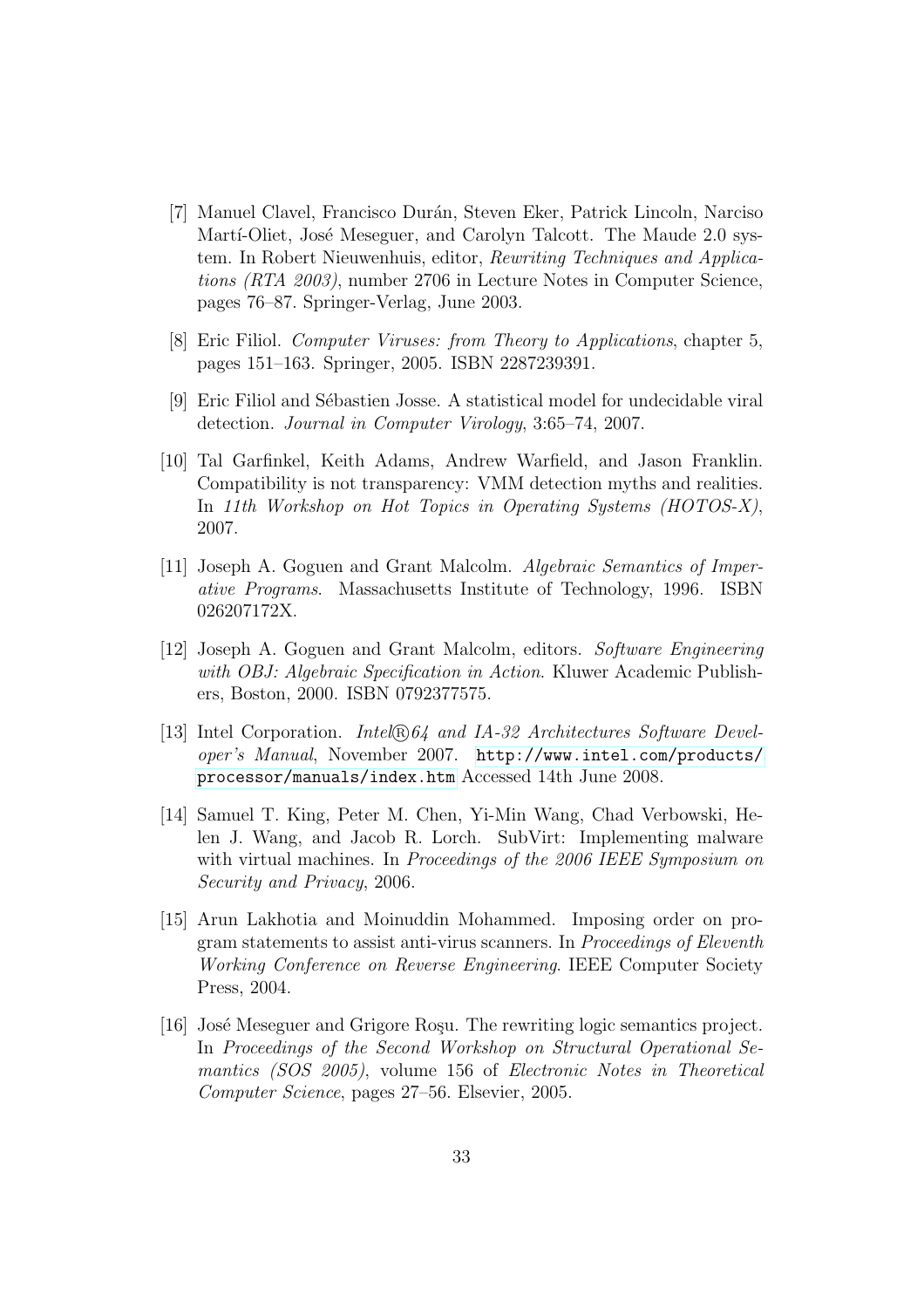- <span id="page-33-9"></span><span id="page-33-1"></span>[17] José Meseguer and Grigore Rosu. The rewriting logic semantics project. Theoretical Computer Science, 373(3):213–237, 2007.
- <span id="page-33-2"></span>[18] Moinuddin Mohammed. Zeroing in on metamorphic computer viruses. Master's thesis, University of Louisiana at Lafayette, 2003.
- [19] Mila Dalla Preda, Mihai Christodorescu, Somesh Jha, and Saumya Debray. A semantics-based approach to malware detection. In Proceedings of the 34th ACM SIGPLAN–SIGACT Symposium on Principles of Programming Languages (POPL 2007), 2007.
- <span id="page-33-6"></span>[20] Joanna Rutkowska. Red Pill. . . or how to detect VMM using (almost) one CPU instruction. [http://www.invisiblethings.org/papers/](http://www.invisiblethings.org/papers/redpill.html) [redpill.html](http://www.invisiblethings.org/papers/redpill.html), November 2004. Accessed 14th June 2008.
- <span id="page-33-0"></span>[21] Joanna Rutkowska. Subverting Vista<sup>TM</sup> kernel for fun and profit. Black Hat Briefings 2006, Las Vegas, USA, August 2006. [http://blackhat.](http://blackhat.com/presentations/bh-usa-06/BH-US-06-Rutkowska.pdf) [com/presentations/bh-usa-06/BH-US-06-Rutkowska.pdf](http://blackhat.com/presentations/bh-usa-06/BH-US-06-Rutkowska.pdf) Accessed 14th June 2008.
- <span id="page-33-10"></span><span id="page-33-4"></span>[22] Péter Ször. The new 32-bit Medusa. Virus Bulletin, December 2000.
- <span id="page-33-5"></span>[23] Peter Ször. The Art of Computer Virus Research and Defense. Addison-Wesley, 2005. ISBN 0321304543.
- <span id="page-33-3"></span>[24] Peter Ször and Peter Ferrie. Hunting for metamorphic. In Virus Bulletin Conference Proceedings, 2001.
- [25] Andrew Walenstein, Rachit Mathur, Mohamed R. Chouchane, and Arun Lakhotia. Normalizing metamorphic malware using term rewriting. In IEEE International Workshop on Source Code Analysis and Manipulation (SCAM 2006), 2006.
- <span id="page-33-7"></span>[26] Matt Webster and Grant Malcolm. Detection of metamorphic computer viruses using algebraic specification. Journal in Computer Virology, 2(3):149–161, December 2006. DOI: 10.1007/s11416-006-0023-z.
- <span id="page-33-11"></span>[27] Matt Webster and Grant Malcolm. Detection of metamorphic and virtualization-based malware using algebraic specification — Maude specification, January 2008. [http://www.csc.liv.ac.uk/~matt/pubs/](http://www.csc.liv.ac.uk/~matt/pubs/maude/2/) [maude/2/](http://www.csc.liv.ac.uk/~matt/pubs/maude/2/) Accessed 14th June 2008.
- <span id="page-33-8"></span>[28] Matt Webster and Grant Malcolm. Detection of metamorphic and virtualization-based malware using algebraic specification. In Vlasti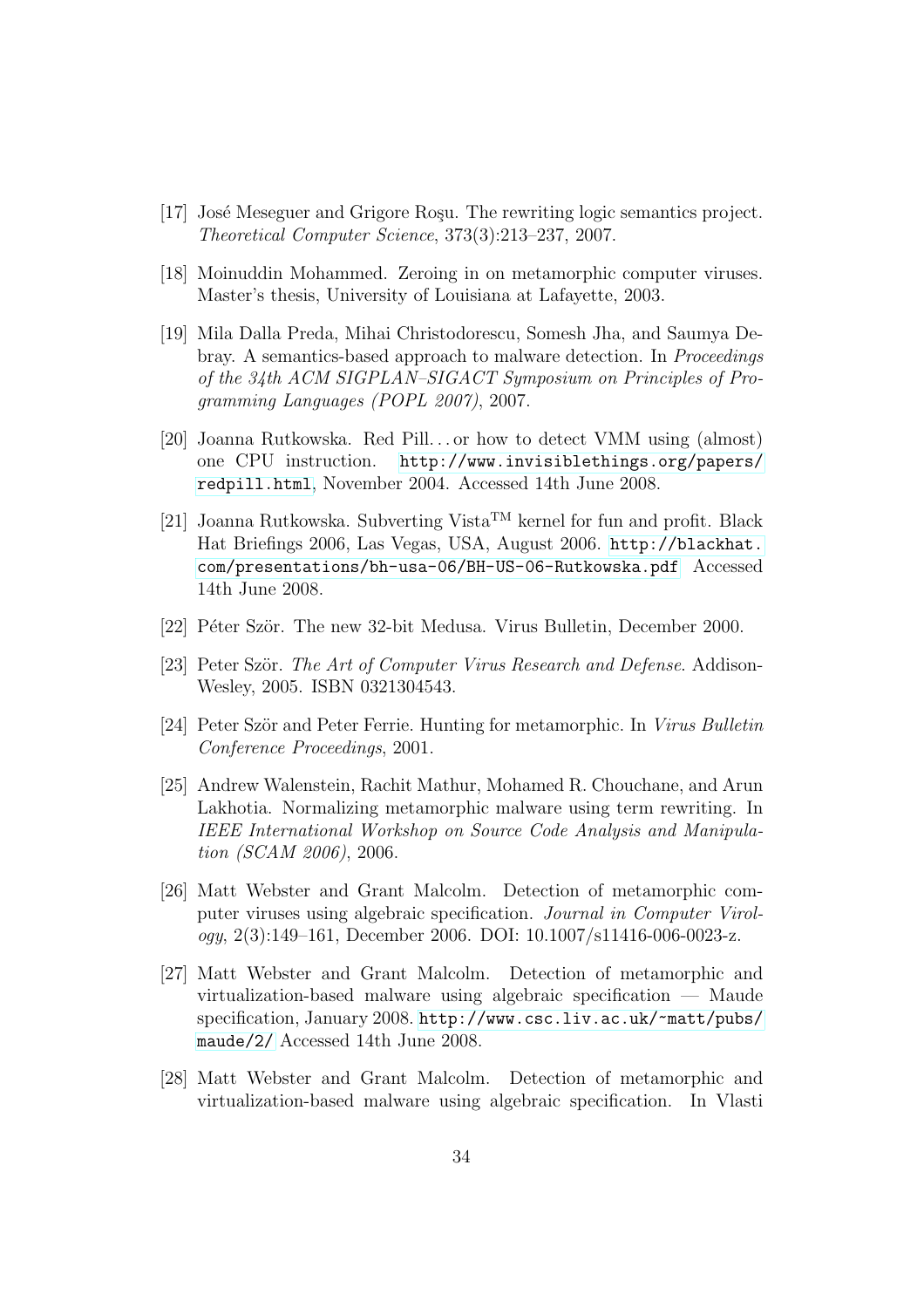Broucek and Eric Filiol, editors, 17th European Institute for Computer Antivirus Research Annual Conference Proceedings (EICAR 2008), pages 99–119, 2008.

- <span id="page-34-0"></span>[29] In Seon Yoo and Ulrich Ultes-Nitsche. Non-signature based virus detection: Towards establishing a unknown virus detection technique using SOM. Journal in Computer Virology, 2(3), 2006.
- <span id="page-34-1"></span>[30] InSeon Yoo. Visualizing Windows executable viruses using selforganizing maps. In Proceedings of the 2004 ACM workshop on Visualization and data mining for computer security, 2004.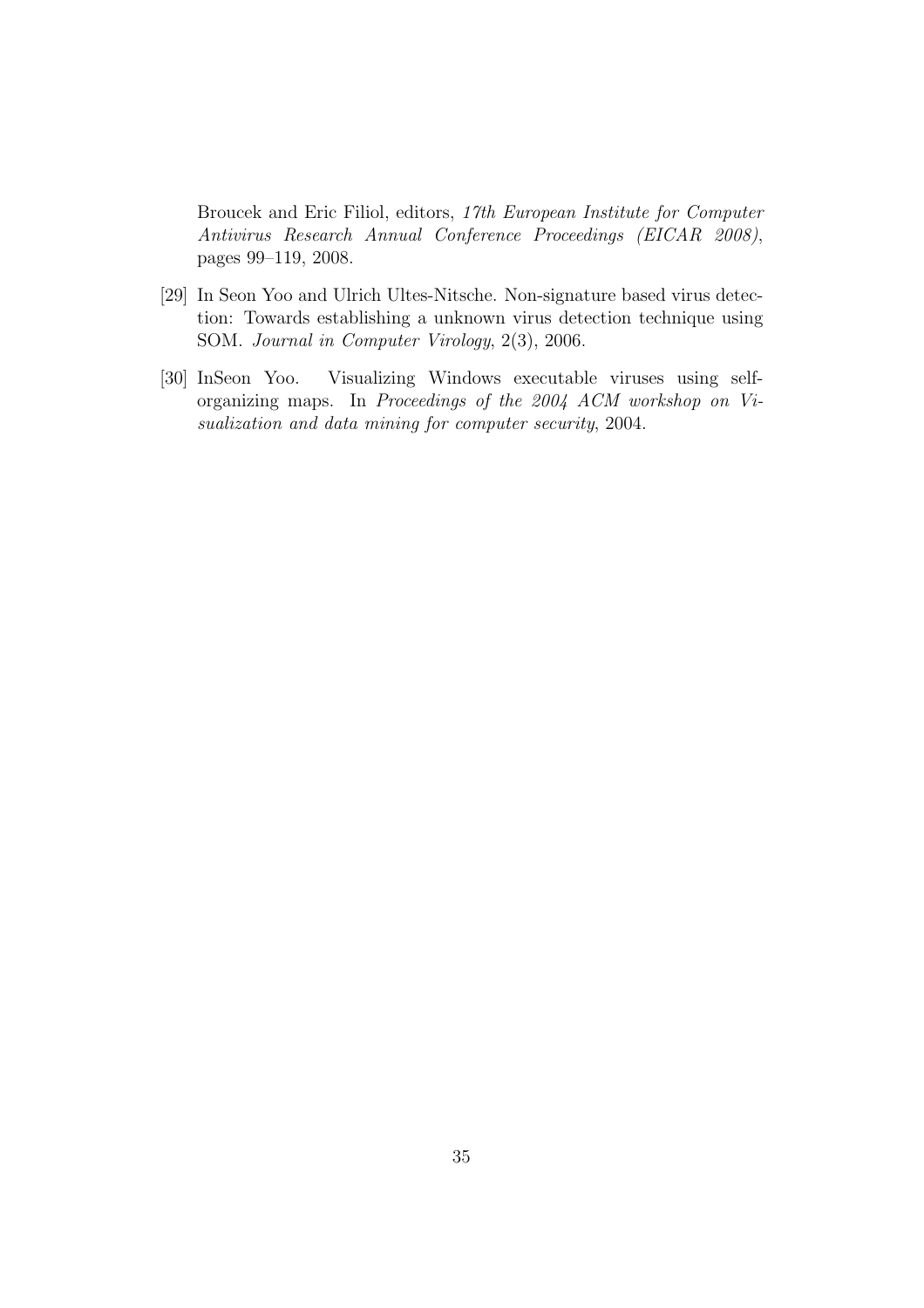# A Maude Specification

The specification described in this paper was used with Maude 2.3 (built: Feb 14 2007 17:53:50). Maude is available online from [http://maude.cs.uiuc.](http://maude.cs.uiuc.edu/) [edu/](http://maude.cs.uiuc.edu/). To input the Maude specification, it must be saved to some file f. Then, execute Maude and type in  $f$ . The same applies for the examples for Win95/Bistro, Win95/Zperm and the metamorphic engine for virtualization detection.

## A.1 Intel 64 Specification

```
*** This module defines the syntax of a subset of I-64.
fmod I-64-SYNTAX is
  protecting INT .
  sorts Variable Expression Stack EInt Label .
  sorts Instruction InstructionSequence .
  subsort Instruction < InstructionSequence .
  subsorts Variable EInt < Expression .
  subsort Int < EInt .
  op dadd_,_ : Variable Expression -> Instruction [prec 20] .
  op dsub_,_ : Variable Expression -> Instruction [prec 20] .
  *** I-64 instructions
  op mov_,_ : Variable Expression -> Instruction [prec 20] .
  op add_,_ : Variable Expression -> Instruction [prec 20] .
  op sub_,_ : Variable Expression -> Instruction [prec 20] .
  op nop : -> Instruction .
  op push_ : Expression -> Instruction [prec 20] .
  op pop_ : Variable -> Instruction [prec 20] .
  op and_,_ : Variable Expression -> Instruction [prec 20] .
  op or_,_ : Variable Expression -> Instruction [prec 20] .
  op xor_,_ : Variable Expression -> Instruction [prec 20] .
  op test_,_ : Variable Expression -> Instruction [prec 20] .
  op label_ : Label -> Instruction [prec 20] .
  op jmp_ : Label -> Instruction [prec 20] .
  op je_ : Label -> Instruction [prec 20] .
  *** helper operations
  op stackPush : Expression Stack -> Stack .
  op stackPop : Stack -> Stack .
  op stackTop : Stack -> EInt .
```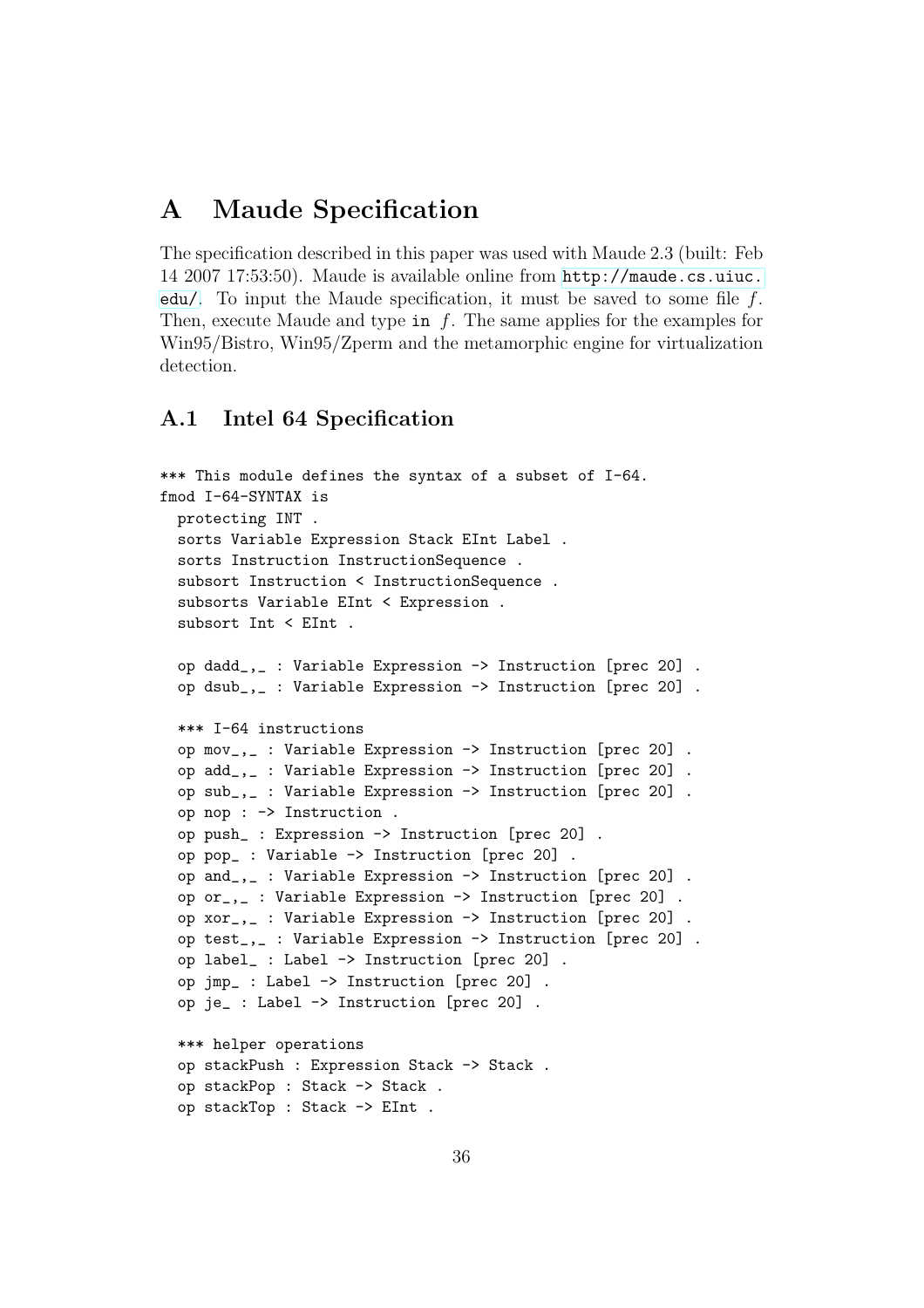```
op _next_ : EInt Stack -> Stack [prec 15] .
  op stackBase : -> Stack .
  op msb : EInt -> EInt .
  op isZero : Expression -> EInt .
  op isZero : EInt -> EInt .
  op parity : EInt -> EInt .
  *** error messages
  op emptyStackError1 : -> Stack .
  op emptyStackError2 : -> EInt .
  *** I-64 registers
  ops eax ebx ecx edx ebp esp esi edi ip : -> Variable .
  *** I-64 EFLAGS register
  ops cf of sf af zf pf : -> Variable .
  *** equality operation
  op _is_ : EInt EInt -> Bool .
  op _is_ : Stack Stack -> Bool .
  *** extending the Int sort to include "undef"
  op undef : -> EInt .
  *** overloaded Boolean operations
  op _band_ : EInt EInt -> EInt [prec 35] .
  op _bor_ : EInt EInt -> EInt [prec 35] .
endfm
*** This module defines the semantics of the I-64 instructions
*** whose syntax is defined in I-64-SYNTAX.
fmod I-64-SEMANTICS is
  protecting I-64-SYNTAX .
  sort Store .
  *** stores
  ops s : -> Store .
  op initial : -> Store .
  *** operators for defining the semantics of I-64
  op _[[_]] : Store Expression -> EInt [prec 30] .
  op _[[stack]] : Store -> Stack [prec 30] .
  op _;_ : Store Instruction -> Store [prec 25] .
  op _;_ : InstructionSequence InstructionSequence ->
        InstructionSequence [gather (e E) prec 26] .
  *** variables for equations
  vars S S1 S2 S3 : Store .
  vars I I1 I2 I3 : EInt .
```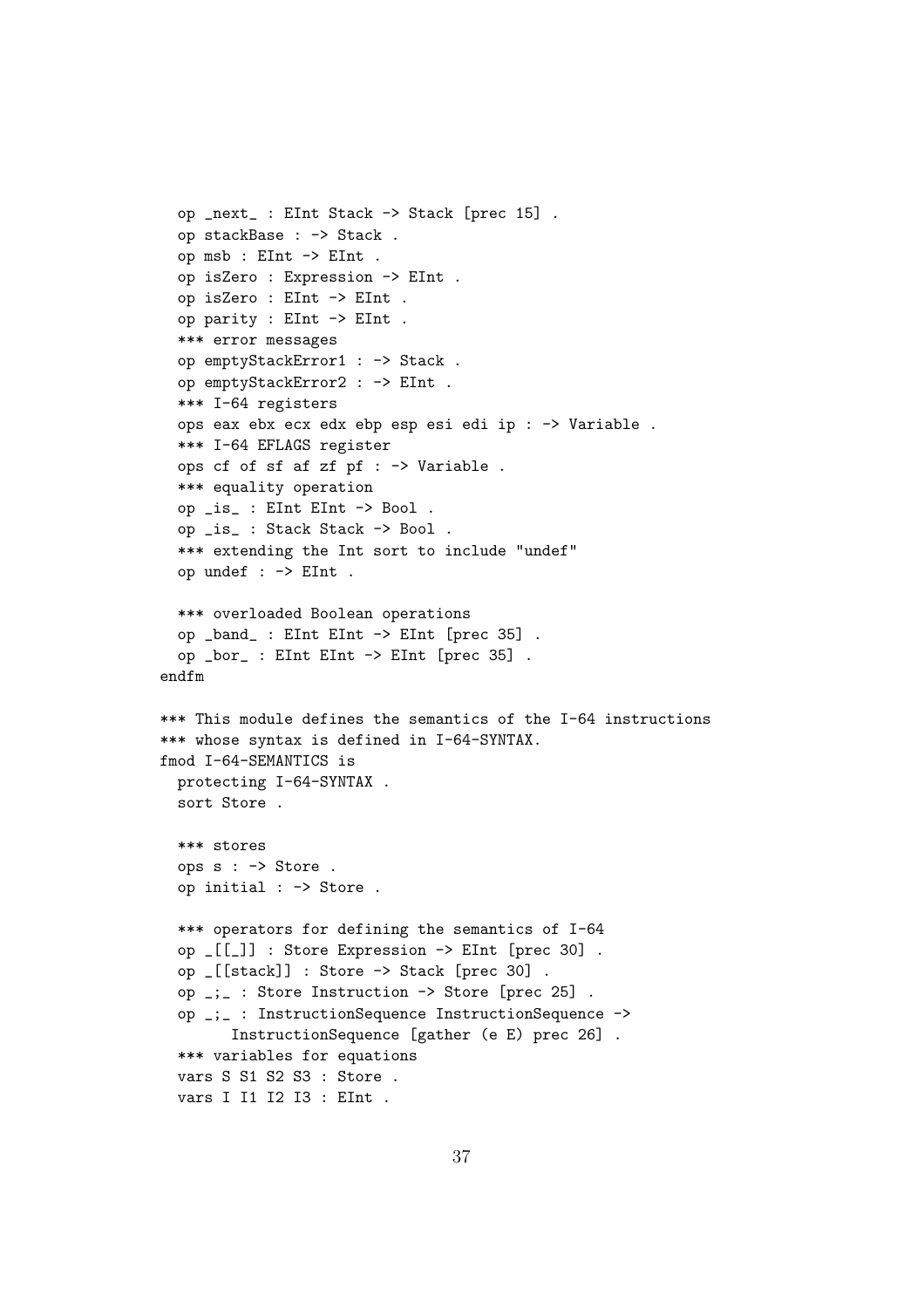```
vars INT INT1 INT2 : Int .
vars V V1 V2 V3 : Variable .
vars E E1 E2 E3 : Expression .
vars ST ST1 ST2 : Stack .
vars P P1 P2 : InstructionSequence .
vars L L1 L2 L3 : Label .
*** evaluation of instruction sequences
eq S ; (P1 ; P2 ) = (S ; P1) ; P2 .
*** _is_ semantics
eq I1 is I2 = (I1 == I2).
eq ST1 is ST2 = (ST1 == ST2).
*** the value of any integer in a store is the integer itself
eq S[[I]] = I.
*** initial values of variables and the stack
eq initial[[stack]] = stackBase .
ceq initial[[V]] = undef
  if V = / = ip.
eq initial[[ip]] = 0.
*** Axioms to deal with static analysis of primitive
*** operators such as +, -, |, &, xor.
eq isZero(0) = 1.
eq I \mid I = I.
eq I & I = I.
eq (I1 + I2) is (I3 + I2) = I1 is I3.
eq (11 + 12) is (11 + 12) = true.
eq (I1 - I2) is (I1 - I2) = true.
eq (11 | 12) is (11 | 12) = true.
eq (I & S1[[V1]]) is (I & S2[[V2]]) = S1[[V1]] is S2[[V2]].
eq isZero(I1 & I2) is isZero(I1 & I2) = true.
eq parity(I1 & I2) is parity(I1 & I2) = true.
eq msb(I1 & I2) is msb(I1 & I2) = true.
eq isZero(I1 | I2) is isZero(I1 | I2) = true.
eq parity(I1 | I2) is parity(I1 | I2) = true.
eq msb(I1 xor I2) is msb(I1 xor I2) = true.
eq isZero(I1 xor I2) is isZero(I1 xor I2) = true .
eq parity(I1 xor I2) is parity(I1 xor I2) = true.
eq msb(I1 | I2) is msb(I1 | I2) = true.
eq (I1 xor I2) is (I1 xor I2) = true.
```
\*\*\* I-64 instruction semantics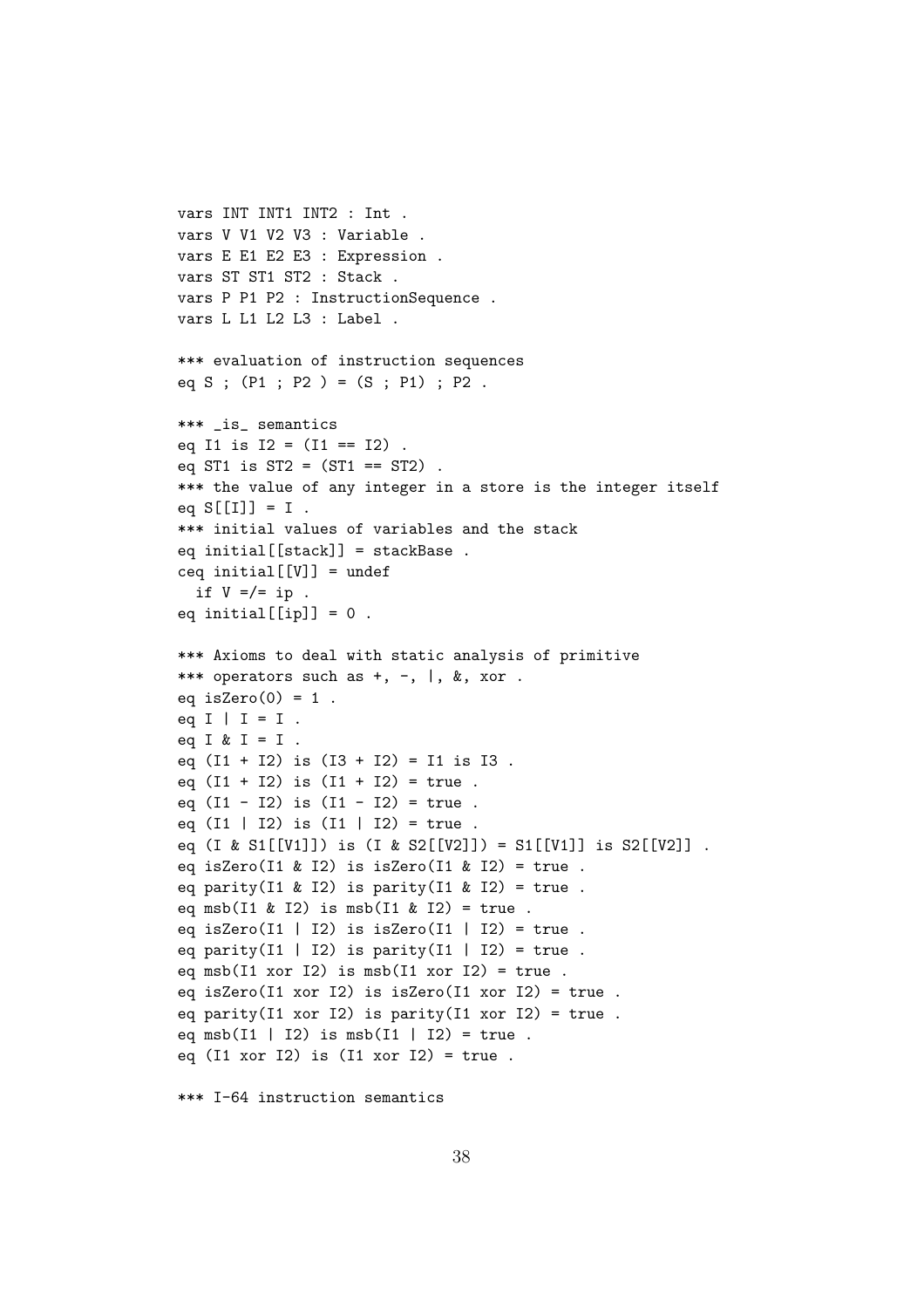```
eq S ; and V,E [[V]] = S[[V]] & S[[E]].
ceq S ; and V1, E [V2]] = S[V2]]
  if V1 =/= V2 and V2 =/= ip and V2 =/= sf and V2 =/= zf
  and V2 = = pf and V2 = = rf and V2 = = rf.
eq S ; and V, E [[stack]] = S[[stack]] .
eq S ; and V, E [[ip]] = S[[ip]] + 1.
eq S ; and V, E [[sf]] = msb( S[[V]] & S[[E]] ) .
eq S ; and V, E [[zf]] = isZero([S[[V]] & S[[E]] ).
eq S ; and V, E [[pf]] = parity( S[[V]] & S[[E]] ) .
eq S ; and V, E [[cf]] = 0.
eq S ; and V, E [[of]] = 0.
eq S ; or V, E [[V]] = S[[V]] | S[[E]] .
ceq S ; or V1, E [[V2]] = S[[V2]]
  if V1 =/= V2 and V2 =/= ip and V2 =/= sf and V2 =/= zf
  and V2 = /= pf and V2 = /= cf and V2 = /= of.
eq S ; or V, E [[stack]] = S[[stack]].
eq S ; or V, E [[ip]] = S[[ip]] + 1.
eq S ; or V, E [[sf]] = msb( S[[V]] | S[[E]] ) .
eq S ; or V, E [[zf]] = isZero( S[[V]] | S[[E]] ) .
eq S ; or V, E [[pf]] = parity( S[[V]] | S[[E]] ) .
eq S ; or V, E [[cf]] = 0.
eq S ; or V, E [[of]] = 0.
eq S ; xor V, E [[V]] = S[[V]] xor S[[E]] .
ceq S ; xor V1, E [V2]] = S[V2]]
  if V1 =/= V2 and V2 =/= ip and V2 =/= sf and V2 =/= zf
  and V2 =/= pf and V2 =/= cf and V2 =/= of .
eq S ; xor V,E [[stack]] = S[[stack]] .
eq S ; xor V, E [[ip]] = S[[ip]] + 1.
eq S ; xor V, E [[sf]] = msb(S[[V]] xor S[[E]]) ).
eq S ; xor V, E [[zf]] = isZero( S[[V]] xor S[[E]] ) .eq S ; xor V, E [[pf]] = parity( S[[V]] xor S[[E]] ).
eq S ; xor V, E [[cf]] = 0.
eq S ; xor V, E [[of]] = 0.
eq S ; test V, E [[V]] = S[[V]] .
ceq S ; test V1,E [[V2]] = S[[V2]]
  if V2 = / = ip and V2 = / = sf and V2 = / = zfand V2 = = pf and V2 = = cf and V2 = = of .
eq S ; test V, E [[stack]] = S[[stack]].
eq S ; test V, E [[ip]] = S[[ip]] + 1.
eq S ; test V, E [[sf]] = msb( S[[V]] & S[[E]] ) .
```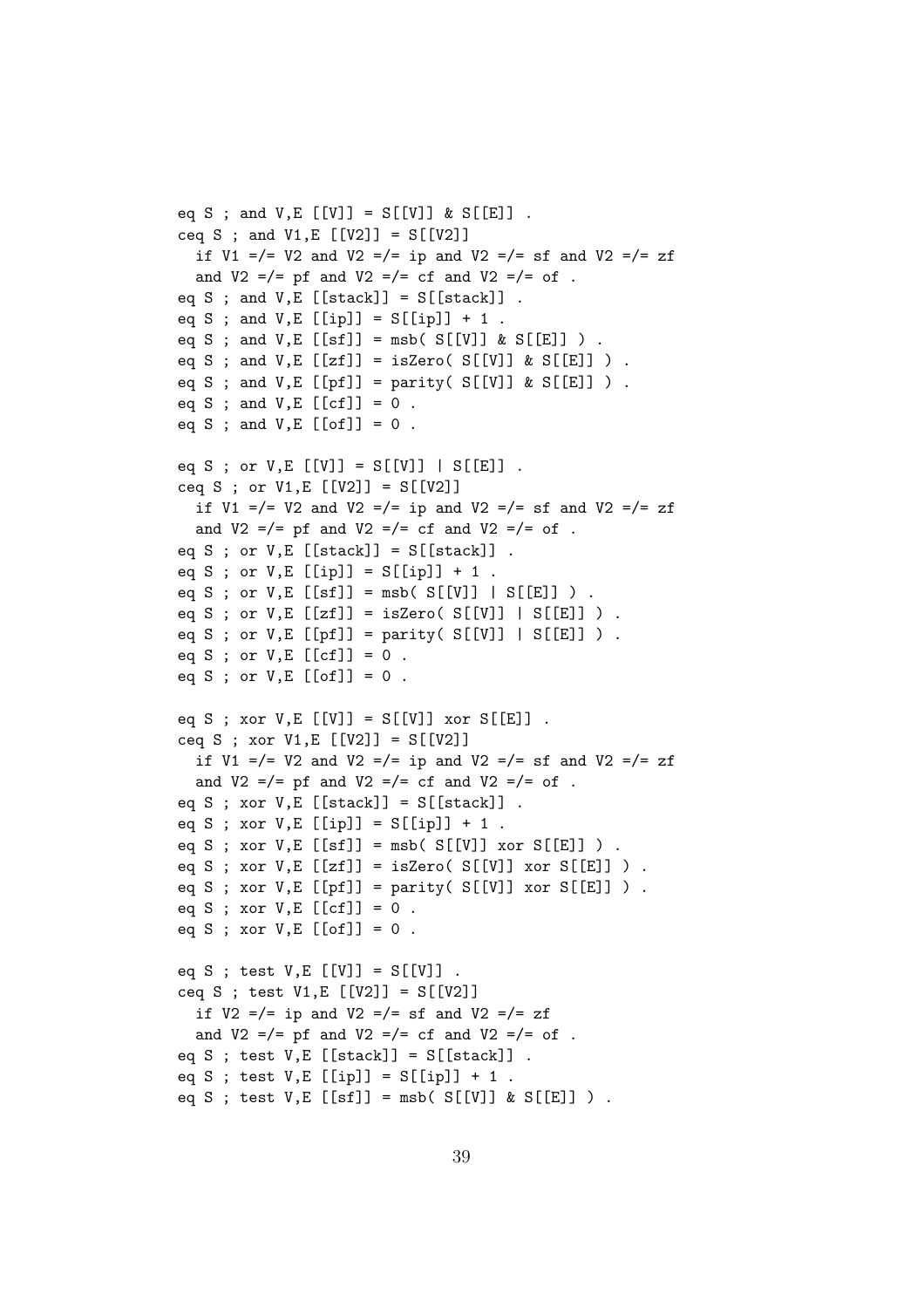```
eq S ; test V.E [zf] = isZero([S[[V]] & S[[E]] ).
eq S ; test V, E [[pf]] = parity( S[[V]] \& S[[E]] ).
eq S ; test V, E [[cf]] = 0.
eq S ; test V, E [[of]] = 0.
eq S ; mov V, E [[V]] = S[[E]] .
ceq S ; mov V1, E [V2]] = S[V2]]
  if V1 = / = V2 and V2 = / = ip.
eq S ; mov V,E [[stack]] = S[[stack]] .
eq S ; mov V, E [[ip]] = S[[ip]] + 1.
eq S ; add V,E [[V]] = (S[[V]] + S[[E]]).
ceq S ; add V1, E [ [V2]] = S[[V2]]if V1 = / = V2 and V2 = / = ip.
eq S ; add V, E [[stack]] = S[[stack]].
eq S ; add V, E [[ip]] = S[[ip]] + 1.
*** special version of add ("dynamic add") that keeps
*** results of additions within I-64 limits (2^32-1).
eq S ; dadd V,E [[V]] = (S[[V]] + S[[E]]) & 4294967295.
ceq S ; dadd V1, E [V2]] = S[V2]]
  if V1 = / = V2 and V2 = / = ip.
eq S ; dadd V, E [[stack]] = S[[stack]].
eq S ; dadd V, E [[ip]] = S[[ip]] + 1.
eq S ; sub V, E [[V]] = (S[[V]] - S[[E]]).
ceq S ; sub V1, E [V2]] = S[V2]]
  if V1 = / = V2 and V2 = / = ip.
eq S ; sub V, E [[stack]] = S[[stack]].
eq S ; sub V, E [[ip]] = S[[ip]] + 1.
*** special version of add ("dynamic sub") that keeps
*** results of additions within I-64 limits (2^32-1).
eq S ; dsub V, E [[V]] = (S[[V]] - S[[E]]) & 4294967295.
ceq S ; dsub V1, E [V2]] = S[V2]]
  if V1 = / = V2 and V2 = / = ip.
eq S ; dsub V, E [[stack]] = S[[stack]].
eq S ; dsub V, E [[ip]] = S[[ip]] + 1.
eq S ; push E [[stack]] = stackPush(S[[E]], S[[stack]]).ceq S ; push E [[V]] = S[[V]]if V = / = ip.
eq S ; push E [[ip]] = S[[ip]] + 1.
```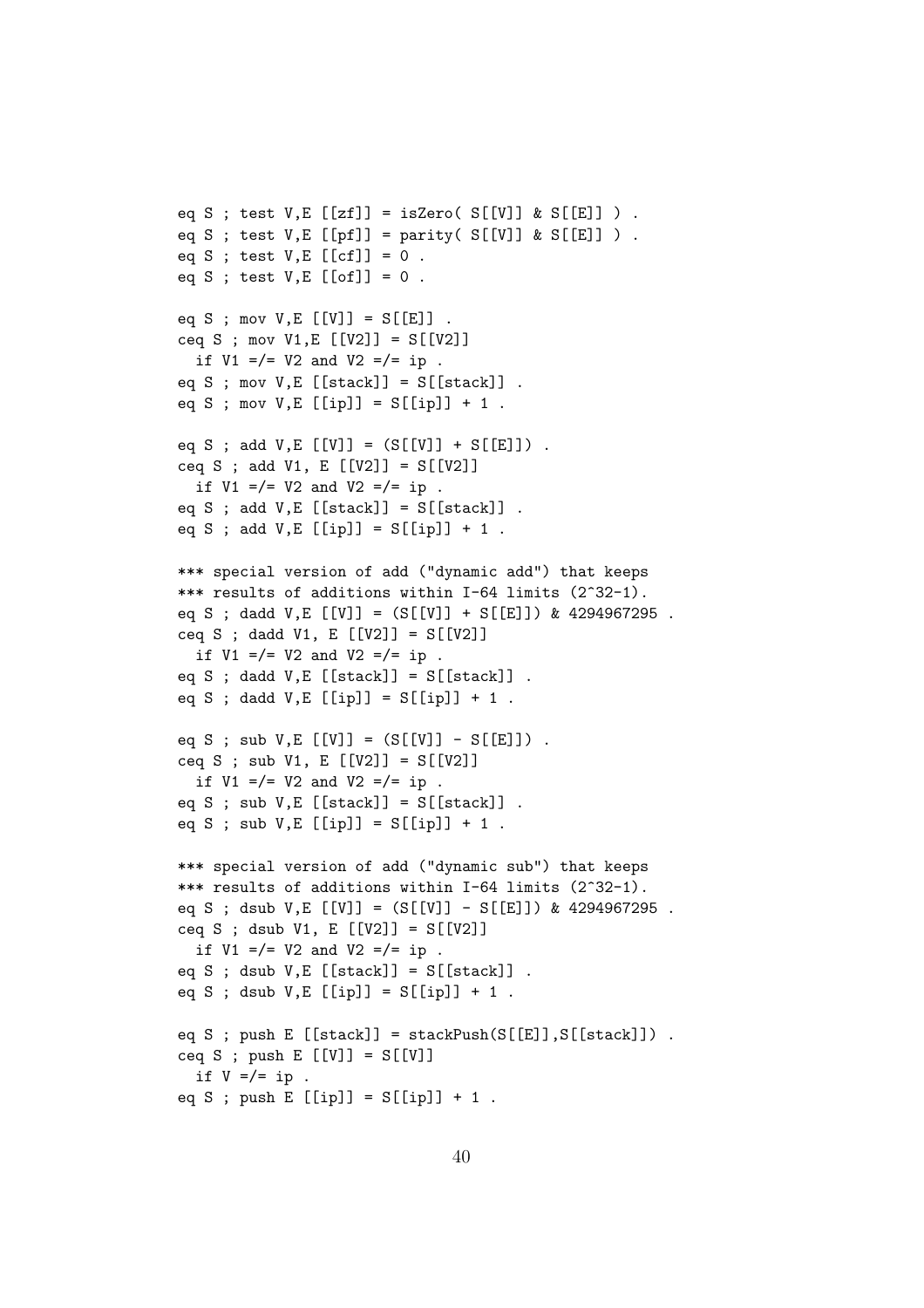```
eq S ; pop V [[stack]] = stackPop(S[[stack]]).
 eq S ; pop V [[V]] = stackTop(S[[stack]]).
 ceq S ; pop V1 [[V2]] = S[[V2]]
    if V1 = / = V2 and V2 = / = ip.
 eq S ; pop V [[ip]] = S[[ip]] + 1.
 ceq S ; nop [[V]] = S[[V]]if V = / = ip.
 eq S ; nop [[stack]] = S[[stack]] .
 eq S ; nop [[ip]] = S[[ip]] + 1.
 eq S ; label L [[V]] = S[[V]] .
 eq S ; label L [[stack]] = S[[stack]] .
 *** Stack helper operations semantics
 eq stackPush(I, ST) = I next ST.
 eq stackPop(I next ST) = ST .
 eq stackPop(stackBase) = emptyStackError1 .
 eq stackTop(I next ST) = I.
 eq stackTop(stackBase) = emptyStackError2 .
endfm
*** This module gives some helper operations for looping
*** instructions.
fmod HELPER-OPERATIONS is
 pr I-64-SEMANTICS .
 *** variables for equations
 vars S S1 S2 S3 : Store .
 vars I I1 I2 I3 : EInt .
 vars IN IN1 IN2 IN3 : Instruction .
 vars INT INT1 INT2 : Int .
 vars V V1 V2 V3 : Variable .
 vars E E1 E2 E3 : Expression .
 vars ST ST1 ST2 : Stack .
 vars P P1 P2 : InstructionSequence .
 vars L L1 L2 L3 : Label .
 op findSubProgram : Label InstructionSequence ->
                      InstructionSequence .
 op labelNotFoundError : -> InstructionSequence .
 op end : -> Instruction .
```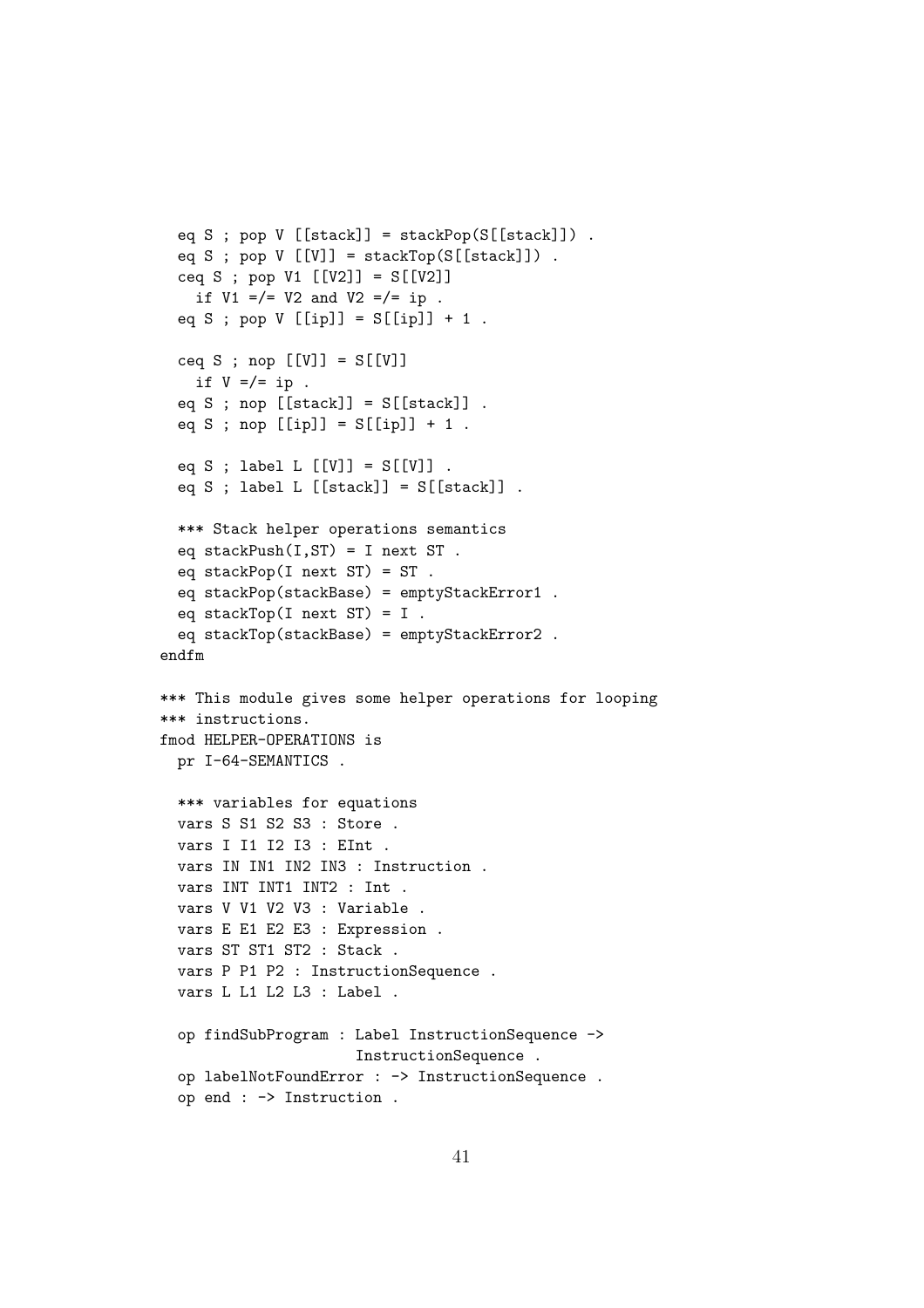```
eq findSubProgram(L, label L ; P) = P.
  eq findSubProgram(L, IN ; P) = findSubProgram(L, P) .
 eq findSubProgram(L, end) = labelNotFoundError .
endfm
*** This module gives the semantics of looping instructions.
fmod I-64-JUMPS is
 pr I-64-SEMANTICS .
 pr HELPER-OPERATIONS .
 ops l1 l2 l3 : -> Label .
 op exec_of_in_ : InstructionSequence InstructionSequence Store
                   -> Store [prec 30] .
 *** variables for equations
 vars S S1 S2 S3 : Store .
 vars I I1 I2 I3 : EInt .
 vars INT INT1 INT2 : Int .
 vars V V1 V2 V3 : Variable .
 vars E E1 E2 E3 : Expression .
 vars ST ST1 ST2 : Stack .
 vars P P1 P2 : InstructionSequence .
 vars L L1 L2 L3 : Label .
 *** NON-LOOP INSTRUCTIONS
 eq exec mov V, E; P1 of P2 in S = exec P1 of P2 in S; mov V, E.
 eq exec or V, E; P1 of P2 in S = exec P1 of P2 in S; or V, E.
 eq exec xor V,E ; P1 of P2 in S = exec P1 of P2 in S ; xor V,E .
 eq exec and V, E; P1 of P2 in S = exec P1 of P2 in S; and V, E.
 eq exec test V, E; P1 of P2 in S = exec P1 of P2 in S; test V, E.
 eq exec add V, E; P1 of P2 in S = exec P1 of P2 in S; add V, E.
 eq exec dadd V, E; P1 of P2 in S = exec P1 of P2 in S; dadd V, E.
 eq exec sub V, E; P1 of P2 in S = exec P1 of P2 in S; sub V, E.
 eq exec push E ; P1 of P2 in S = exec P1 of P2 in S ; push E .
 eq exec pop V; P1 of P2 in S = exec P1 of P2 in S; pop V.
 eq exec nop ; P1 of P2 in S = exec P1 of P2 in S ; nop .
 eq exec label L ; P1 of P2 in S = exec P1 of P2 in S ; label L .
 *** LOOP INSTRUCTIONS
 eq exec jmp L ; P1 of P2 in S =exec findSubProgram(L, P2) of P2 in S .
  ceq exec je L; P1 of P2 in S =
```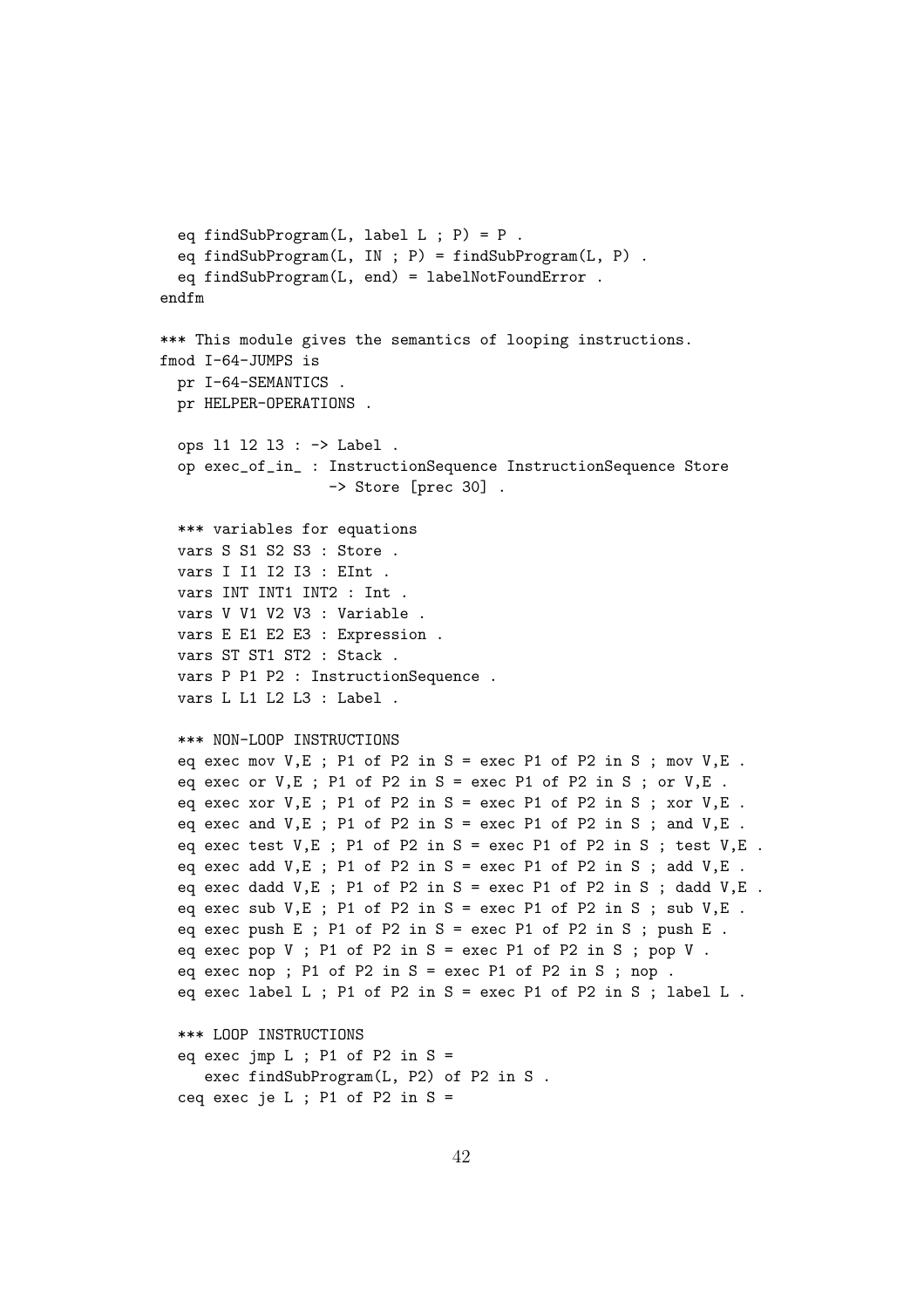```
exec findSubProgram(L, P2) of P2 in S
     if S[[zf]] == 1.
 ceq exec je L ; P1 of P2 in S = exec P1 of P2 in S
   if S[[zf]] =/- 1.
 eq exec end of P2 in S = S.
endfm
```
### A.2 Win95/Bistro Example

```
[2]
fmod BISTRO1 is
  pr I-64-JUMPS .
  ops prog prog1 prog2 : -> InstructionSequence .
  ops dword1 dword2 : -> EInt .
  ops flag : -> Variable .
  ops 401045 : -> Label .
  *** dword1 is equal to zero
  eq dword1 = 0.
  *** BISTRO FRAGMENT 1
  eq prog1 = push ebp ; mov ebp, esp ; mov esi, dword1 ;
             test esi, esi ; je 401045 ; jmp l1 ;
             label 401045 ; mov flag, 1 ; label l1 ; end .
  *** BISTRO FRAGMENT 2
  eq prog2 = push ebp ; push esp ; pop ebp ; mov esi, dword1 ;
             or esi, esi ; je 401045 ; jmp l1 ; label 401045 ;
             mov flag, 1 ; label l1 ; end .
endfm
*** should all be true
red exec prog1 of prog1 in s[[ebp]] is
    exec prog2 of prog2 in s[[ebp]] .
red exec prog1 of prog1 in s[[esp]] is
    exec prog2 of prog2 in s[[esp]] .
red exec prog1 of prog1 in s[[stack]] is
    exec prog2 of prog2 in s[[stack]] .
red exec prog1 of prog1 in s[[flag]] is
    exec prog2 of prog2 in s[[flag]] .
red exec prog1 of prog1 in s[[zf]] is
    exec prog2 of prog2 in s[[zf]] .
```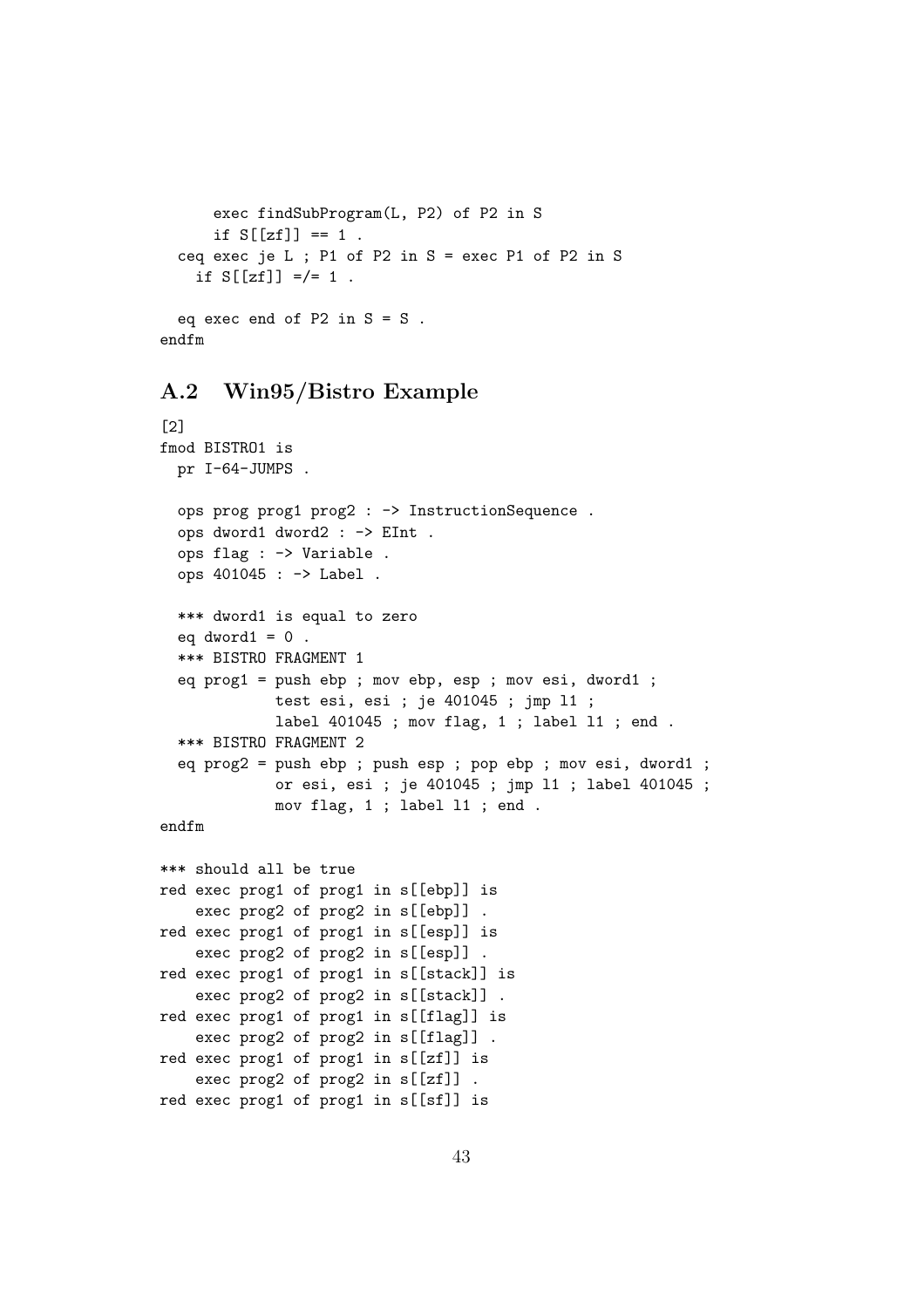```
exec prog2 of prog2 in s[[sf]] .
red exec prog1 of prog1 in s[[pf]] is
    exec prog2 of prog2 in s[[pf]] .
red exec prog1 of prog1 in s[[cf]] is
    exec prog2 of prog2 in s[[cf]] .
red exec prog1 of prog1 in s[[of]] is
    exec prog2 of prog2 in s[[of]] .
fmod BISTRO2 is
  pr I-64-JUMPS .
  ops prog prog1 prog2 : -> InstructionSequence.
  ops dword1 dword2 : -> EInt .
  ops flag : -> Variable .
  ops 401045 : -> Label .
  *** dword1 is not equal to zero
  *** BISTRO FRAGMENT 1
  eq prog1 = push ebp ; mov ebp, esp ; mov esi, dword1 ;
             test esi, esi ; je 401045 ; jmp l1 ;
             label 401045 ; mov flag, 1 ; label l1 ; end .
  *** BISTRO FRAGMENT 2
  eq prog2 = push ebp ; push esp ; pop ebp ; mov esi, dword1 ;
             or esi, esi ; je 401045 ; jmp l1 ; label 401045 ;
             mov flag, 1 ; label l1 ; end .
endfm
*** should all be true
red exec prog1 of prog1 in s[[ebp]] is
    exec prog2 of prog2 in s[[ebp]] .
red exec prog1 of prog1 in s[[esp]] is
    exec prog2 of prog2 in s[[esp]] .
red exec prog1 of prog1 in s[[stack]] is
    exec prog2 of prog2 in s[[stack]] .
red exec prog1 of prog1 in s[[flag]] is
    exec prog2 of prog2 in s[[flag]] .
red exec prog1 of prog1 in s[[zf]] is
    exec prog2 of prog2 in s[[zf]] .
red exec prog1 of prog1 in s[[sf]] is
    exec prog2 of prog2 in s[[sf]] .
red exec prog1 of prog1 in s[[pf]] is
    exec prog2 of prog2 in s[[pf]] .
red exec prog1 of prog1 in s[[cf]] is
```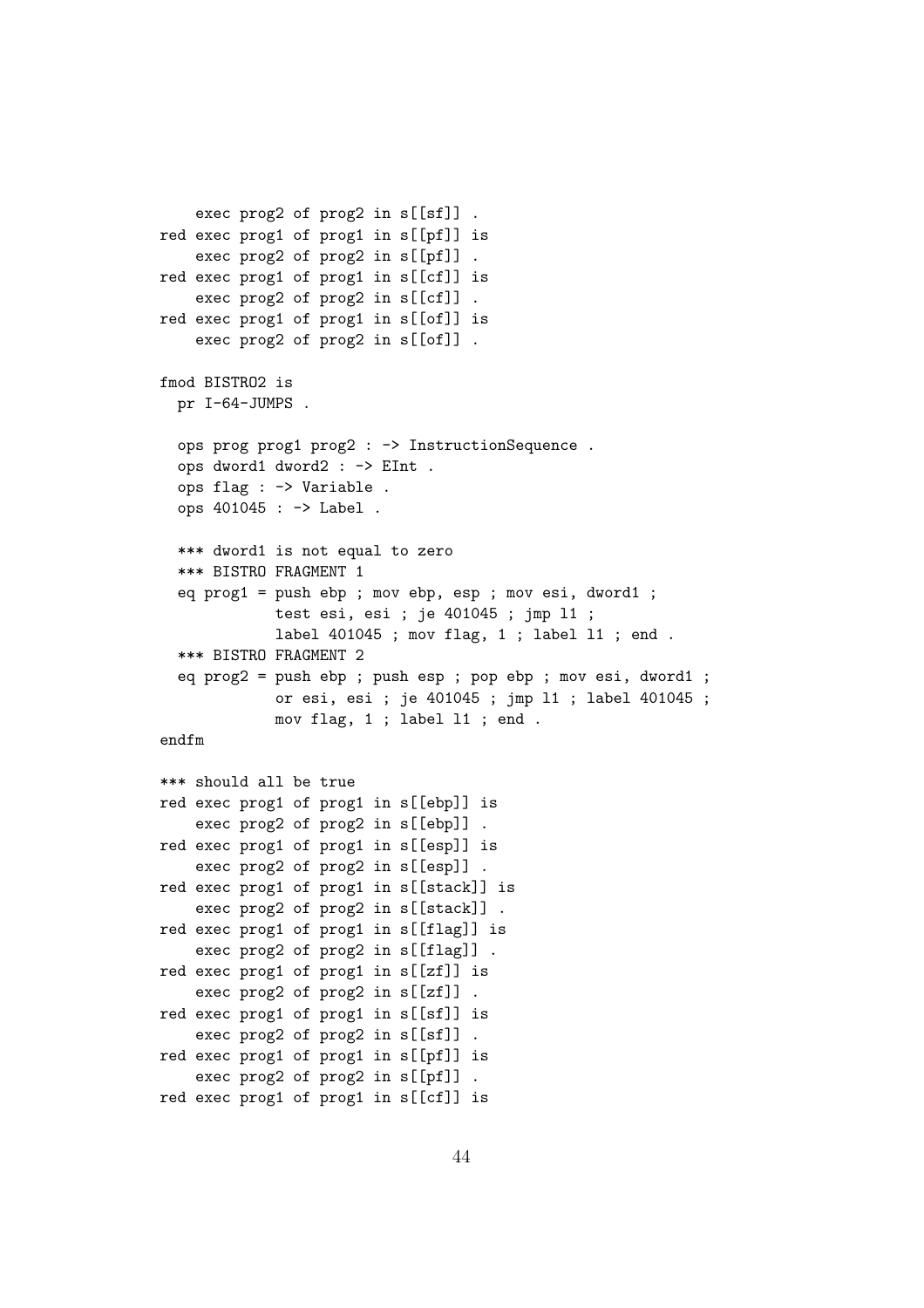```
exec prog2 of prog2 in s[[cf]] .
red exec prog1 of prog1 in s[[of]] is
    exec prog2 of prog2 in s[[of]] .
```
## A.3 Win95/Zperm Example

```
[2]
fmod ZPERM is
 pr I-64-JUMPS .
 ops prog1 prog2 prog3 prog4 start2 start3 start4 :
      -> InstructionSequence .
 ops out l4 : -> Label .
 *** ZPERM GENERATION 0
 eq prog1 = mov eax, 0; mov ebx, 1; mov ecx, ebx;
             mov ebx, eax ; mov eax, ecx ; end .
 *** ZPERM GENERATION 1
 eq prog2 = label 11; mov ebx, eax; mov eax, ecx;
             jmp out ; nop ; mov eax, 0 ; mov ebx, 1 ;
             jmp l2 ; nop ; label l2 ; mov ecx, ebx ;
             jmp l1 ; nop ; label out ; end .
 *** ZPERM GENERATION 1 start point
  eq start2 = \text{mov} eax, 0; mov ebx, 1; jmp 12; nop;
              label 12 ; mov ecx, ebx ; jmp 11 ; nop ;
              label out ; end .
 *** ZPERM GENERATION 2
 eq prog3 = label 11; mov ebx, 1; jmp 12; nop; label 12;
             mov ecx, ebx ; jmp l3 ; nop ; label l4 ;
             mov eax, ecx ; jmp out ; mov eax, 0 ; jmp l1 ;
             label 13 ; mov ebx, eax ; jmp 14 ; label out ; end .
 *** ZPERM GENERATION 2 start point
 eq start3 = \text{mov} eax, 0; jmp 11; label 13; mov ebx, eax;
              jmp l4 ; label out ; end .
 *** ZPERM GENERATION 3
 eq prog4 = label l1 ; mov ecx, ebx ; mov ebx, eax ; jmp l2 ;
             nop ; label l2 ; mov eax, ecx ; jmp out ; mov eax, 0 ;
             jmp l3 ; nop ; label l3 ; mov ebx, 1 ; jmp l1 ; nop ;
             label out ; end .
 *** ZPERM GENERATION 3 start point
  eq start4 = \text{mov} eax, 0; \text{imp} 13; \text{nop}; label 13; \text{mov} ebx, 1;
              jmp l1 ; nop ; label out ; end .
endfm
```